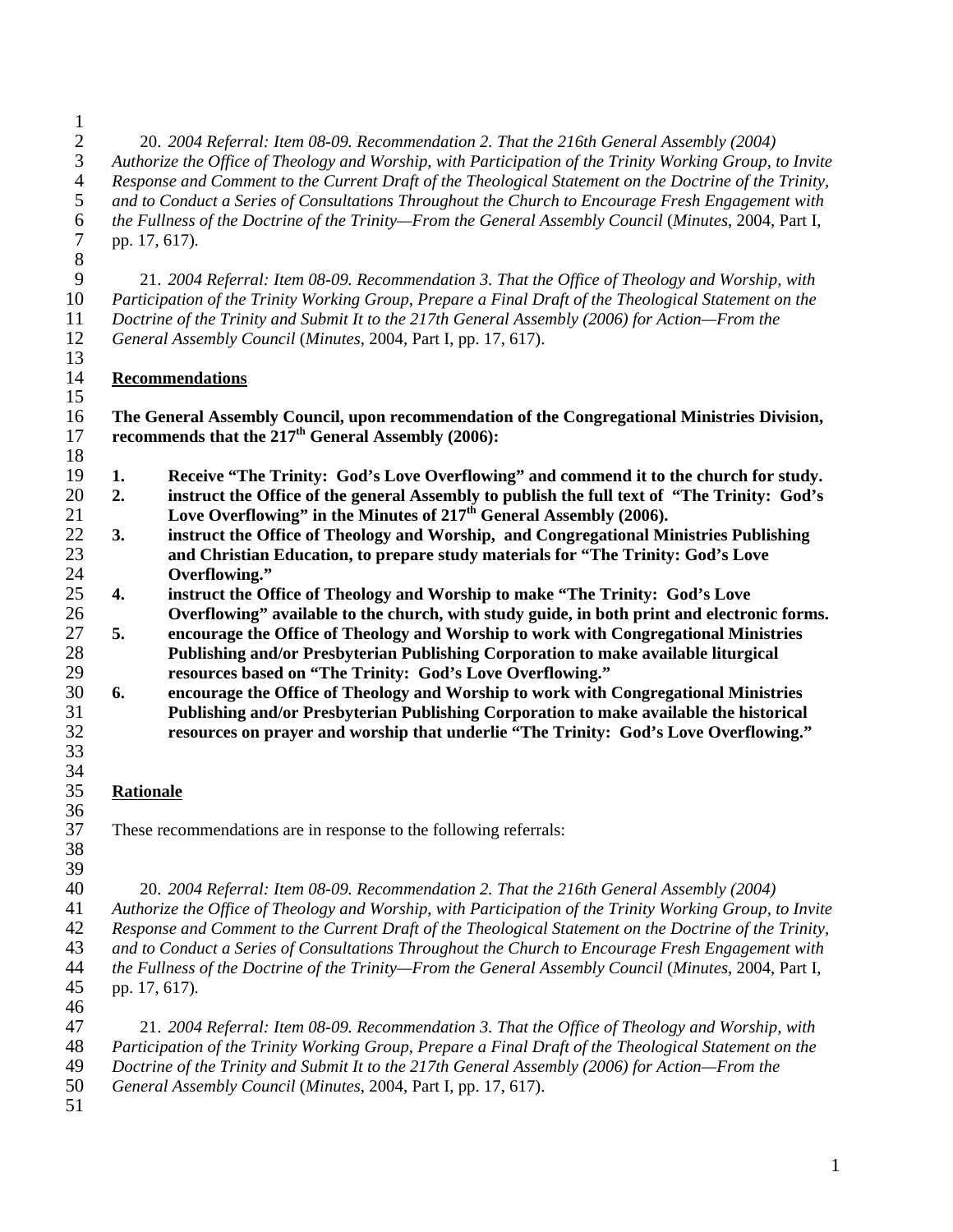#### 52 **THE TRINITY: GOD'S LOVE OVERFLOWING**  53 54 **Introduction**  55 56 "The Trinity: God's Love Overflowing" is the product of more than five years of study, consultation, 57 discussion, and prayer by a group of pastors, elders, and theologians. The  $212<sup>th</sup>$  General Assembly (2000) 58 instructed the Office of Theology and Worship to constitute a task force to study the doctrine of the 59 Trinity in Presbyterian theology, worship, and life. The task force report was due in 2003, but work was 60 delayed by the events of September 11, 2001. In 2004, the  $216<sup>th</sup>$  General Assembly approved the request 61 of the Office of Theology and Worship to seek responses from the church before preparing a final draft. 62 This was done, and the response was heartening. Many faithful Presbyterians were eager to enter into 63 deep theological reflection, discussion and feedback that has strengthened the final report. 64 65 "The Trinity: God's Love Overflowing" does not present an exhaustive or new doctrine of the Trinity. It 66 aims to assist the Presbyterian Church (U.S.A.) in reclaiming the doctrine of the Trinity in theology, 67 worship, and life. Often the church takes up a theological issue only when there is great controversy—a 68 time when a lack of consensus on an issue embroils the church in an intractable debate. The doctrine of 69 the Trinity is a pressing issue for contemporary Presbyterians for precisely the opposite reason. Despite 70 the remarkable renewal of Trinitarian theology in recent decades, this doctrine is widely neglected or 71 poorly understood in many of our congregations. The task force is convinced that the doctrine of the<br>72 Trinity is crucial to our faith, worship and service. The Office of Theology and Worship and the task 72 Trinity is crucial to our faith, worship and service. The Office of Theology and Worship and the task 73 force pray that Presbyterians will once again find that the doctrine of the Trinity is good and joyful news! 74<br>75 75 "God's Love Overflowing" is a metaphor, deeply rooted in scripture and Christian tradition, that speaks 76 of the infinite ways the triune God loves all of creation, including humankind. Comparing God's love to 77 a waterfall or a stream may seem impersonal, yet biblical images of living water and rolling streams 78 abound. "God's Love Overflowing" is an attempt to express the amazing riches that flow boundlessly 79 from the triune God who in loving freedom seeks and saves us, reconciles and renews us, and draws us 80 into loving relationships that reflect the eternal oneness of God. 81 82 The General Assembly document, "A Report to the Church on Issues of Language and Gender" (2000), 83 provided important background for the work of the task force. The document speaks of "inclusive" 84 language for the people of God and "faithful" language for God, language that plumbs the depths of<br>85 scripture for rich and varied imagery. Such "faithful" language for God affirms classic trinitarian do scripture for rich and varied imagery. Such "faithful" language for God affirms classic trinitarian doctrine 86 while seeking fresh ways to speak of the mystery of the triune God. All theological reflection involves 87 words and language, and so we must grapple with the limits and possibilities of language for God, but this 88 was not the primary charge to the task force. The General Assembly asked for faithful and constructive 89 theological reflection that could help the church renew its faith in the triune God. 90 91 As members of the task force prayed, worshiped and worked together, they sought guidance first from 92 scripture, then from our confessions, from the Reformed and ecumenical theological tradition, and from 93 the prayers of the church, past and present. In its reflection, the task force was mindful of the struggle to 94 find faithful ways to speak of the God who is love overflowing, to address the Trinity in worship and 95 prayer, and to do so in words that faithfully bear witness to the mystery and the presence of the One who 96 is with us and for us. "The Trinity: God's Love Overflowing" seeks to expand rather than limit the 97 church's vocabulary of praise and wonder. No one name, no single metaphor, no set of words or<br>98 phrases—however thoughtful, poetic or profound can say everything that could be said about the 98 phrases—however thoughtful, poetic or profound can say everything that could be said about the mystery<br>99 of God's love made known to us - in Jesus Christ and sealed in our hearts by the Holy Spirit. 99 of God's love made known to us - in Jesus Christ and sealed in our hearts by the Holy Spirit. 100 101 Part I, "Confessing God's Overflowing Love," is confessional; it summarizes our sense of the 102 Presbyterian Church (U.S.A.)'s theological convictions. Part II, "Participating in God's Overflowing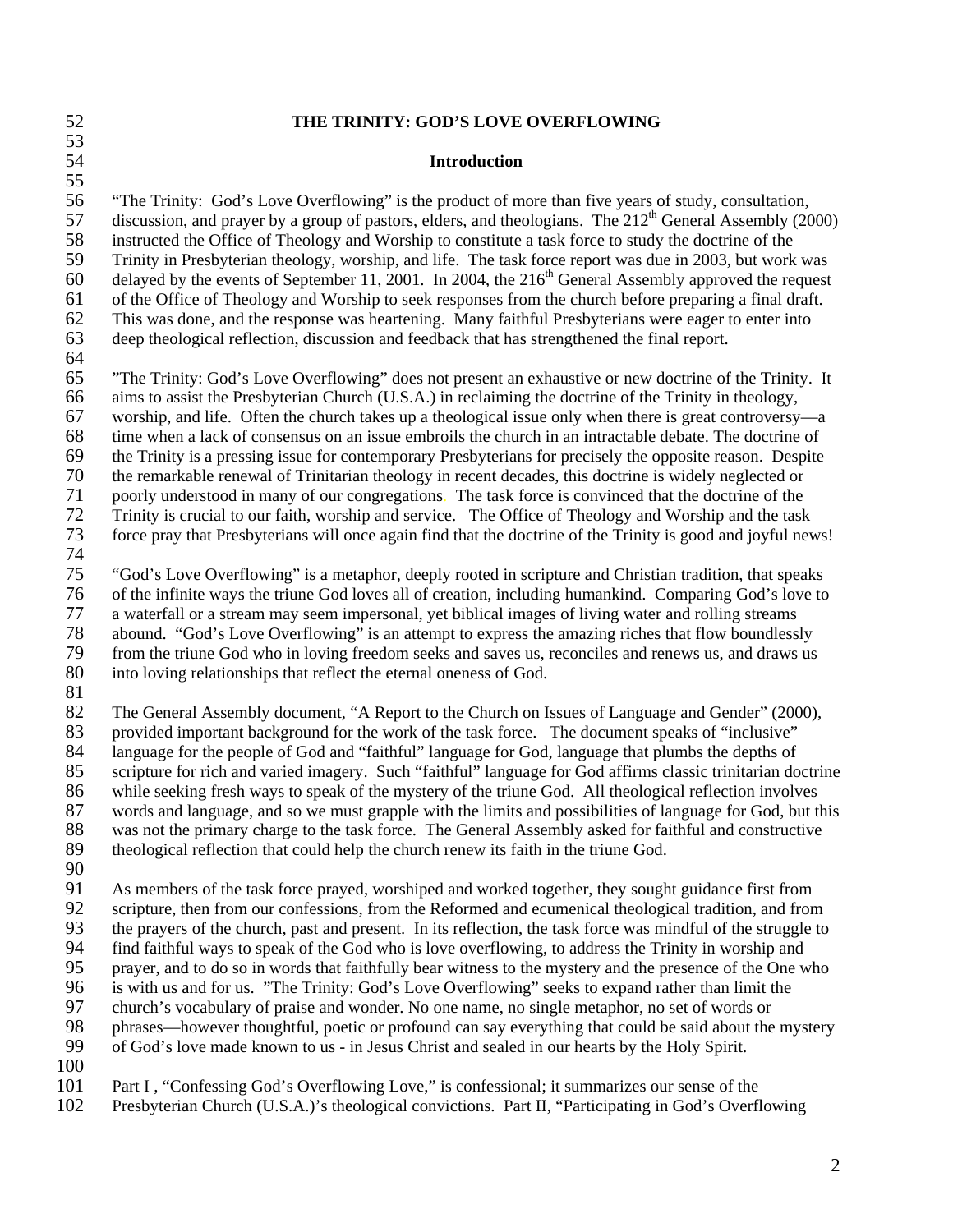103 Love." is liturgical; it seeks to show the ways all Christians participate in the life of God as we worship 104 together. Part III, "Embodying God's Overflowing Love," is missional; it speaks of the concrete ways all 105 Christians are called to embody the overflowing love of God in mission and service—in the life of faith, 106 hope and love. The Trinity Task Force and the Office of Theology and Worship hope and pray that this 107 report is found to be faithful to the triune God whom we seek to worship and serve with heart, soul, mind 108 and strength. 109  $110$  \*\*\* 111 112 Members of the Trinity Working Group (2000-2005): 113 114 **Edwin Andrade**, Pastor of Hispano-Latino Ministries, Riverside Presbyterian Church, Sterling, VA 115 **Phil Butin**, Pastor of Shepherd of the Valley Presbyterian Church, Albuquerque NM; now President and 116 Professor of Theology at San Francisco Theological Seminary 117 **Daniel Migliore**, Professor of Theology at Princeton Theological Seminary 118 **Sung Wook Chung**, Assistant Professor of Theology at Denver Seminary 119 **Amy Plantinga Pauw**, Professor of Theology at Louisville Presbyterian Theological Seminary 120 **Rebecca Button Prichard**, Moderator, Pastor of Tustin Presbyterian Church, Tustin, CA 121 **Cynthia L. Rigby**, Professor of Theology, Austin Presbyterian Theological Seminary 122 **N'Yisrela Watts-Afriyie**, Contract Staff, Synod of Southern California and Hawaii and Candidate for Ministry of Word and Sacrament. Presbytery of the Pacific Ministry of Word and Sacrament, Presbytery of the Pacific 124 **Rebecca Harden Weaver**, Professor of Church History at Union Theological Seminary and Presbyterian 125 School of Christian Education in Richmond, VA. 126 **Charles Wiley**, Associate for Theology, Office of Theology and Worship 127 128<br>129 **I. CONFESSING GOD'S OVERFLOWING LOVE** 130 131 Confident in the scriptural witness, in unison with the creeds of the ecumenical church, and guided by our 132 Reformed confessions, we place our faith in the triune God alone. 133 134 In life and in death we belong to God. Through the grace of our Lord Jesus Christ, the 135 love of God, and the communion of the Holy Spirit, we trust in the one triune God, the 136 Holy One of Israel, whom alone we worship and serve (Brief Statement of Faith, *BC*, 136 Holy One of Israel, whom alone we worship and serve (Brief Statement of Faith, *BC,*  137 10.1). 138 139 In sovereign love God created the heavens and the earth and called and formed the people of Israel to be a 140 light to all the nations. In costly grace the Lord Jesus Christ ministered among us and was crucified and 141 raised for us and for our salvation. In transforming power the Holy Spirit renews and sanctifies us, draws 142 us into new communion with God and each other, awakens our praise and worship, and equips us for the 143 service of God in the world. The triune God does all this through "the grace of the Lord Jesus Christ, the 144 love of God, and the communion of the Holy Spirit" (2 Cor 13:14). 145 146 147 **The Doctrine of the Trinity as the Summary of the Gospel**  148 149 We have peace with God through our Lord Jesus Christ, through whom we have obtained 150 access to this grace in which we stand; and we boast in our hope of sharing the glory of 151 God.... and hope does not disappoint us, because God's love has been poured into our 152 hearts through the Holy Spirit who has been given to us (Rom 5:1-5). 153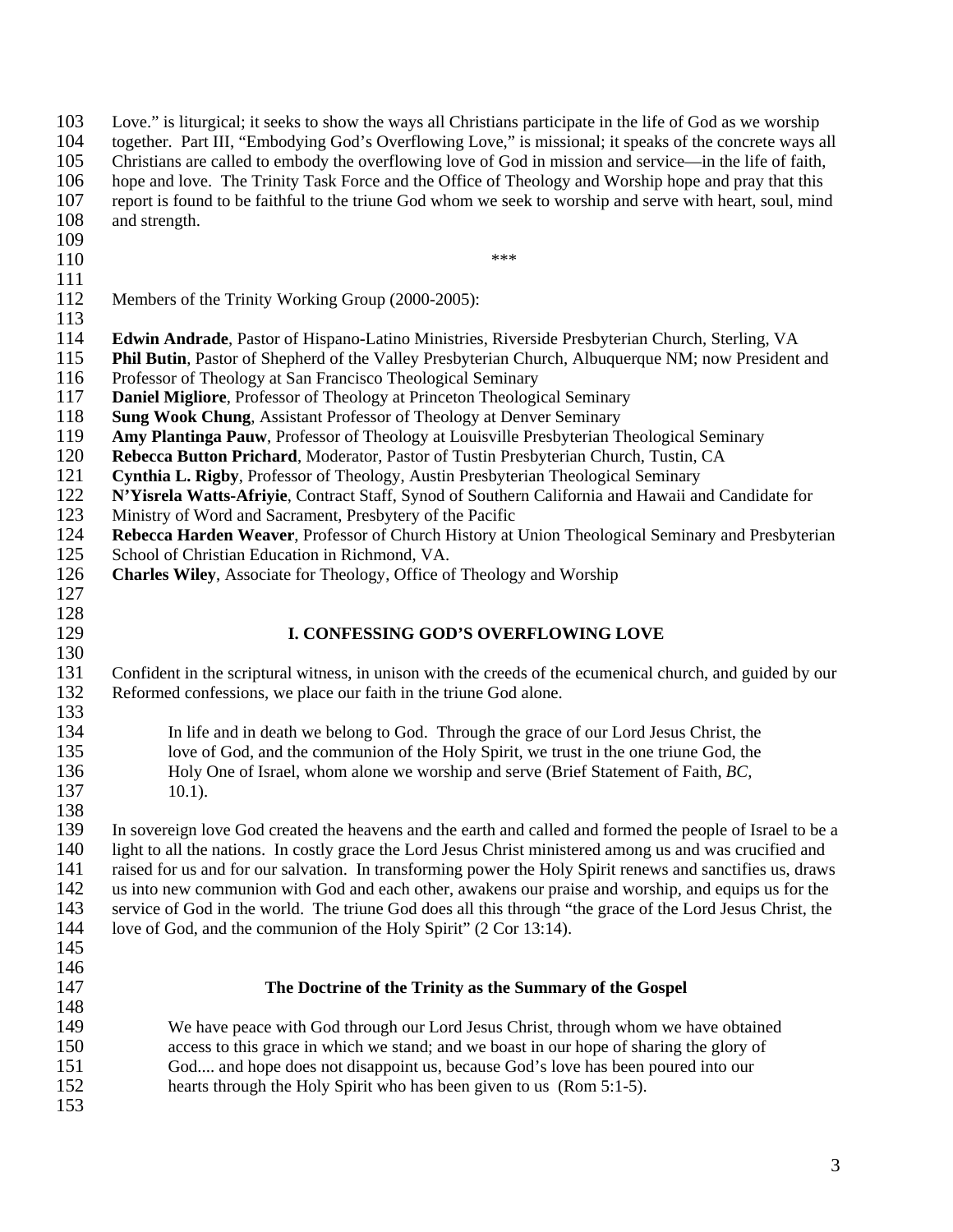- 154 The doctrine of the Trinity is a summary of the gospel of Jesus Christ–it cannot be understood apart from
- 155 this gospel, and the gospel cannot be fully understood apart from the doctrine of the Trinity.
- 156<br>157

According to the witness of scripture, God's love comes to us in a threefold way: God loved the world 158 and gave the Son for our salvation (Jn 3:16); Jesus Christ, God's only Son our Lord, loved us and gave

159 his life for us (Gal 2:20); the gift of God's love in Christ has been poured into our hearts by the Holy

160 Spirit (2 Cor 1:22). The church's confession and praise of the triune God is rooted in the threefold self-

- 161 revelation of the one God who is our creator, our redeemer, and our sanctifier.
- 162

163 Even before the election of Israel and the coming of Christ, God's creation of the world expressed

- 164 overflowing love. The abundance and diversity of creatures display the majestic beauty of creation. Yet
- 165 all creation groans for redemption, even as every human heart hungers for the fullness of life that only

166 God can give (Rom 8:22-23). As sinful creatures, we know the triune God reliably neither by our observation of the world nor by our exploration of the marvels of our creaturely existence. Rather

- 167 observation of the world nor by our exploration of the marvels of our creaturely existence. Rather, we 168 know the great love of the God who is three-in-one and one-in-three truly, tangibly, and decisively only
- 169 through God's own self-gift in the person and work of Jesus Christ and in the presence and power of the
- 170 Holy Spirit.
- 171

172 In continuity with God's mighty acts among the people of Israel, but also with surprising newness, the

173 Word of God was with us and for us uniquely in the person of Jesus who as an infant cried in the arms of

174 Mary, who was baptized by John and received the Holy Spirit, who broke bread with sinners and tax

175 collectors, who forgave and healed the paralytic in Capernaum, whose power flowed to the hemorrhaging

- 176 woman, who taught with authority, who blessed the children, who prayed in agony at Gethsemane, who endured torture and death on the cross at Golgotha, who was raised bodily and in victory on Easter 177 endured torture and death on the cross at Golgotha, who was raised bodily and in victory on Easter
- 178 morning.
- 179

180 Active in the history of Israel and singularly at work in the life, death, and resurrection of Jesus, God

181 continues to be present and active in and among us as the Spirit, who filled the believers at Pentecost,<br>182 who empowered the apostles to do signs and miracles, who called Philip to evangelize and baptize the who empowered the apostles to do signs and miracles, who called Philip to evangelize and baptize the

183 Ethiopian eunuch, who gave a variety of gifts to the church and formed the body of Christ, who has

184 inspired faith, love, and hope in the church across the ages, and who continues to call women and men to

- 185 all ministries of the church.
- 186<br>187

The church's confession of the triune God is embedded not only in the biblical witness but also in the 188 early church's prayer and practice. Christians are baptized (Mt 28:19) and blessed (2 Cor 13:14) in the 189 name of the triune God. The apostle Paul describes common Christian prayer to God in trinitarian terms: 190 "When we cry 'Abba! Father!' it is that very Spirit bearing witness with our spirit that we are children of 191 God, and if children, then heirs, heirs of God and joint heirs with Christ..." (Rom 8:15b-17a). The overflowing love of God comes to us through Jesus Christ in the power of the Holy Spirit. overflowing love of God comes to us through Jesus Christ in the power of the Holy Spirit.

- 193
- 

194 The work of God, the Father, Son, and Holy Spirit, is the foundation of all confessional 195 statements about God, humanity, and the world (Confession of 1967, *BC*, 9.07).

196

197 The love of the triune God made known to us in Jesus Christ by the Holy Spirit is plentiful beyond 198 measure (Rom 5:20). It is given freely and extravagantly, utterly unmerited and unexpected. It is always 199 greater than we can imagine or conceive. Like a gushing fountain, God's love overflows toward us. (Jer 200 2:13; Jn 4:14). It freely pours forth in an inexhaustible stream, never diminished in the giving, never  $2:13$ ; Jn 4:14). It freely pours forth in an inexhaustible stream, never diminished in the giving, never 201 drying up. It is constant and trustworthy. It is more powerful than all the forces of sin and evil that deny 202 and resist the gift and call of the love of God given to us in Jesus Christ and shared with us by the Holy

- 203 Spirit. It cannot be quenched, even by death itself (Song 8:6-7).
- 204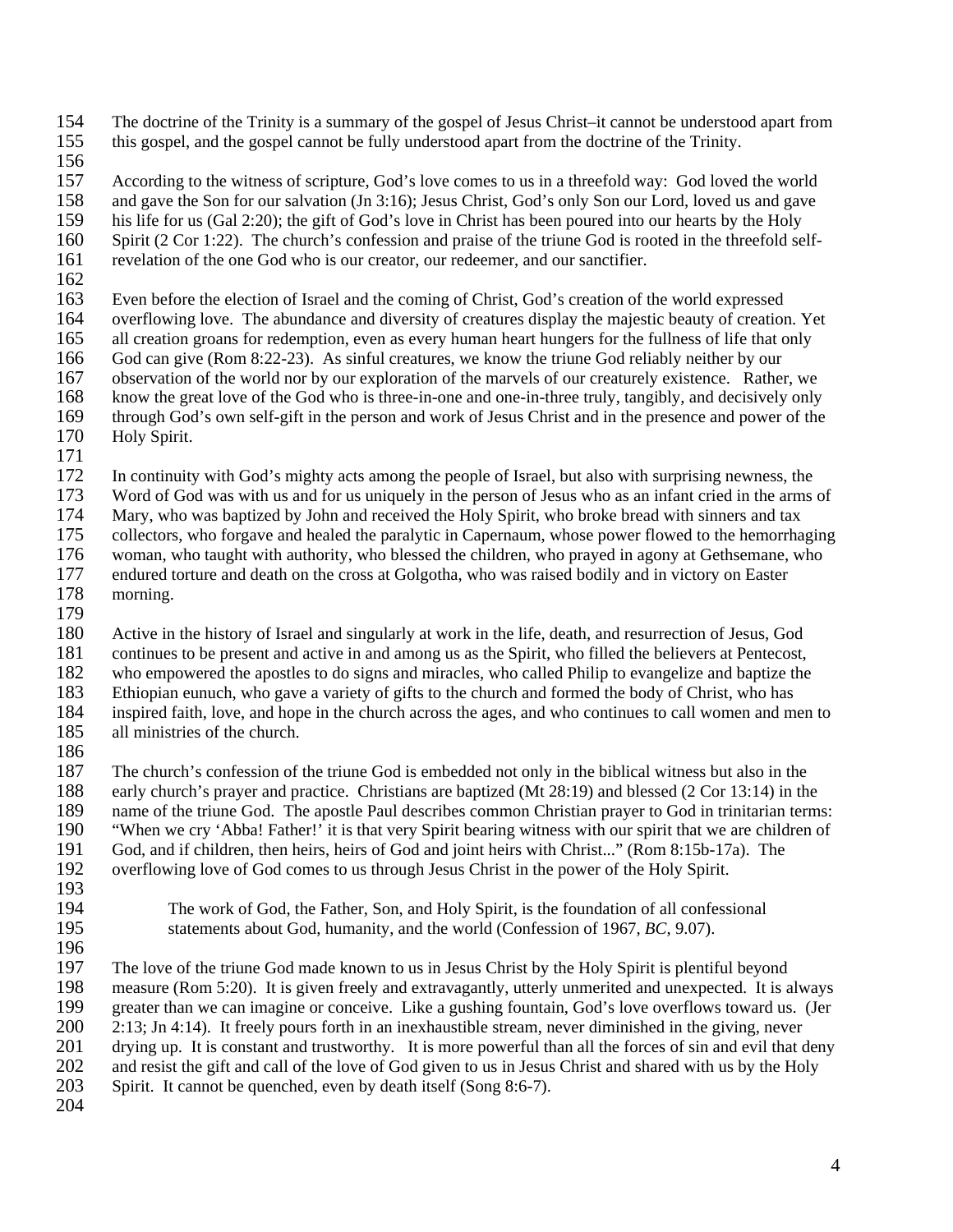| 205        | Neither death, nor life, nor angels, nor rulers, nor things present, nor things to come, nor                                                                                                                            |
|------------|-------------------------------------------------------------------------------------------------------------------------------------------------------------------------------------------------------------------------|
| 206        | powers, nor height, nor depth, nor anything else in all creation will be able to separate us                                                                                                                            |
| 207        | from the love of God in Christ Jesus our Lord (Rom 8:38-39).                                                                                                                                                            |
| 208        |                                                                                                                                                                                                                         |
| 209        | The trinitarian understanding of God has been at the heart of the church's message and prayer since its                                                                                                                 |
| 210        | beginnings. Far from an ivory tower doctrine, it is a doctrine concerned with the truth of God and the                                                                                                                  |
| 211        | reality of our salvation. Only God can save us and sanctify us. When we speak of the three distinct but                                                                                                                 |
| 212        | inseparable persons of the Trinity, they are not to be understood, as modalism teaches, as mere masks or                                                                                                                |
| 213        | temporary roles that hide God's deepest reality. Nor are Jesus Christ and the Holy Spirit secondary                                                                                                                     |
| 214        | deities or mere creatures of a supposedly solitary supreme God, as subordinationism teaches. The                                                                                                                        |
| 215        | trinitarian faith of the church rejects both these views because they deny that God is truly present as our                                                                                                             |
| 216        | savior in Jesus Christ and truly present among and in us as the life-giving Spirit. Against the views of                                                                                                                |
| 217        | modalism and subordinationism the church declares in its doctrine of the Trinity that Jesus Christ and the                                                                                                              |
| 218        | Holy Spirit are, together with God the Father, fully and eternally God. As the Nicene Creed affirms,                                                                                                                    |
| 219        | Jesus Christ is "God from God, Light from Light, true God from true God," and the Holy Spirit is to be                                                                                                                  |
| 220        | worshiped and glorified as "the Lord, the giver of life" (Nicene Creed, BC, 1.1-3).                                                                                                                                     |
| 221        |                                                                                                                                                                                                                         |
| $222\,$    |                                                                                                                                                                                                                         |
| 223        | <b>A Mystery Revealed</b>                                                                                                                                                                                               |
| 224        |                                                                                                                                                                                                                         |
| 225        | The doctrine of the Trinity testifies to a mystery beyond human comprehension. It speaks of the very                                                                                                                    |
| 226        | being of God that exceeds our understanding.                                                                                                                                                                            |
| 227        |                                                                                                                                                                                                                         |
| 228        | God said to Moses, "I AM WHO I AM." This is my name forever, and this is my title                                                                                                                                       |
| 229        | for all generations $(Ex\ 3:14-15)$ .                                                                                                                                                                                   |
| 230        |                                                                                                                                                                                                                         |
| 231        | Our minds cannot fully comprehend and our words and images can never fully explain the mystery of                                                                                                                       |
| 232        | God. But while the name of God is inexhaustible and exceeds our grasp, we are not left in ignorance. We                                                                                                                 |
| 233        | are invited to participate in this mystery that has been opened to us by God's own self-disclosure in Jesus                                                                                                             |
| 234        | Christ and in the coming of the Holy Spirit who binds us to Christ.                                                                                                                                                     |
| 235        |                                                                                                                                                                                                                         |
| 236        | No one has ever seen God. It is God the only Son, who is close to the Father's heart, who                                                                                                                               |
| 237        | has made him known (Jn 1:18).                                                                                                                                                                                           |
| 238        |                                                                                                                                                                                                                         |
| 239        | What no eye has seen, nor ear heard,                                                                                                                                                                                    |
| 240        | nor the human heart conceived,                                                                                                                                                                                          |
| 241        | what God has prepared for those who love him--                                                                                                                                                                          |
| 242        | These things God has revealed to us through the Spirit;                                                                                                                                                                 |
| 243        | for the Spirit searches everything, even the depths of God (1 Cor 2:9-10).                                                                                                                                              |
| 244        |                                                                                                                                                                                                                         |
| 245        | The mystery of the Trinity is an open and radiant mystery. It is the mystery of the truth that God is holy,                                                                                                             |
| 246        | abundant, overflowing love both in relationship to us and in all eternity. We meet God's threefold love in                                                                                                              |
| 247        | the astonishing faithfulness of the Holy One of Israel, in the costly grace given to us in Jesus Christ our                                                                                                             |
| 248        | Savior, and in the new life in communion with God and others that has come to us in the gift of the Holy                                                                                                                |
| 249        | Spirit.                                                                                                                                                                                                                 |
| 250        |                                                                                                                                                                                                                         |
| 251<br>252 | We dare to speak of God as eternally triune because this is the way the Holy One has come to us. The<br>triune God is self-giving not only in relation to us, but also in the depths of the eternal divine life. In the |
| 253        | unity of their mutual love the three persons of the Trinity are the divine reality from before the earth west                                                                                                           |

- 253 unity of their mutual love the three persons of the Trinity are the divine reality from before the earth was formed and to all eternity. We know this to be true because God is faithful. God is not one way in
- 254 formed and to all eternity. We know this to be true because God is faithful. God is not one way in 255 relation to us and another way in God's own eternal being. There is no God behind the One who ha relation to us and another way in God's own eternal being. There is no God behind the One who has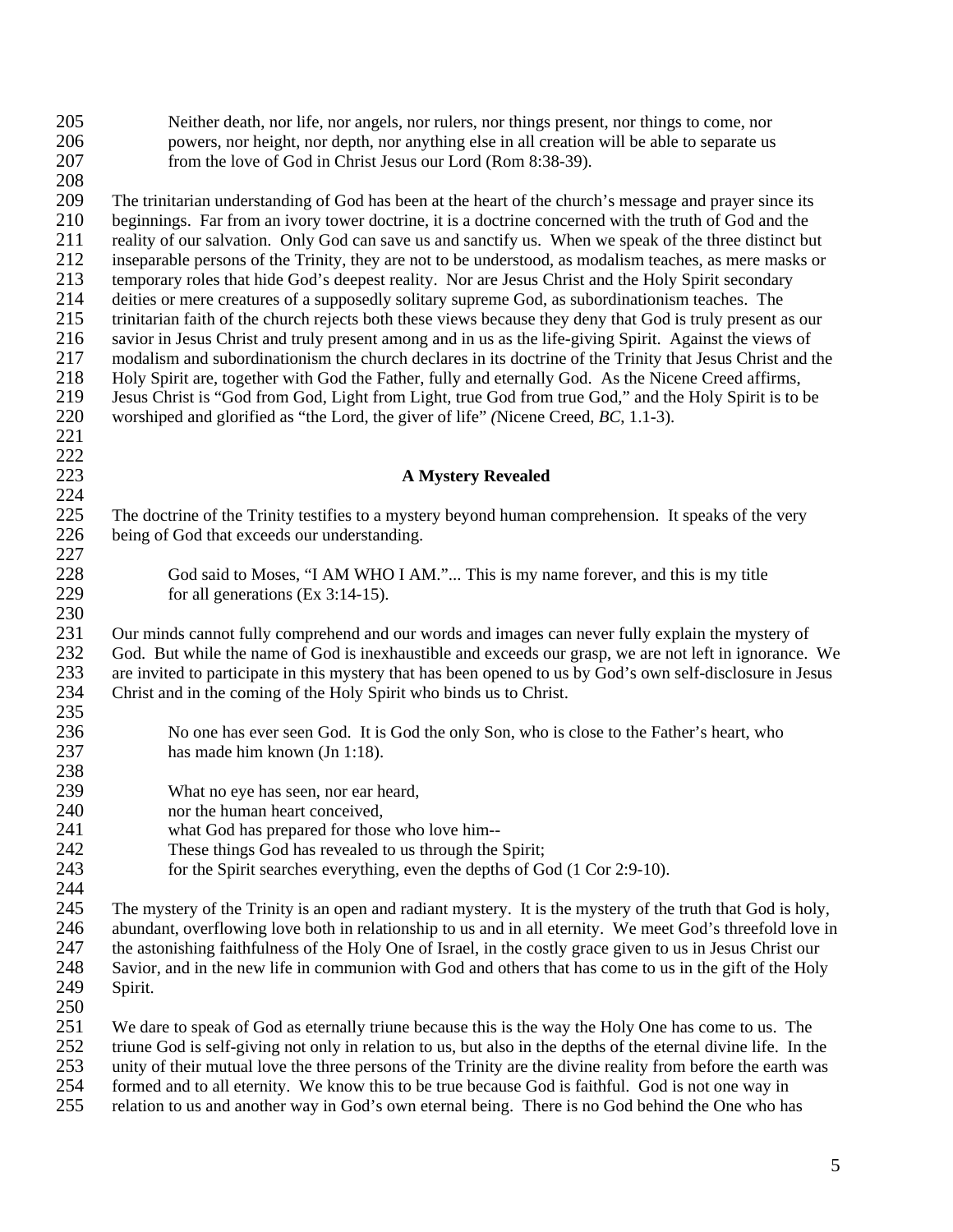- 256 come to us in Jesus Christ by the Holy Spirit. We therefore confidently affirm that the doctrine of the
- 257 Trinity is neither presumptuous speculation nor mathematical nonsense. About this the church must have
- 258 no doubt: the doctrine of the Trinity proclaims to us the very heart of God. Using the language of Christian tradition, we proclaim that the Father so loved the world, sending the Son for us and our
- 259 Christian tradition, we proclaim that the Father so loved the world, sending the Son for us and our 260 salvation, which we receive in and through the presence and power of the Holy Spirit.
- 261

262 When we confess with the creeds of the universal church that God is "one in substance, and yet distinct in 263 three persons" (The Scots Confession, *BC*, 3.01), we use terminology that is strange and perhaps off-264 putting to many members of the church today. However, the intent of these words is to declare that the 265 mystery of the Trinity cannot be reduced either to a solitary individual or to a close-knit group of 266 individuals. Trinitarian faith witnesses to the divine reality as living, active, dynamic, and relational. 267 Relationship is at the heart of God's being. One yet richly differentiated, God's being is in communion. 268 God lives and acts in mutual, self-giving love.

269

270 It would be presumptuous to speculate about the inner life of God on the strength of our own reason or 271 imagination. Lurking in such speculation is the danger of making God after our own image or according 272 to our own wishes and desires. Yet if we keep to the witness of scripture, we can be confident that 273 confessing faith in the triune God is not fueled by idle speculation. It is shaped by the outpouring of God's abundant love for us in Jesus Christ and in us by the Holy Spirit. We trust that the way God ac 274 God's abundant love for us in Jesus Christ and in us by the Holy Spirit. We trust that the way God acts in 275 relation to us corresponds to who God is in all eternity. Before the world was created, and after it shall 276 have come to its end, God is none other than the one who is for us once for all in Jesus Christ and with us 277 here and now by the Holy Spirit.

278 279

# 280 **Three in One, One in Three**

281 282 In the history of the church's thinking and speaking about the Trinity, two analogies have been especially 283 prominent. One likens the Trinity to the capacities of an individual human mind. Just as a human being is one and the same in each of the three distinct acts of remembering, knowing, and willing, so God exists 284 is one and the same in each of the three distinct acts of remembering, knowing, and willing, so God exists 285 as one-in-three and three-in-one. Often called the psychological analogy, this way of thinking places the 286 emphasis on the one-in-threeness of God. The other analogy likens the Trinity to a loving communion of 287 persons. As human beings find their deepest identity in relationships of mutual love, so God exists as 288 three-in-one and one-in-three in the ineffable exchange of love among the three persons of the Trinity.<br>289 Often called the social analogy or analogy of human life in relationship, this way of thinking places the 289 Often called the social analogy or analogy of human life in relationship, this way of thinking places the emphasis on the three-in-oneness of God. emphasis on the three-in-oneness of God.

291

292 Neither of these analogies should be pressed too far. On the one hand, pressing the analogy of the 293 different capacities of a single human mind may reduce God to a solitary individual, neglecting the reality<br>294 of personal relationship within God's being. On the other hand, pressing the social or relational analogy 294 of personal relationship within God's being. On the other hand, pressing the social or relational analogy 295 runs the risk of portraying God as three separate individuals who decide to work in concert with each 296 other. This would be tantamount to tritheism or belief in three gods. Fortunately, we do not have to 297 choose between these analogies of single personhood and personal life in community. The church has 298 never declared one of these analogies right and the other wrong. Instead, it has rejected the dangers to 299 which each of these analogies may lead if pushed too far.

300

301 The mystery of the Trinity is reverently expressed by Gregory of Nazianzus: "No sooner do I conceive of 302 the one than I am illumined by the splendor of the three; no sooner do I distinguish them than I am carried 303 back to the one" (*On Baptism*, Oration 40.41).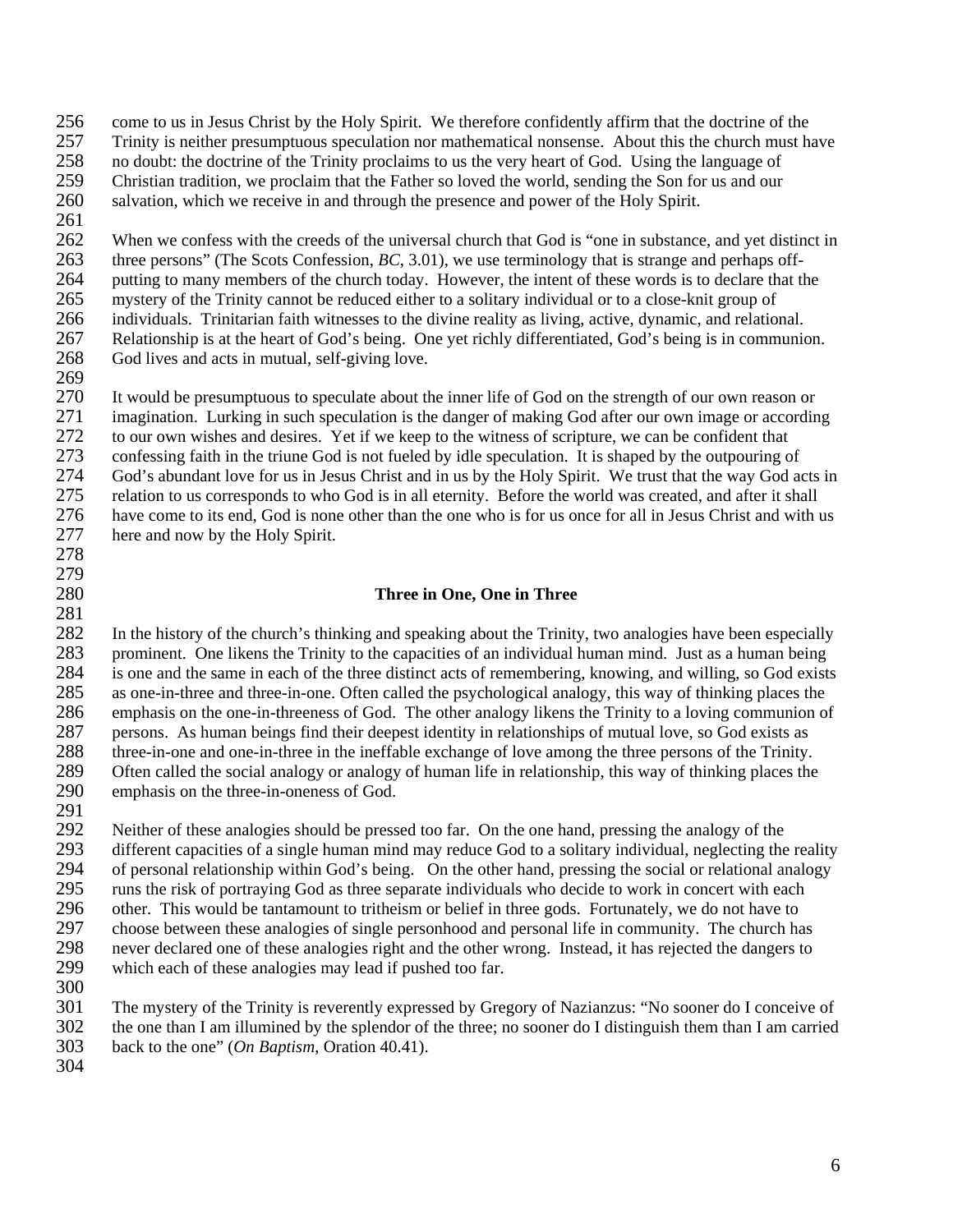| 305        |                                                                                                                |
|------------|----------------------------------------------------------------------------------------------------------------|
| 306        | <b>Speaking of the Triune God</b>                                                                              |
| 307        |                                                                                                                |
| 308        | In recent years new ways of speaking of the Trinity in the prayer and theology of the church have been         |
| 309        | proposed. Some of these proposals are helpful; some are unsatisfactory. What must be clear is that we          |
| 310        | cannot distinguish the persons of the Trinity simply by assigning different attributes or acts to each of the  |
| 311        | persons. The divine attributes are held in common by all three persons: all are holy, all are loving, all are  |
| 312        | wise and powerful. Similarly, an action of God cannot be restricted to one of the three persons. All of the    |
| 313        | acts of the triune God are indivisible. The persons of the Trinity do not work independently. Each of          |
| 314        | God's acts is always the one work of the whole Trinity.                                                        |
| 315        |                                                                                                                |
| 316        | For example, while the first person of the Trinity is often referred to as the "Creator," this must not be     |
| 317        | understood to exclude the involvement of the second and the third persons in the work of creation. Thus        |
| 318        | while the triad "Creator, Redeemer, Sanctifier" appropriately describes distinct aspects of God's              |
| 319        | relationship to the world, it does not designate the relationships of the triune persons to each other. In the |
| 320        | life of the triune God the three persons are uniquely distinguished and uniquely united by their mutual        |
| 321        | relationships. Each person gives and receives love from the others in a distinctive way.                       |
| 322        |                                                                                                                |
| 323        | In what ways may we speak faithfully of the mystery of the Trinity today? With the witness of scripture,       |
| 324        | the ecumenical creeds, and the Reformed confessions and liturgies, we speak of God as Father, Son, and         |
| 325        | Holy Spirit. The Presbyterian Church (USA) affirms and values this way of speaking of the triune God,          |
| 326        | resisting any tendency to discard or diminish it.                                                              |
| 327        |                                                                                                                |
| 328        | Faced with the alternatives of never speaking of the Trinity as Father, Son, and Holy Spirit and only          |
| 329        | speaking of the Trinity as Father, Son and, Holy Spirit, we see a way that is more consistent with the         |
| 330        | scriptures and theological and liturgical tradition. The language of Father, Son, and Holy Spirit, rooted      |
| 331        | in scripture and creed, remains an indispensable anchor for our efforts to speak faithfully of God. When       |
| 332        | secured, an anchor provides both necessary stability and adequate freedom of movement. If our lifeline to      |
| 333        | the anchor is frayed or severed, the historic faith of the one holy catholic and apostolic church risks being  |
| 334        | set adrift. With this anchor in place, however, we are liberated to interpret, amplify, and expand upon the    |
| 335        | ways of speaking of the triune God familiar to most church members. We are freed to speak faithfully           |
| 336        | and amply of the mystery of the Trinity. We may cultivate a responsible trinitarian imagination and            |
| 337        | vocabulary that bears witness in different ways to the one triune God known to us from scripture and           |
| 338        | creed as Father, Son, and Holy Spirit. Faithfulness to the gospel frees us to honor and continue to use this   |
| 339<br>340 | faithful way of speaking of the triune God even as it frees us to adopt other faithful images. Rather than     |
| 341        | simply repeating the word "God" in prayer and liturgy, we are free to broaden our vocabulary for               |
| 342        | speaking of the triune God, emboldened by the rich reservoir of biblical and traditional terms, images, and    |
| 343        | metaphors.                                                                                                     |
| 344        | The language of Father, Son, and Spirit has too often been misunderstood to sanction hierarchies that          |
| 345        | some human beings arbitrarily impose on others. However, a trinitarian understanding of God is                 |
| 346        | indispensable in empowering faithful resistance to oppressive uses of human power that are rooted in           |
| 347        | hierarchy and subordination. Similarly, trinitarian language has been used to support the idea that God is     |
| 348        | male and that men are superior to women. For this and other distortions of trinitarian doctrine we repent.     |
| 349        | God is not male (The Westminster Confession, BC, 6.011). Question 51 in "Belonging to God: A First             |
| 350        | Catechism" asks: "When we pray to God as our Father, do we mean that God is male?" and answers:                |
| 351        | "No. Only creatures who have bodies can be male or female. But God is Spirit and has no body." A               |
| 352        | trinitarian understanding of God makes it clear that the Creator of gender is not subject to it.               |
| 353        |                                                                                                                |
| 251        | us symbols diverse negativities for tripitarian images, we are mindful of the terretation to bring the         |

354 As we explore diverse possibilities for trinitarian images, we are mindful of the temptation to bring the mystery of God under our control. Therefore, we must always be guided by the words of scripture and mystery of God under our control. Therefore, we must always be guided by the words of scripture and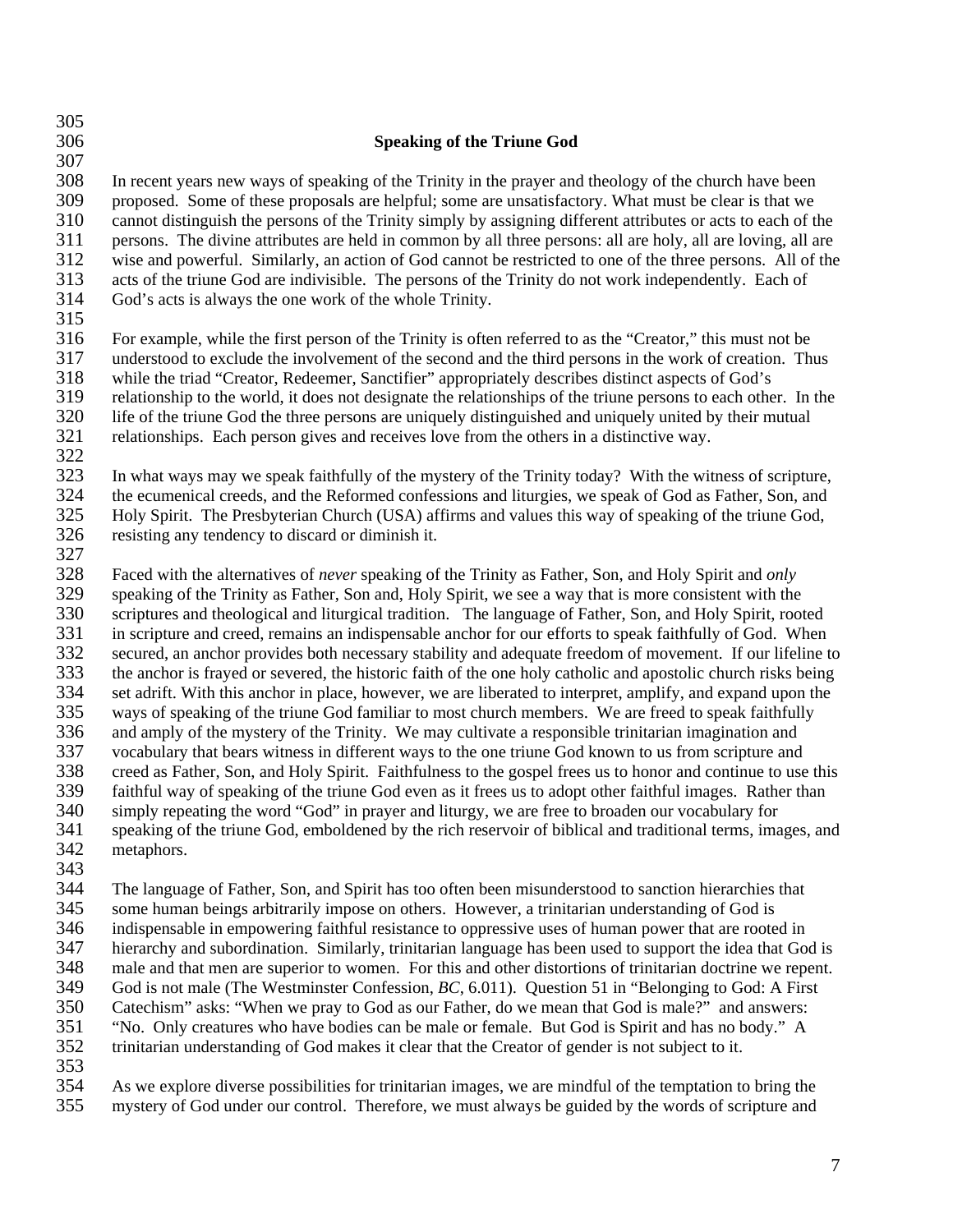- 356 creed that speak of God as Father, Son, and Holy Spirit.
- 357

358 At the same time, we should not insist on the exclusive use of the traditional trinitarian names, lest we quench the Spirit and even foster idolatry. Such a view would insufficiently acknowledge the divine

quench the Spirit and even foster idolatry. Such a view would insufficiently acknowledge the divine

360 mystery, would neglect the freedom of God's children to glorify God imaginatively with all our hearts

361 and minds, and would diminish the joy of knowing God ever more fully.

362 Female imagery of the triune God has yet to be adequately explored. The overflowing love of God finds 363 expression in the biblical depiction of God as compassionate mother (Isa 49:15; 66:13), beloved child (Mt

364 3:17), and life-giving womb (Isa 46:3). The divine wisdom (*hochmah* in Hebrew, *sophia* in Greek) is

- 365 portrayed in the Bible as a woman who preaches in the streets, gives instruction, advocates justice, builds
- 366 houses, and acts as a gracious hostess (Prov 1,8,9).

367 Responding to objections that the title "Father" is "more appropriate" to God, John Calvin reminds us

368 "that no figures of speech can describe God's extraordinary affection towards us; for it is infinite and 369 various." He further explains that God "has manifested himself to be both...Father and Mother" so that

370 we might be more aware of God's constant presence and willingness to assist us (*Commentary on Isaiah*

371 46:3). God "did not satisfy himself with proposing the example of a father," writes Calvin, "but in order

372 to express his very strong affection, he chose to liken himself to a mother, and calls [the people of Israel]

373 not merely 'children,' but *the fruit of the womb*, towards which there is usually a warmer affection"

374 (*Commentary on Isaiah* 49:15).

375 Maternal imagery reminds us that God is a mother who expends herself for us, sheltering us like an eagle 376 hovering over her young and bearing us on her wings (Ex 19:4; Deut 32:11). Carried by and born of the 377 Virgin Mary, the child of God shares life with us, working to establish justice, righteousness, and peace 378 (Isa 9:7; Lk 1:46-55). As we are born of flesh and blood, so we are also born again by the Spirit of God 379 (Jn 3:3-6). The Lord lifts us up and carries us throughout life (Isa 46:1-4).

- 380
- 381

396

### 382 **A Plenitude of Images of the Trinity**

383 Recognizing that all language about the triune God refers beyond itself by way of analogy, we draw on 384 scripture and our confessions to speak of the triune God in historically faithful yet freshly imaginative ways. The analogies employed in the following list have not been chosen at random. They are guided ways. The analogies employed in the following list have not been chosen at random. They are guided by 386 God's self-revelation as attested in scripture. Some triads have a narrative quality; others are drawn from

387 creation. Three guidelines have been followed: 1) in each case the three terms must have an inner

388 relationship; 2) the terms must either be personal or functional—the two should not be mixed; and 3)

389 functional Trinitarian language should be understood to amplify and enrich our understanding of God—it

- 390 cannot replace personal language.
- 391 While classical trinitarian theology speaks of the "first, second, and third" persons of the Trinity, scripture
- 392 also refers to the three in other patterns, as in the apostolic benediction which invokes "the grace of the 393 Lord Jesus Christ, the love of God, and the communion of the Holy Spirit" (2 Cor 13:13). Lord Jesus Christ, the love of God, and the communion of the Holy Spirit" (2 Cor 13:13).
- 394 As we worship, the triune God is the One From Whom, the One through Whom, and the One in 395 Whom we offer our praise (Rom 11:36).
- 397 As we seek God's grace and wholeness, acknowledging the sin and brokenness in us, our human 398 communities, and the whole creation, the triune God is our Rainbow of Promise, our Ark of 399 Salvation, and our Dove of Peace (From Gail Ramshaw, *Koinonia: Services and Prayers*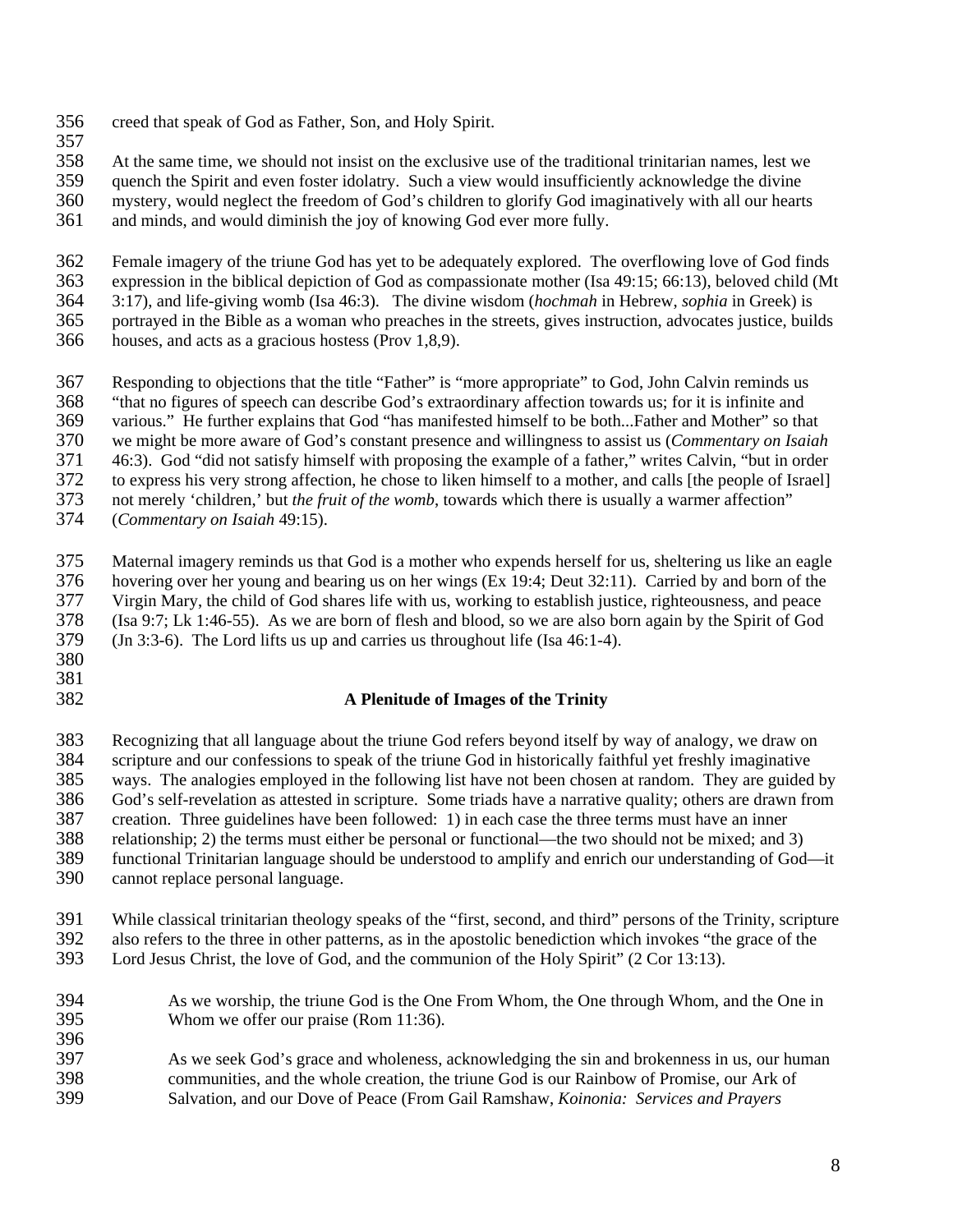| 400 | (Geneva: Lutheran World Federation, 2004).                                                                   |
|-----|--------------------------------------------------------------------------------------------------------------|
| 401 |                                                                                                              |
| 402 | As we read, proclaim, hear, and live out the message of scripture, the triune God is known to us             |
| 403 | as Speaker, Word, and Breath (Heb 1:1; Jn 1:1; Jn 20:22; Ps 104:30).                                         |
| 404 |                                                                                                              |
| 405 | In baptism, the triune God is for us Overflowing Font, Living Water, Flowing River (Book of                  |
| 406 | Common Worship, p.412; Jn 4:10, 13-14; Jn 7:37).                                                             |
| 407 |                                                                                                              |
| 408 | As we are born anew by water and the Spirit, the triune God is Compassionate Mother, Beloved                 |
| 409 | Child, and Life-giving Womb (Isa 49:15; Mt. 3:17; Isa 46:3).                                                 |
| 410 |                                                                                                              |
| 411 | As we grow in grace, the triune God is our Sun, Light, and Burning Ray (John of Damascus, <i>First</i>       |
| 412 | Apology).                                                                                                    |
| 413 |                                                                                                              |
| 414 | As we offer ourselves, our resources, and our gratitude in stewardship and Eucharist, the triune             |
| 415 | God is Giver, Gift, and Giving (Jas 1:17; Jn 3:16; 2 Cor 9:15; 1 Jn 3:24).                                   |
| 416 |                                                                                                              |
| 417 | In celebrating the communion of our life together in Christ, the triune God is Lover, Beloved, and           |
| 418 | the Love and binds together Lover and Beloved (Augustine, The Trinity).                                      |
| 419 |                                                                                                              |
| 420 | As members of the believing community, we acknowledge the triune God as our Rock,                            |
| 421 | Cornerstone, and Temple (Ps 28:1; Eph 2:20-21).                                                              |
| 422 |                                                                                                              |
| 423 | When we speak of God's wrath in the face of evil, the triune God is for us Fire that Consumes,               |
| 424 | Sword that Divides, and Storm that Melts Mountains (Deut 5:25; Mt 10:34-35; Ps 97:5).                        |
| 425 |                                                                                                              |
| 426 | As we seek to live in faith, love, and hope, the triune God is for us the One Who Was, the One               |
| 427 | Who Is, and the One Who Is To Come (Rev 4:8).                                                                |
| 428 |                                                                                                              |
| 429 | In these and other ways we stammer to confess that the triune God is an inexhaustible mystery of             |
| 430 | purifying and transforming love. God abides in eternal communion. Divine life is giving and receiving,       |
| 431 | sharing and delighting in reciprocal love. Abundant, overflowing love is the glory, majesty, and beauty of   |
| 432 | the triune God. By the grace of the Lord Jesus Christ and the communion of the Holy Spirit, we are           |
| 433 | invited to participate in the eternal life of the triune God who is love (1 Jn 4: 8).                        |
| 434 |                                                                                                              |
| 435 | We must always bear in mind that Scripture affirms Jesus Christ is the very image of God. This means the     |
| 436 | Triune God has chosen to reveal the Divine identity in the life and work of Jesus Christ. Christ is the      |
| 437 | mystery of our salvation and the revelation of God to the world.                                             |
|     |                                                                                                              |
| 438 |                                                                                                              |
| 439 | The Doctrine of the Trinity and Christian Practice                                                           |
| 440 |                                                                                                              |
| 441 | The church's faith and life will be enriched as we learn and live into the triune reality of God. Faithfully |
| 442 | articulated, the doctrine of the Trinity teaches that Jesus Christ our Savior and the Holy Spirit our        |
| 443 | Sanctifier are truly one with God who made the heavens and the earth and who called Israel to be a light     |
| 444 | to all nations. God is not a solitary and self-enclosed being (as we often imagine God to be and as we       |
| 445 | often aspire to be). The eternal triune God wills to communicate with creatures and to share the divine      |
| 446 | life and love with them. God's being is in mutual love and shared life. God is the gift-giving God. This     |
| 447 | is the way God has related to us in the life, death, and resurrection of Jesus Christ and in the pouring out |
| 448 | of the Holy Spirit, and it reveals who God is and how God acts in all eternity.                              |
| 449 |                                                                                                              |
| 450 | God is love. In the life of God and in God's relation to us, there is no withholding of life and love, no    |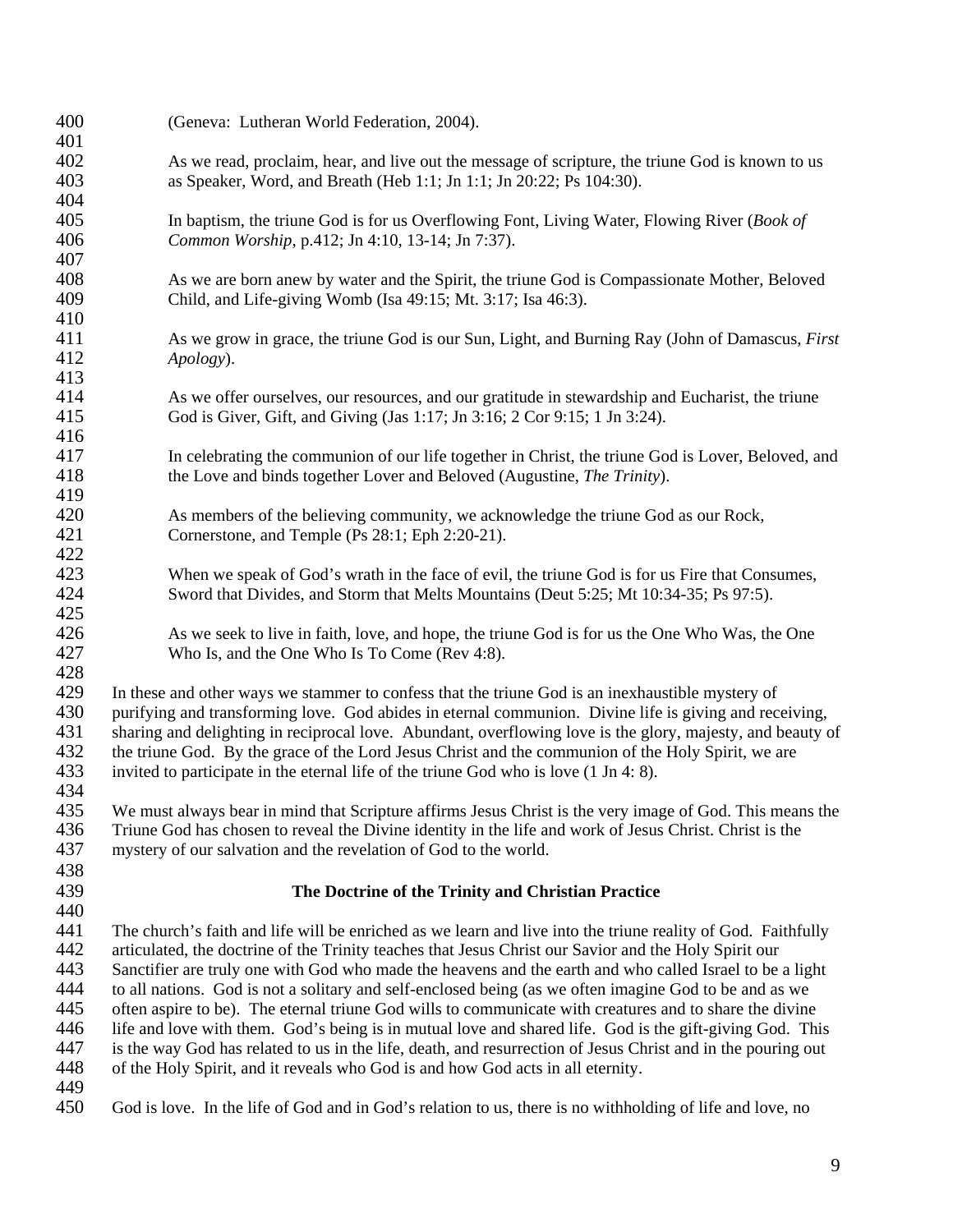451 reservation, no qualification, no half-heartedness in giving. God's triune life is described by ancient

- 452 church tradition as a *perichoresis:* a mutual indwelling, mutual interaction, and mutual interpenetration
- 453 of the persons of the Trinity in eternal life and communion. In this everlasting and interactive divine<br>454 communion, each lives with, in and for the others. All is held in common except the distinctiveness of
- 454 communion, each lives with, in and for the others. All is held in common except the distinctiveness of 455 the persons in their reciprocal relationships of love. Confessing God as triune, we affirm that this eternal
- 456 life-in-communion of the triune God is freely and gladly extended to us and to the world.
- 457

458 This trinitarian way of thinking and speaking of God transforms our understanding of the power of God 459 and of fruitful human power. True power, the creative and life-giving power that originates with the 460 triune God, is not dominating and coercive power. It is not power that manipulates and overwhelms. 461 True power is life-giving, life-enabling, life-empowering power. True power is the power strong enough

462 to live for and with another. It is the power strong enough to be vulnerable for another, to suffer with and 463 for another, to rejoice with and for another, to give one's all for another. The power of the triune God is 464 the power of omnipotent, shared love.

465

466 The overflowing love of God given to us in Jesus Christ and shared with us by the Holy Spirit draws us 467 out of ourselves and into life in right relationship with God and others. Human beings are created in and 468 for relationship. We bear witness to the triune God by our life in relationship. Knowledge of the triune 469 God and knowledge of ourselves are inseparable (Calvin, *Institutes*, 1.i.1). This does not mean that we 470 can use the doctrine of the Trinity as a kind of blueprint for human life or as a program for the renovation<br>471 of human society. But this much we can surely say: If God's life is in communion, then human life, too. 471 of human society. But this much we can surely say: If God's life is in communion, then human life, too, 472 created in the image of God, is intended by God to be life in communion. From this perspective, sin often 473 takes the form of rejecting life in relationship, of wanting to live only for oneself, of actively and<br>474 intentionally disobeying the laws of God, of wanting to live apart from God, or of living as thoug 474 intentionally disobeying the laws of God, of wanting to live apart from God, or of living as though our 475 sisters and brothers did not exist or were there only for our benefit. But sin may also take the form of 476 self-devaluation and self-hatred, of wanting to disappear into another, of neglecting God's purpose 477 because we do not feel worthy of it, or of trying to hide one's personhood and unique talents. In whatever 478 form, living in bondage to sin is living against the grain of reality as constituted by the triune God, in 479 whom depth of communion and personal differentiation are inseparable. God wills all creation to 480 participate in this triune life of communion.

481

482 The doctrine of the Trinity is not an abstract theory but a practical doctrine. The truth of the doctrine of 483 the Trinity must be claimed with our whole heart, mind, and strength. It must be put into practice in our<br>484 everyday life. It has its roots in the proclamation of the gospel and in the church's life of prayer. By 484 everyday life. It has its roots in the proclamation of the gospel and in the church's life of prayer. By 485 practicing our faith in worship and service, we take part in the life and love of the triune God. We enter 486 into the realm of God's community-forming love, which is able to reconcile sinners and make enemies 487 into friends. As we worship and praise the God made known in Jesus Christ by the power of the Holy 488 Spirit, as we attend to the preaching of the Word of God and the celebration of the sacraments of baptism 489 and Lord's Supper, as we assist our neighbor, forgive our enemy, and live in friendship with all people, 490 we take part in the life-giving and peace-making love of the triune God. In Christian faith, hope, and 491 love, we are united with God in Christ by the power of the Holy Spirit. In our common worship, 492 common prayer, and common service of our neighbor, we are being formed and nurtured in the 493 overflowing love of the triune God.

- 494
- 495

497

## 496 **The Doctrine of the Trinity and Christian Mission**

498 Christian service and mission, too, are shaped and guided by the missions of the triune God. God has sent 499 Jesus Christ to accomplish our reconciliation with God and sends the Holy Spirit to bring us to new life in

- 500 Christ and to renew the whole creation.
	- 501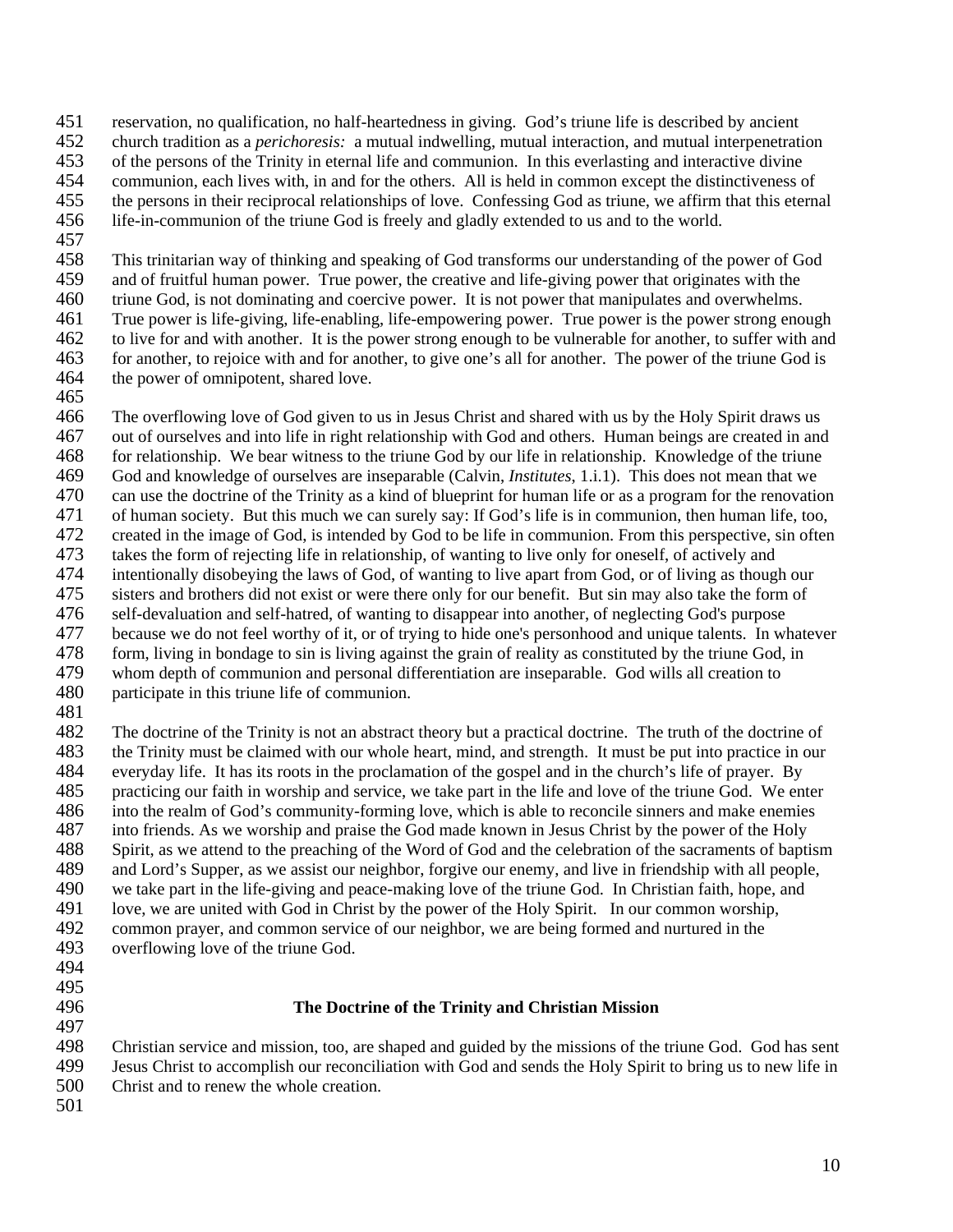| 502<br>503 | The mission of the church is a participation in the mission of the triune God. The church's mission is not<br>determined by our own special interests and favorite agendas. In Jesus Christ "God was reconciling the |
|------------|----------------------------------------------------------------------------------------------------------------------------------------------------------------------------------------------------------------------|
| 504        | world to himself" (2 Cor 5:19; Confession of 1967, BC 9.07). The Holy Spirit is the Bond of Peace (Eph                                                                                                               |
| 505        | 4:3) who brings together in new unity people of many languages, nations, cultures, and races. The Spirit                                                                                                             |
| 506        | works toward the full realization of God's reign of justice and peace. The mission of the church is                                                                                                                  |
| 507        |                                                                                                                                                                                                                      |
|            | established and directed by the reconciling and community-building activity of the triune God.                                                                                                                       |
| 508        |                                                                                                                                                                                                                      |
| 509        | Participating in this mission, we extend the reconciling and peace-making love of God to others. We                                                                                                                  |
| 510        | share the good news. We show compassion to the needy. We work with others for justice, freedom, and                                                                                                                  |
| 511        | peace. We practice forgiveness. We welcome strangers and the outcast. We use our gifts to build up the                                                                                                               |
| 512        | church, which is Christ's body. We encourage friendship and community among all people. We take                                                                                                                      |
| 513        | part, always imperfectly and provisionally, in the overflowing, self-giving, community-forming love of                                                                                                               |
| 514        | God that is the mystery of the Trinity. The triune God who is and calls us to take part in life in                                                                                                                   |
| 515        | communion is the object of our faith, the basis of our love, and the goal of our hope.                                                                                                                               |
| 516        |                                                                                                                                                                                                                      |
| 517        | The church looks with eager longing to the consummation of life in the triune God who is overflowing                                                                                                                 |
| 518        | love. With the Brief Statement of Faith of the Presbyterian Church (USA), we declare:                                                                                                                                |
| 519        |                                                                                                                                                                                                                      |
| 520        | In life and in death we belong to God.                                                                                                                                                                               |
| 521        | Through the grace of our Lord Jesus Christ,                                                                                                                                                                          |
| 522        | The love of God,                                                                                                                                                                                                     |
| 523        | And the communion of the Holy Spirit,                                                                                                                                                                                |
| 524        | We trust in the one triune God, the Holy One of Israel,                                                                                                                                                              |
| 525        | whom alone we worship and serve.                                                                                                                                                                                     |
| 526        | (Brief Statement of Faith, BC 10:1).                                                                                                                                                                                 |
| 527        |                                                                                                                                                                                                                      |
|            |                                                                                                                                                                                                                      |
| 528        |                                                                                                                                                                                                                      |
| 529        | II. PARTICIPATING IN GOD'S OVERFLOWING LOVE                                                                                                                                                                          |
| 530        |                                                                                                                                                                                                                      |
| 531        | All of Christian life is a participation in the abundant love of the triune God. In our worship of God, we                                                                                                           |
| 532        | bring participation to awareness and speech. Each act of worship – praising, confessing, forgiving,                                                                                                                  |
| 533        | proclaiming, professing, baptizing, thanksgiving, offering, sharing, praying, blessing, sending – nurtures                                                                                                           |
| 534        | our faith in this Trinity of love.                                                                                                                                                                                   |
| 535        |                                                                                                                                                                                                                      |
| 536        |                                                                                                                                                                                                                      |
|            | Our need and desire to worship confront us with the inadequacy of our language for God. With all the<br>saints, "we are forced to raise our lowly words to subjects which cannot be described" (Hilary of Poitiers,  |
| 537<br>538 | The Trinity 2.2). We worship the triune God who transcends even our best efforts to sing or speak, to                                                                                                                |
|            |                                                                                                                                                                                                                      |
| 539        | preach or praise. John Calvin declared, "If all that can be said or imagined about love were brought                                                                                                                 |
| 540        | together into one, yet it would be surpassed by the greatness of the love of God. By no metaphor,                                                                                                                    |
| 541        | therefore, can God's incomparable goodness be described" (Commentary on Isaiah 46:3).                                                                                                                                |
| 542        |                                                                                                                                                                                                                      |
| 543        | Yet our faith will not let us keep silent. In a favorite hymn we pray, "O for a thousand tongues to sing my                                                                                                          |
| 544        | dear redeemer's praise" (Charles Wesley, PH #466). Our praying, praising, worshiping language is a                                                                                                                   |
| 545        | reflection of the overflowing love of God's triune beauty. We come to see the classic trinitarian                                                                                                                    |
| 546        | language, Father, Son, and Holy Spirit, as a root out of which grows a rich vocabulary of praise. We draw                                                                                                            |
| 547        | from the deep well of scripture and from the prayers of the church, past and present, to expand and enrich                                                                                                           |
| 548        | the ways we speak of God and to God. Thus we hope to deepen our participation in the abundant love of                                                                                                                |
| 549        | $God$ – the one in three, the three in one.                                                                                                                                                                          |
| 550<br>551 | The sixteenth century Reformation was characterized by a "return to the sources," especially scripture and                                                                                                           |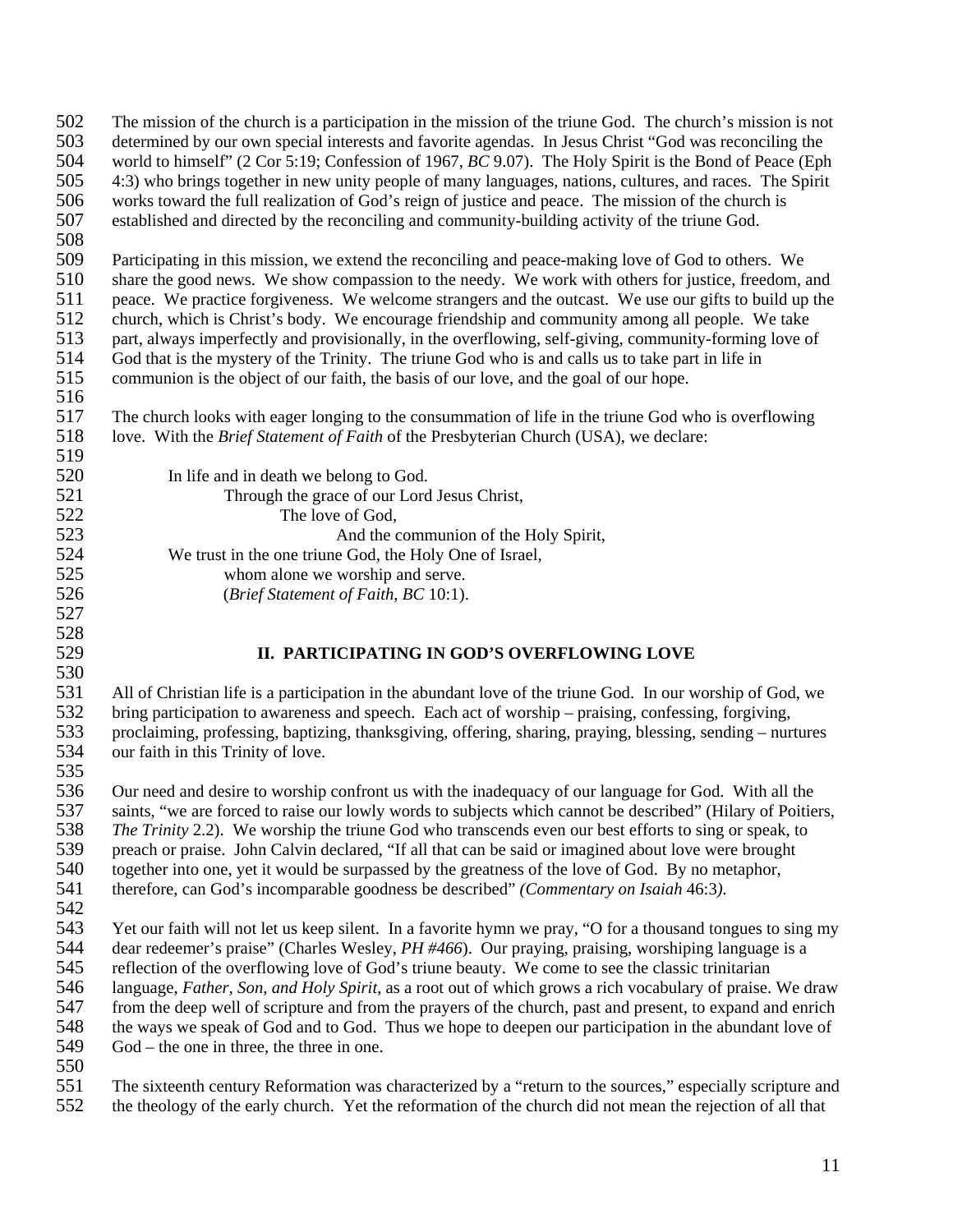553 had gone before. Calvin himself encouraged "an assiduous reading of the ancient writers" (*Institutes,* 554 IV.xviii.9). Contemporary conversations with other Christian churches have helped Presbyterians to

rediscover and reformulate our liturgical roots.

- 556<br>557 557 The Service for the Lord's Day in the *Book of Common Worship* is ordered around four basic movements:<br>558 "Gathering," "The Word," "Thanksgiving," and "Sending." These basic movements, described in the 558 "Gathering," "The Word," "Thanksgiving," and "Sending." These basic movements, described in the Directory for Worship, provide a helpful outline for our reflection on worship of the triune God.
- 559 *Directory for Worship,* provide a helpful outline for our reflection on worship of the triune God. 560

| 561 | Gathering                                                                                               |
|-----|---------------------------------------------------------------------------------------------------------|
| 562 | Call to Worship                                                                                         |
| 563 | Prayer                                                                                                  |
| 564 | Praise                                                                                                  |
| 565 | Confession and Pardon                                                                                   |
| 566 | Peace                                                                                                   |
| 567 | <b>The Word</b>                                                                                         |
| 568 | Prayer for Illumination                                                                                 |
| 569 | Scripture Readings and Psalm                                                                            |
| 570 | Proclamation                                                                                            |
| 571 | <b>Affirmation of Faith</b>                                                                             |
| 572 | <b>Baptism</b>                                                                                          |
| 573 | Prayers of the People                                                                                   |
| 574 | <b>Thanksgiving</b>                                                                                     |
| 575 | Offering                                                                                                |
| 576 | Eucharist                                                                                               |
| 577 | <b>Sending</b>                                                                                          |
| 578 | Charge and Blessing                                                                                     |
| 579 | Dismissal                                                                                               |
| 580 |                                                                                                         |
| 581 |                                                                                                         |
| 582 | <b>GATHERING</b>                                                                                        |
| 583 |                                                                                                         |
| 584 | Gather us in and hold us forever,                                                                       |
| 585 | Gather us in and make us your own;                                                                      |
| 586 | Gather us in, all peoples together,                                                                     |
| 587 | Fire of love in our flesh and our bone (Marty Haugen, STF #2236).                                       |
| 588 |                                                                                                         |
| 589 | <b>Call to Worship</b>                                                                                  |
| 590 |                                                                                                         |
| 591 | God brings all things into being by the Word.                                                           |
| 592 | God offers the Word of grace,                                                                           |
| 593 | and people respond to that divine initiative                                                            |
| 594 | through the language of worship (Directory for Worship, W-1.2001).                                      |
| 595 | The Spirit moves them to respond by naming and calling upon God,                                        |
| 596 | by remembering and proclaiming God's acts of self-revelation in word and deed,                          |
| 597 | and by committing their lives to God's reign in the world                                               |
| 598 | (Directory for Worship, W-1.1002).                                                                      |
| 599 |                                                                                                         |
| 600 | We are called to worship by the triune God whose gracious love invites our grateful response. It is God |
| 601 | who calls us to worship, not we ourselves, and so we are beckoned by words of scripture that voice the  |
| 602 | fullness of Promise, Salvation, and Peace.                                                              |
| 603 |                                                                                                         |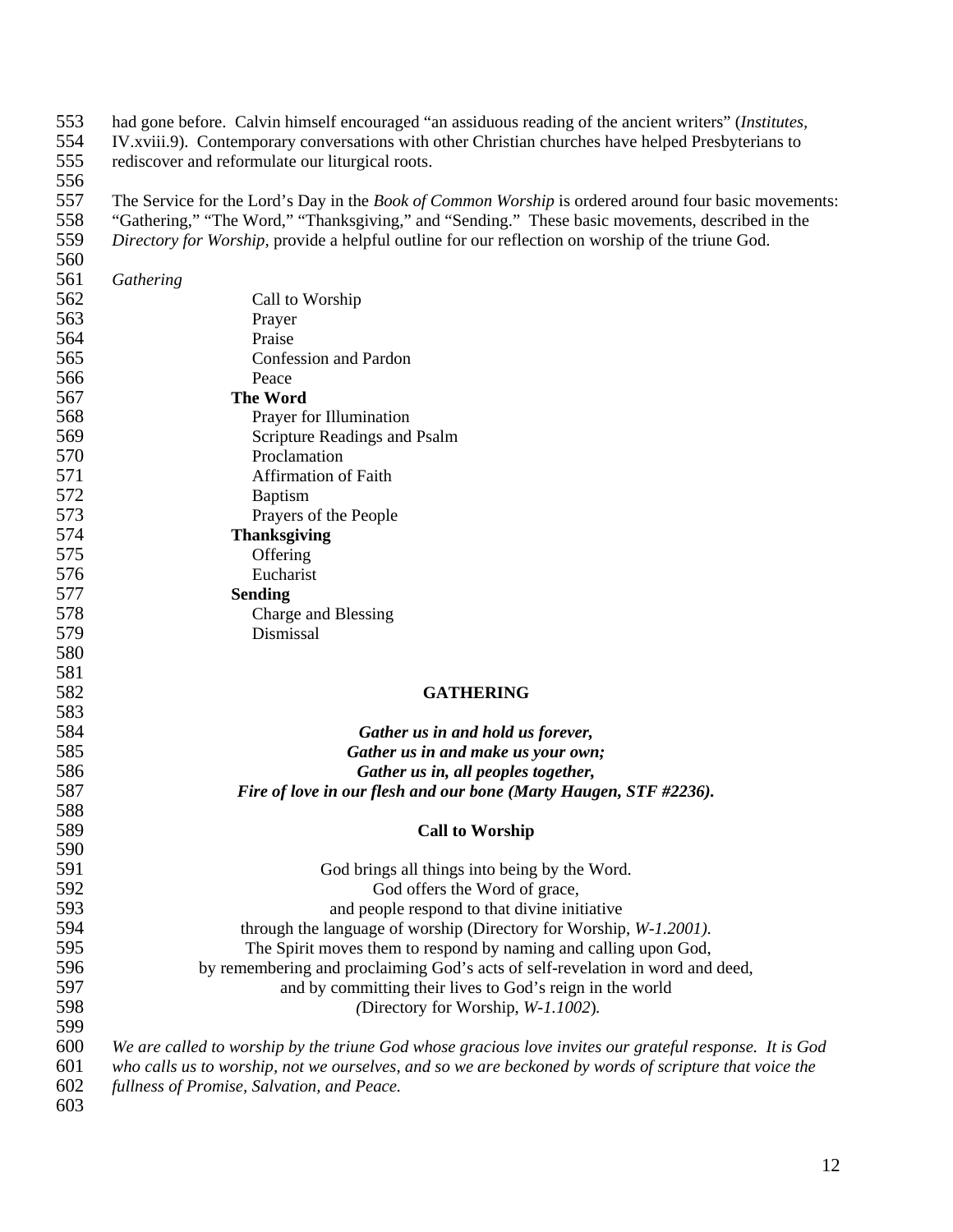| 604 | Holy, holy, holy is the Lord of hosts;                                                                    |
|-----|-----------------------------------------------------------------------------------------------------------|
| 605 | The whole earth is full of God's glory.                                                                   |
| 606 | I am the Alpha and the Omega, says the Lord God,                                                          |
| 607 | Who is and who was and who is to come, the Almighty.                                                      |
| 608 |                                                                                                           |
| 609 |                                                                                                           |
| 610 | <b>Prayer and Praise</b>                                                                                  |
| 611 |                                                                                                           |
| 612 | Joyful, joyful we adore Thee,                                                                             |
| 613 | God of Glory, Lord of Love(Henry Van Dyke, PH #464).                                                      |
| 614 |                                                                                                           |
| 615 | Christian worship joyfully ascribes all praise and honor,                                                 |
| 616 | glory and power to the triune God                                                                         |
| 617 | (Directory for Worship, W-1.001).                                                                         |
| 618 | In prayer,                                                                                                |
| 619 | through the Holy Spirit,                                                                                  |
| 620 | people seek after and are found by the one true God                                                       |
| 621 | who has been revealed through Jesus Christ                                                                |
| 622 | (Directory for Worship, W-2.1001).                                                                        |
| 623 |                                                                                                           |
| 624 | In worship we seek to embody our calling to glorify and enjoy God forever (The Shorter Catechism, BC)     |
| 625 | 7.001, 7.111). Our worship begins with praise. "Let everything that breathes praise the Lord!" (Ps        |
| 626 | 150:6). We come to worship as creatures in the presence of the Creator, as beloved in the presence of the |
| 627 | Lover, as humanity in the presence of the Holy One. We strain to give voice to the holiness, majesty, and |
| 628 | mercy of God. And so the vocabulary of praise is expansive, rich, all-embracing.                          |
| 629 |                                                                                                           |
| 630 | In praising the triune God we use biblical language, both classic –                                       |
| 631 | Father, Son, and Holy Ghost,                                                                              |
| 632 | and surprising $-$                                                                                        |
| 633 | Mother, Child, and Womb.                                                                                  |
| 634 | We may use words that speaks of the inner relations of the Godhead –                                      |
| 635 | Lover, Beloved, Love,                                                                                     |
| 636 | and those that speak of the loving activity of the Three among us –                                       |
| 637 | Creator, Savior, Sanctifier,                                                                              |
| 638 | Rock, Redeemer, Friend,                                                                                   |
| 639 | King of Glory, Prince of Peace, Spirit of Love.                                                           |
| 640 |                                                                                                           |
| 641 | Heartfelt praise of the triune God marks the beginning of all our worship:                                |
| 642 |                                                                                                           |
| 643 | God of all glory,                                                                                         |
| 644 | on this first day you began creation,                                                                     |
| 645 | bringing light out of darkness.                                                                           |
| 646 | On this first day you began your new creation,                                                            |
| 647 | raising Jesus Christ out of the darkness of death.                                                        |
| 648 | On this Lord's Day, grant that we,                                                                        |
| 649 | the people you create by water and the Spirit,                                                            |
| 650 | may be joined with all your works                                                                         |
| 651 | in praising you for your great glory.                                                                     |
| 652 | Through Jesus Christ,                                                                                     |
| 653 | in union with the Holy Spirit,                                                                            |
| 654 | we praise you now and forever. Amen (Book of Common Worship, p. 45).                                      |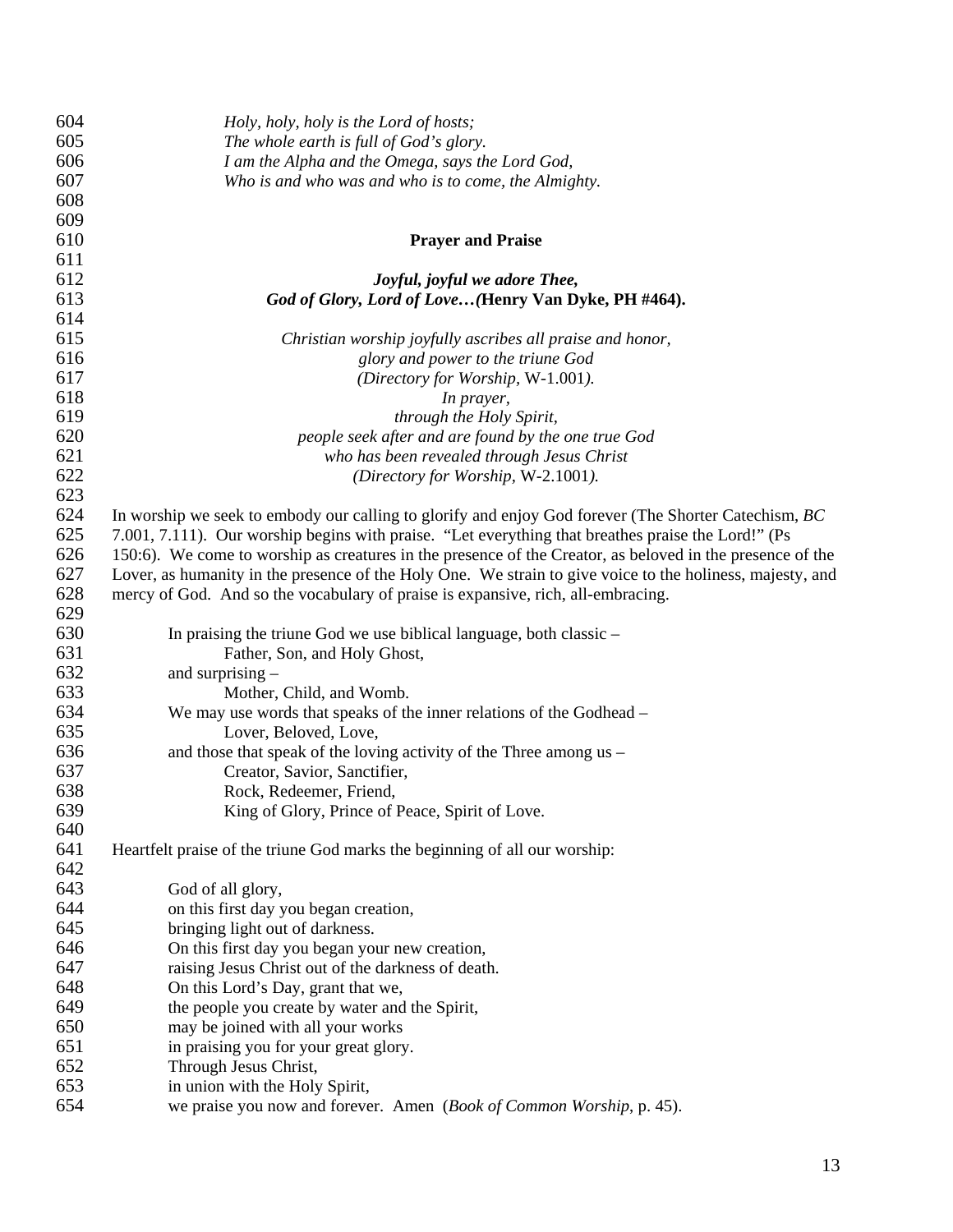| 655 |                                                                                                               |
|-----|---------------------------------------------------------------------------------------------------------------|
| 656 |                                                                                                               |
| 657 | <b>Confession and Pardon</b>                                                                                  |
| 658 |                                                                                                               |
| 659 | Lord, let your love, love with no end, come over us,                                                          |
| 660 | That we may be saved; that we may have light                                                                  |
| 661 | To find our way in the darkest night,                                                                         |
| 662 | Let your love come over us                                                                                    |
| 663 | ("Shine On Us," Michael W. Smith and Deborah D. Smith).                                                       |
| 664 |                                                                                                               |
| 665 | The believing community announces the good news of God                                                        |
| 666 | whose love gives people grace to confess their sin and complicity in brokenness,                              |
| 667 | to repent, expressing sorrow and intention to change,                                                         |
| 668 | to accept God's forgiveness and extend that forgiveness to another,                                           |
| 669 | to forgive the other and accept the other's forgiveness,                                                      |
| 670 | to work toward reconciliation in brokenness,                                                                  |
| 671 | to trust the power of God to bring healing and peace                                                          |
| 672 | (Directory for Worship, W-6.3009).                                                                            |
| 673 |                                                                                                               |
| 674 | As we offer our praise to the Holy One, we see more clearly our relationship to God, to ourselves, and to     |
| 675 | one another. In the presence of the Trinity, who is overflowing love, grace, and communion, we are            |
| 676 | confronted by our own loveless, ungracious, and self-absorbed ways. This overflowing triune love also         |
| 677 | has the power to overcome our sins of self-devaluation and our feelings of worthlessness. The God who         |
| 678 | forgives is at once powerful, wise, and tender:                                                               |
| 679 |                                                                                                               |
| 680 | Power of the eternal Father, help me!                                                                         |
| 681 | Wisdom of the Son, enlighten the eye of my understanding!                                                     |
| 682 | Tender clemency of the Holy Spirit,                                                                           |
| 683 | enflame my heart and unite it to yourself! (Catherine of Siena, Prayer 5).                                    |
| 684 |                                                                                                               |
| 685 | Through the ages, believers have used the threefold Kyrie (Lord, have mercy) in the act of confession,        |
| 686 | seeking mercy from the triune God. This ancient form is echoed in a contemporary prayer of confession:        |
| 687 |                                                                                                               |
| 688 | Holy God, Maker of us all; have mercy on us.                                                                  |
| 689 | Jesus Christ, Servant of the poor, have mercy on us.                                                          |
| 690 | Holy Spirit, Breath of life, have mercy on us                                                                 |
| 691 | (Iona Abbey Worship Book, p. 23).                                                                             |
| 692 |                                                                                                               |
| 693 | In Reformed worship, we approach the holy grace of God with boldness; an assurance of pardon                  |
| 694 | accompanies an act of confession:                                                                             |
| 695 |                                                                                                               |
| 696 |                                                                                                               |
| 697 | The mercy of the Lord is from everlasting to everlasting.<br>I declare unto you, in the name of Jesus Christ, |
| 698 |                                                                                                               |
| 699 | You are forgiven.                                                                                             |
|     | May the God of mercy,                                                                                         |
| 700 | Who forgives you all your sins,                                                                               |
| 701 | Strengthen you in all goodness,                                                                               |
| 702 | And by the power of the Holy Spirit                                                                           |
| 703 | Keep you in eternal life. Amen (Book of Common Worship, p. 56).                                               |
| 704 |                                                                                                               |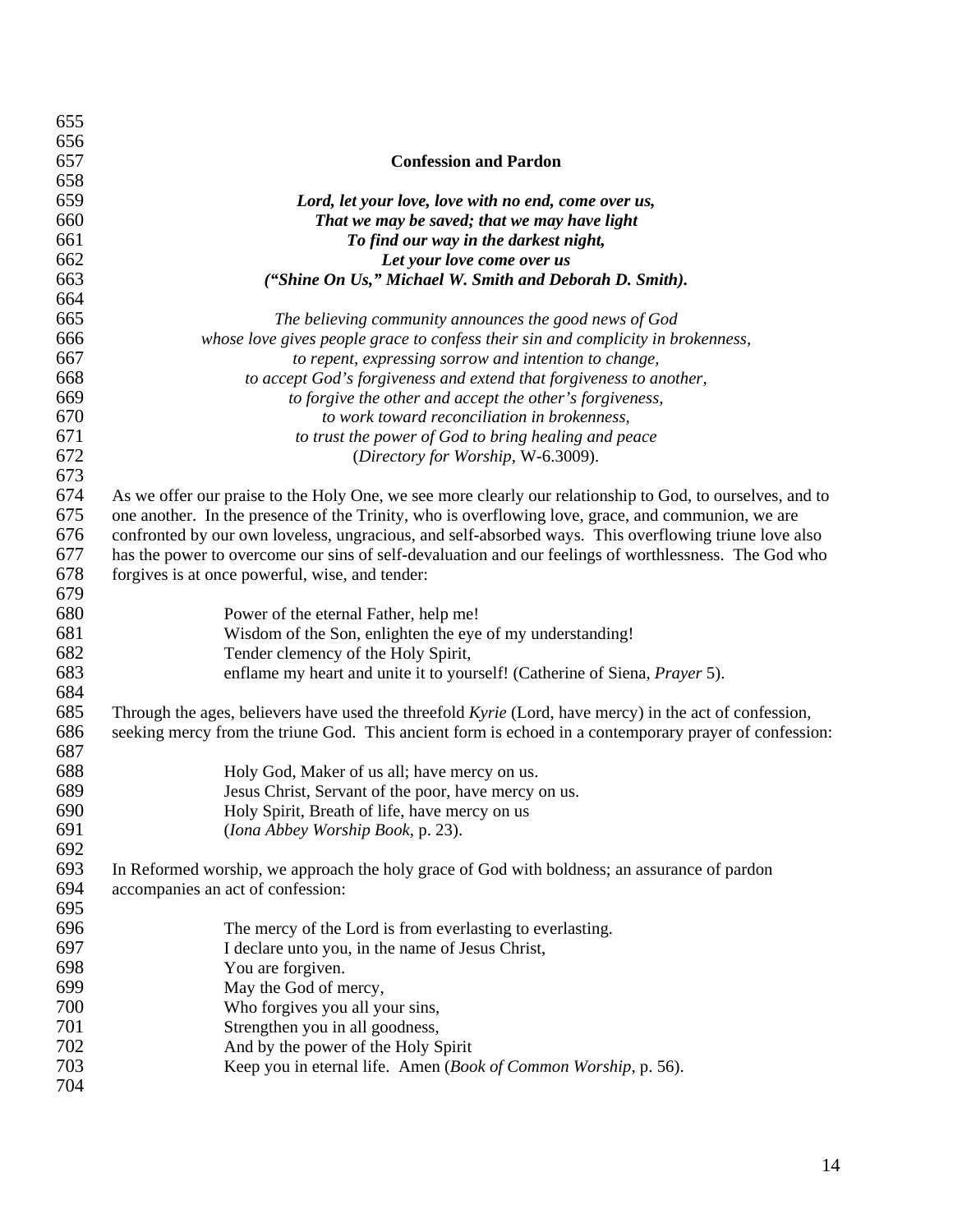| 705 | A prayer of confession for Epiphany from the <i>Book of Common Worship</i> concludes with the light of the |
|-----|------------------------------------------------------------------------------------------------------------|
| 706 | triune God reflected in the forgiven believer:                                                             |
| 707 |                                                                                                            |
| 708 | God of $g$ lory                                                                                            |
| 709 | In your mercy, cleanse us of our sin,                                                                      |
| 710 | and baptize us once again with your Spirit,                                                                |
| 711 | that, forgiven and renewed, we may show forth your glory                                                   |
| 712 | shining in the face of Jesus Christ (Book of Common Worship, p. 193).                                      |
| 713 |                                                                                                            |
| 714 | Confession and Pardon are at once personal and corporate. As we have been forgiven in Christ, so we        |
| 715 | forgive one another, sharing in the peace of God who is Grace, Love, and Communion (2 Cor 13:13).          |
| 716 |                                                                                                            |
|     |                                                                                                            |
| 717 |                                                                                                            |
| 718 | <b>THE WORD</b>                                                                                            |
| 719 |                                                                                                            |
| 720 | Be Thou my wisdom, and Thou my true word;                                                                  |
| 721 | I ever with Thee and Thou with me, Lord.                                                                   |
| 722 | Heart of my own heart, whatever befall,                                                                    |
| 723 | Still be my vision, O Ruler of all (trans. Mary E. Byrne, PH #339).                                        |
| 724 |                                                                                                            |
| 725 | <b>Prayer for Illumination</b>                                                                             |
| 726 | <b>Scripture Readings and Psalm</b>                                                                        |
| 727 | <b>Proclamation</b>                                                                                        |
| 728 | <b>Affirmation</b>                                                                                         |
| 729 |                                                                                                            |
| 730 | The church confesses the scriptures to be the Word of God written,                                         |
| 731 | Witnessing to God's self-revelation.                                                                       |
| 732 | Where that Word of God is read and proclaimed,                                                             |
| 733 | Jesus Christ the Living Word is present                                                                    |
| 734 | By the inward witness of the Holy Spirit                                                                   |
| 735 | (Directory for Worship, W-2.2001).                                                                         |
| 736 |                                                                                                            |
| 737 | The assurance of forgiveness clears our senses for the hearing of God's Word. A prayer for illumination    |
| 738 | prepares the gathered community to share in the reading and proclamation of the Word.                      |
| 739 |                                                                                                            |
| 740 | Meanwhile, let my mind meditate on it,                                                                     |
| 741 | let my tongue speak of it,                                                                                 |
| 742 | let my heart love it,                                                                                      |
| 743 | let my mouth preach it,                                                                                    |
| 744 |                                                                                                            |
| 745 | let my soul hunger for it,                                                                                 |
|     | my flesh thirst for it,                                                                                    |
| 746 | and my whole being desire it,                                                                              |
| 747 | until I enter into the joy of my Lord,                                                                     |
| 748 | who is God one and triune, blessed forever.                                                                |
| 749 | Amen (Anselm of Canterbury, Proslogian 789-797).                                                           |
| 750 |                                                                                                            |
| 751 | The Holy Spirit is poured out on the gathered community, hearer and speaker alike. " Through the           |
| 752 | Holy Spirit we know Christ, who is God and the Son of God, and in the Son we see the Father. The Word      |
| 753 | is the messenger who makes the divine nature perceptible to us, and the Spirit is the interpreter of the   |
| 754 | Word" (John of Damascus, Third Apology 18). As the scriptures are read, the people are invited to take     |
| 755 | part, and to listen attentively through prayerful responses:                                               |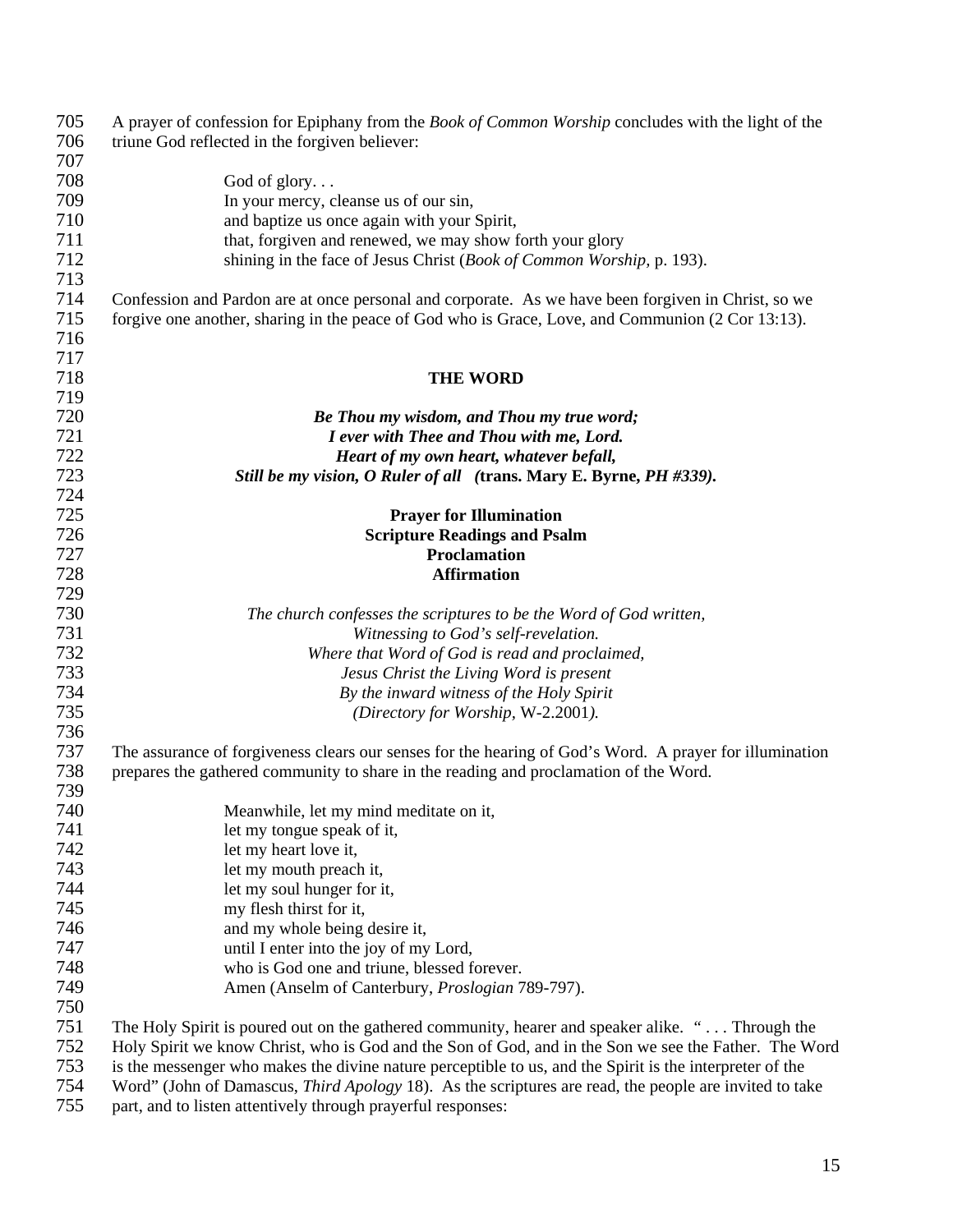| 756        |                                                                                                                                                                                                            |
|------------|------------------------------------------------------------------------------------------------------------------------------------------------------------------------------------------------------------|
| 757        | For the Word of God in scripture,                                                                                                                                                                          |
| 758        | For the Word of God among us,                                                                                                                                                                              |
| 759        | For the Word of God within us,                                                                                                                                                                             |
| 760        | Thanks be to God (Iona Abbey Worship Book, p. 18).                                                                                                                                                         |
| 761        |                                                                                                                                                                                                            |
| 762        | With the sixteenth-century Protestant reformers we believe that "the preaching of the Word of God is the                                                                                                   |
| 763        | Word of God" (The Second Helvetic Confession, BC 5.004) and so proclamation lies at the center of our                                                                                                      |
| 764        | worship. Preaching is a trinitarian event, enjoining the entire worshiping community. The Word written,                                                                                                    |
| 765        | the Word incarnate, and the Word proclaimed are spoken, heard, and taken to heart. The very Word that                                                                                                      |
| 766        | called all things into being calls us into service by the power of the Spirit.                                                                                                                             |
| 767        |                                                                                                                                                                                                            |
| 768        | What goes before prepares us for this proclamation; what follows is our response, an affirmation of our                                                                                                    |
| 769        | common faith. Just as our words, however strong and true, cannot do justice to the triune God, so no                                                                                                       |
| 770        | creed or confession can encompass the mystery of our triune faith. Yet we continue to preserve and                                                                                                         |
| 771        | reform and rediscover formulations of what we believe:                                                                                                                                                     |
| 772        |                                                                                                                                                                                                            |
| 773        | Lord, heavenly Father, you are my heart.                                                                                                                                                                   |
| 774        | Lord Jesus Christ, you are my body.                                                                                                                                                                        |
| 775        | Lord Holy Spirit, you are my breath.                                                                                                                                                                       |
| 776        | Lord, Holy Trinity, you are my only refuge                                                                                                                                                                 |
| 777        | and my eternal rest! (Mechthild of Magdeburg, Flowing Light 5.6).                                                                                                                                          |
| 778        |                                                                                                                                                                                                            |
| 779        | In our preaching, in our hearing, in our understanding, the triune God is for us                                                                                                                           |
| 780        | Speaker, Word, and Breath.                                                                                                                                                                                 |
| 781        |                                                                                                                                                                                                            |
| 782        |                                                                                                                                                                                                            |
| 783        | <b>Baptism</b>                                                                                                                                                                                             |
| 784        |                                                                                                                                                                                                            |
| 785        | Living water, never ending,                                                                                                                                                                                |
| 786        | quench the thirst and flood the soul.                                                                                                                                                                      |
| 787        | Wellspring, source of life eternal,                                                                                                                                                                        |
| 788        | drench our dryness, make us whole. (Sylvia Dunston, STF, #2247)                                                                                                                                            |
| 789        |                                                                                                                                                                                                            |
| 790        | In Baptism, the Holy Spirit binds the church in covenant to its Creator and Lord.                                                                                                                          |
| 791        | Baptism unites the people of God with each other and with the church of every time and place. Barriers                                                                                                     |
| 792        | of race, gender, status, and age are to be transcended.                                                                                                                                                    |
| 793        | Barriers of nationality, history, and practice are to be overcome                                                                                                                                          |
| 794        | (Directory for Worship, W-2.3003, 2.3005).                                                                                                                                                                 |
| 795        |                                                                                                                                                                                                            |
| 796        | Trinitarian language entered the worship and theology of the early church through the practice of baptism.                                                                                                 |
| 797        | Across time and space, Christians have followed Christ's command to baptize new disciples "in the name"                                                                                                    |
| 798        | of the Father and of the Son and of the Holy Spirit" (Matt. 28:19). We regard this classical language of                                                                                                   |
| 799        | baptism not as a magic formula, but as a concrete link to our many brothers and sisters in Christ. We                                                                                                      |
| 800        | repeat the language of Matthew 28:19 in baptism to demonstrate our ecumenical commitment to join                                                                                                           |
| 801        | hands with all Christians and to show forth the unity of the one holy catholic and apostolic church. With                                                                                                  |
|            |                                                                                                                                                                                                            |
| 802        | the exception of the baptismal formula itself, we are also free to supplement this language with<br>additional trinitarian images to reflect the expansive grace, love, and communion of the one God.      |
| 803<br>804 |                                                                                                                                                                                                            |
|            |                                                                                                                                                                                                            |
|            |                                                                                                                                                                                                            |
| 805<br>806 | In accordance with scripture, though we are many, in baptism we affirm one body and one Spirit, one<br>hope, one Lord, one faith, one baptism, one God and Father of all (Eph 4:4-6). The community of the |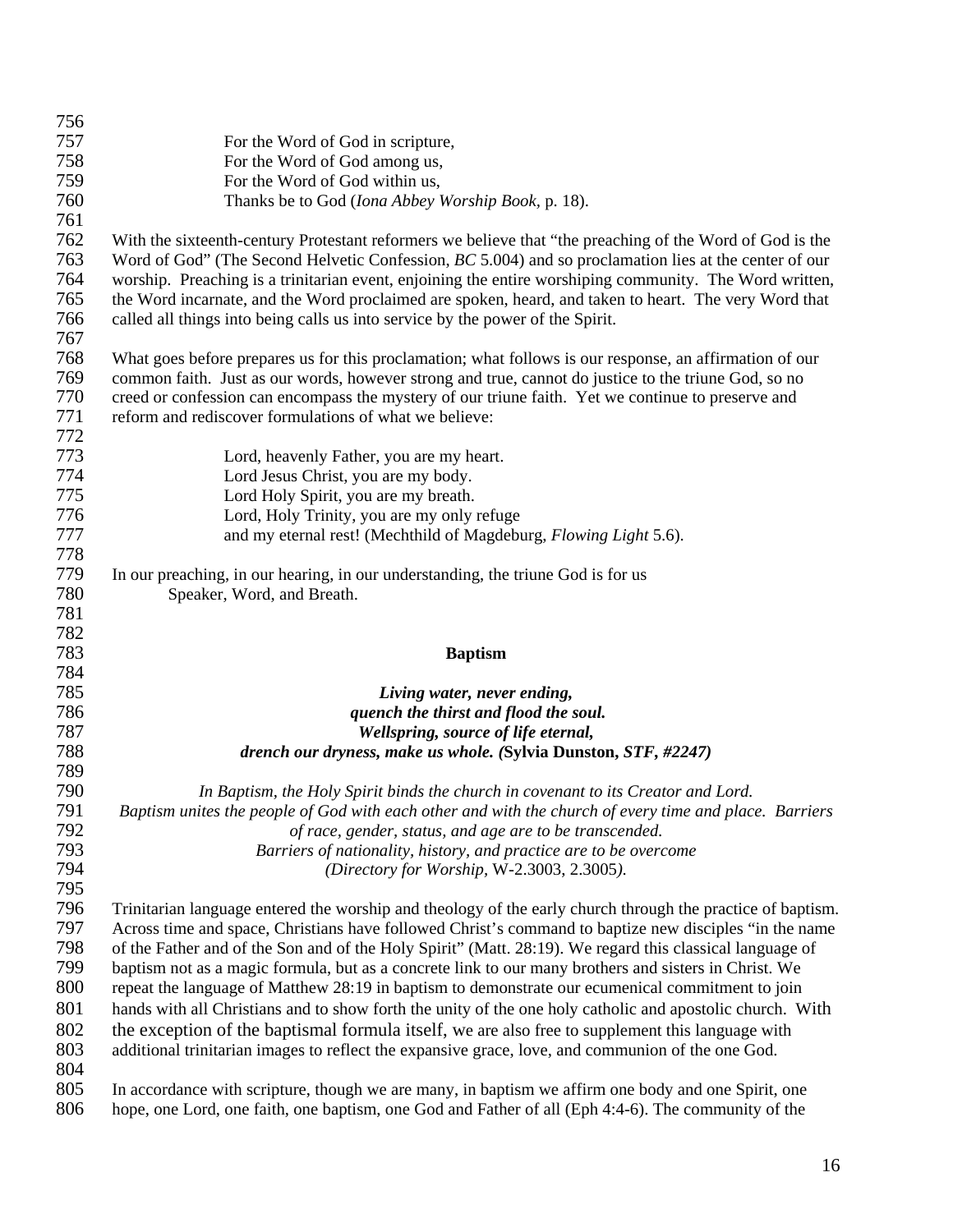| 807<br>808<br>809<br>810 | baptized is bound together by the overflowing love of God which unites us to Christ in his death and<br>resurrection, makes us alive to God, and sets us free to live according to the Spirit (Rom 6-8). The<br>baptism of Jesus reveals the triune presence in the descent of the Spirit and the voice from heaven<br>proclaiming, "This is my Son, the Beloved." |
|--------------------------|--------------------------------------------------------------------------------------------------------------------------------------------------------------------------------------------------------------------------------------------------------------------------------------------------------------------------------------------------------------------|
| 811                      |                                                                                                                                                                                                                                                                                                                                                                    |
| 812<br>813               | Our baptismal prayer of thanksgiving expresses our joy in the fullness of the triune<br>God's overflowing love:                                                                                                                                                                                                                                                    |
| 814                      |                                                                                                                                                                                                                                                                                                                                                                    |
| 815                      | Eternal and gracious God, we give you thanks.                                                                                                                                                                                                                                                                                                                      |
| 816                      | in countless ways you have revealed yourself in ages past,                                                                                                                                                                                                                                                                                                         |
| 817                      | and have blessed us with signs of your grace.                                                                                                                                                                                                                                                                                                                      |
| 818                      |                                                                                                                                                                                                                                                                                                                                                                    |
| 819                      | We praise you that through the waters of the sea,                                                                                                                                                                                                                                                                                                                  |
| 820                      | you led your people Israel out of bondage,                                                                                                                                                                                                                                                                                                                         |
| 821                      | into freedom in the land of your promise.                                                                                                                                                                                                                                                                                                                          |
| 822                      |                                                                                                                                                                                                                                                                                                                                                                    |
| 823                      | We praise you for sending Jesus your Son,                                                                                                                                                                                                                                                                                                                          |
| 824                      | who for us was baptized in the waters of the Jordan,                                                                                                                                                                                                                                                                                                               |
| 825                      | and was anointed as the Christ by your Holy Spirit.                                                                                                                                                                                                                                                                                                                |
| 826                      | Through the baptism of his death and resurrection,                                                                                                                                                                                                                                                                                                                 |
| 827                      | you set us free from the bondage of sin and death,                                                                                                                                                                                                                                                                                                                 |
| 828                      | and give us cleansing and rebirth.                                                                                                                                                                                                                                                                                                                                 |
| 829                      |                                                                                                                                                                                                                                                                                                                                                                    |
| 830                      | We praise you that in baptism                                                                                                                                                                                                                                                                                                                                      |
| 831                      | you give us your Holy Spirit,                                                                                                                                                                                                                                                                                                                                      |
| 832                      | who teaches us and leads us into all truth,                                                                                                                                                                                                                                                                                                                        |
| 833                      | filling us with a variety of gifts,                                                                                                                                                                                                                                                                                                                                |
| 834                      | that we might proclaim the gospel to all nations                                                                                                                                                                                                                                                                                                                   |
| 835                      | and serve you as a royal priesthood.                                                                                                                                                                                                                                                                                                                               |
| 836                      |                                                                                                                                                                                                                                                                                                                                                                    |
| 837                      | Pour out your Spirit upon us                                                                                                                                                                                                                                                                                                                                       |
| 838                      | and upon this water,                                                                                                                                                                                                                                                                                                                                               |
| 839                      | that this font may be your womb of new birth.                                                                                                                                                                                                                                                                                                                      |
| 840                      | May all who now pass through these waters                                                                                                                                                                                                                                                                                                                          |
| 841                      | be delivered from death to life,                                                                                                                                                                                                                                                                                                                                   |
| 842                      | from bondage to freedom,                                                                                                                                                                                                                                                                                                                                           |
| 843                      | from sin to righteousness.                                                                                                                                                                                                                                                                                                                                         |
| 844                      | Bind them to the household of faith,                                                                                                                                                                                                                                                                                                                               |
| 845                      | guard them from all evil.                                                                                                                                                                                                                                                                                                                                          |
| 846                      | Strengthen them to serve you with joy                                                                                                                                                                                                                                                                                                                              |
| 847                      | until the day you make all things new.                                                                                                                                                                                                                                                                                                                             |
| 848                      | To you be all praise, honor, and glory;                                                                                                                                                                                                                                                                                                                            |
| 849                      | through Jesus Christ our Savior,                                                                                                                                                                                                                                                                                                                                   |
| 850                      | who, with you and the Holy Spirit,                                                                                                                                                                                                                                                                                                                                 |
| 851                      | lives and reigns forever ( <i>Book of Common Worship</i> , pp. 411-412).                                                                                                                                                                                                                                                                                           |
| 852                      |                                                                                                                                                                                                                                                                                                                                                                    |
| 853                      | In the waters of baptism we can see that God is                                                                                                                                                                                                                                                                                                                    |
| 854                      | Overflowing Font, Living Water, Flowing River                                                                                                                                                                                                                                                                                                                      |
| 855                      | (BCW, p. 412; Jn 4:10, 13-14; Jn 7:37).                                                                                                                                                                                                                                                                                                                            |
| 856                      | When at baptism we remember the stories of salvation, we tell of the God whose faithfulness is known in                                                                                                                                                                                                                                                            |
| 857                      | Rainbow, Ark, and Dove (Gen 8-9).                                                                                                                                                                                                                                                                                                                                  |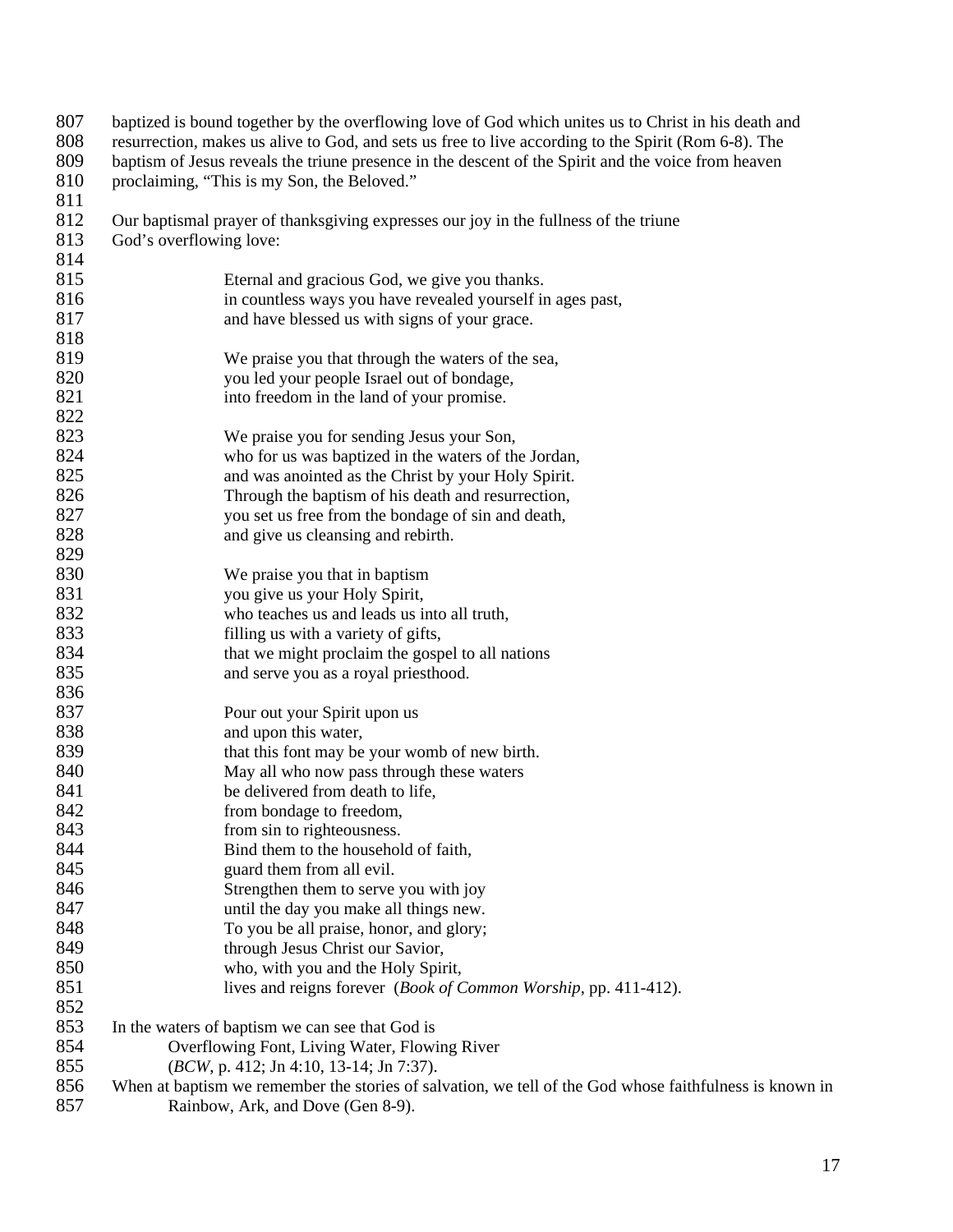| 858 |                                                                                                                |
|-----|----------------------------------------------------------------------------------------------------------------|
| 859 |                                                                                                                |
| 860 | <b>THANKSGIVING</b>                                                                                            |
| 861 |                                                                                                                |
| 862 | Now thank we all our God, with heart and hands and voices!                                                     |
| 863 | Who wondrous things hath done, in whom this world rejoices! (Martin Rinkart, PH #555)                          |
| 864 |                                                                                                                |
| 865 | <b>Offering</b>                                                                                                |
| 866 |                                                                                                                |
| 867 | As the Holy Spirit has graced each member with particular gifts                                                |
| 868 | for strengthening the body of Christ for mission,                                                              |
| 869 | so worship should provide opportunities to recognize these gifts                                               |
| 870 | and to offer them to serve Christ in the church and in the world                                               |
| 871 | (Directory for Worship, W-2.5002).                                                                             |
| 872 |                                                                                                                |
| 873 | All that we are $-$ in our creation as in our salvation $-$ is a gift from the triune God. With gratitude and  |
| 874 | thanksgiving, we offer ourselves for service, we offer our prayers for the life of the world, and we offer     |
| 875 | our gifts for the mission and ministry of Christ.                                                              |
| 876 |                                                                                                                |
| 877 | When we offer our whole lives for God, we commonly speak words of scripture:                                   |
| 878 |                                                                                                                |
| 879 | Now there are varieties of gifts,                                                                              |
| 880 | but the same Spirit;                                                                                           |
| 881 | and there are varieties of services,                                                                           |
| 882 | but the same Lord;                                                                                             |
| 883 | and there are varieties of activities,                                                                         |
| 884 | but it is the same God who activates                                                                           |
| 885 | all of them in everyone $(1 \text{ Cor } 12:4-6)$ .                                                            |
| 886 |                                                                                                                |
| 887 | These words remind us of the interplay of variety and oneness – in God's relationships with the                |
| 888 | community of faith as well as within the church. The call to discipleship comes first in our baptism, and      |
| 889 | is renewed in the call to participate fully in the household of faith. In the koinonia of the Holy Spirit, the |
| 890 | Word of God becomes concrete in our lives and we begin to partake of the divine life and to share in the       |
| 891 | abundant love of the triune God.                                                                               |
| 892 |                                                                                                                |
| 893 | As we hear the divine call, we respond in prayer. In our intercessions, we call on the triune God in           |
| 894 | language that reflects our deepest longings, desires, and concerns.                                            |
| 895 |                                                                                                                |
| 896 | Come, Holy Spirit, and bring from heaven a ray of Thy light!                                                   |
| 897 | Come, Thou father of the poor, Thou giver of gifts, Thou light of the world,                                   |
| 898 | the blessed Comforter, the dear guest of the soul, and its sweetest refreshment;                               |
| 899 | Thou, our repose in labor, our coolness in heat, our comfort in affliction!                                    |
| 900 | (Bernard of Clairvaux, <i>Prayers</i> , pp. 62-3).                                                             |
| 901 |                                                                                                                |
| 902 | We approach the triune God who has promised to intercede on our behalf (Rom 8:26-27).                          |
| 903 |                                                                                                                |
| 904 | Gracious God,                                                                                                  |
| 905 | because we are not strong enough                                                                               |
| 906 | to pray as we should, you provide Christ Jesus and the Holy Spirit                                             |
| 907 | to intercede for us in power.                                                                                  |
| 908 | In this confidence we ask you                                                                                  |
|     |                                                                                                                |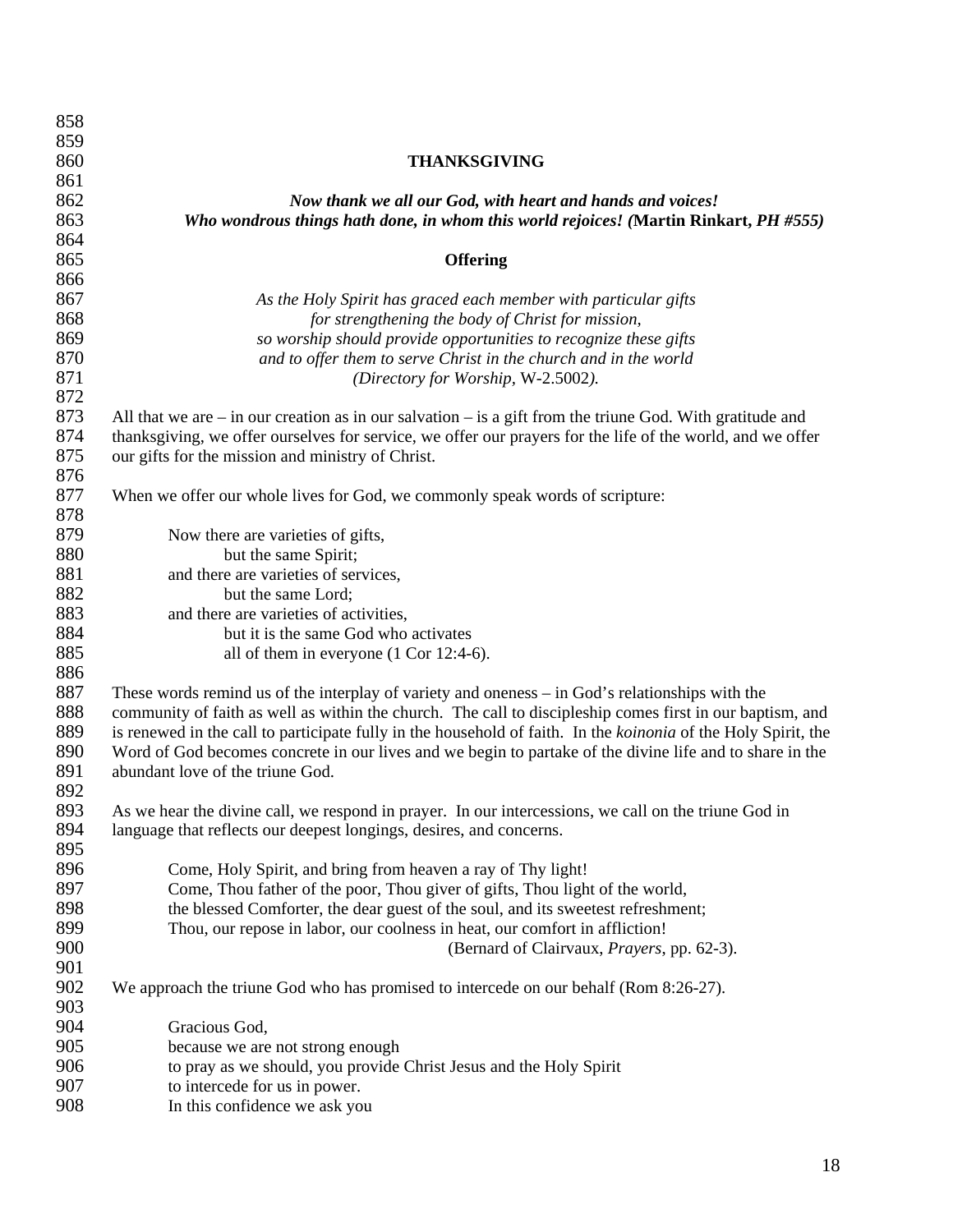| 909 | to accept our prayers (Book of Common Worship, p. 103).                                                 |
|-----|---------------------------------------------------------------------------------------------------------|
| 910 |                                                                                                         |
| 911 | Prayers of intercession begin to move our hearts outward, toward others, overflowing into the world God |
| 912 | loves.                                                                                                  |
| 913 |                                                                                                         |
| 914 | O God of all creation who has come to us in Jesus,                                                      |
| 915 | lead us in your way of love and fill us with your Spirit.                                               |
| 916 | Choose us to bring good news to the poor,                                                               |
| 917 | to proclaim liberty to the captives,                                                                    |
| 918 | to bring sight to the blind and set free the oppressed.                                                 |
| 919 | So shall your new creation come and your will be done                                                   |
| 920 | (Iona Abbey Worship Book, pp. 84-85).                                                                   |
| 921 |                                                                                                         |
| 922 | God is gracious toward us. Our joyful response is gratitude. And so the offering of material goods has  |
| 923 | been part of Christian worship since the beginning (Acts 2:42-47). In the act of giving, our gifts are  |
| 924 | blessed by God and set apart for ministry.                                                              |
| 925 |                                                                                                         |
| 926 | Thou hast accepted the gifts, offerings, and fruits brought unto Thee as an odor of a sweet             |
| 927 | spiritual smell, and hast been pleased to sanctify them, and make them perfect, O good One, by          |
| 928 | the grace of Thy Christ, and by the presence of Thy all-holy Spirit (The Divine Liturgy of St.          |
| 929 | James 38).                                                                                              |
| 930 |                                                                                                         |
| 931 | As we share our gifts of energy, of prayer, and of money, we are living our faith in the world.         |
| 932 |                                                                                                         |
| 933 | the world the Holy One loves,                                                                           |
| 934 | the world the Powerful Christ came to save,                                                             |
| 935 | the world in which the Comforting Spirit breathes and blows.                                            |
| 936 |                                                                                                         |
| 937 | In this act of gift sharing, we recognize the Trinity as                                                |
| 938 |                                                                                                         |
| 939 | Giver, Gift, and Giving;                                                                                |
| 940 | Truth, Goodness, and Beauty;                                                                            |
| 941 | Sun, Light, and Burning Ray.                                                                            |
| 942 |                                                                                                         |
| 943 |                                                                                                         |
| 944 | Eucharist                                                                                               |
| 945 |                                                                                                         |
| 946 | Here, O our Lord, we see You face to face,                                                              |
| 947 | Here would we touch and handle things unseen (Horatius Bonar, PH #520).                                 |
| 948 |                                                                                                         |
| 949 | The New Testament describes the meal as a participation in Christ and with one another                  |
| 950 | in the expectation of the Kingdom and as a foretaste of the messianic banquet.                          |
| 951 | In remembering, believers receive and trust the love of Christ present to them and to the world; they   |
| 952 | manifest the reality of the covenant of grace in reconciling and being reconciled;                      |
| 953 | and they proclaim the power of Christ's reign                                                           |
| 954 | for the renewal of the world in justice and in peace.                                                   |
| 955 | Brought by the Holy Spirit into Christ's presence,                                                      |
| 956 | the church eagerly expects and prays for the day                                                        |
| 957 | when Christ shall come in glory and God be all in all                                                   |
| 958 | (Directory for Worship, W-2.4002, 2.4004, 2.4007).                                                      |
| 959 |                                                                                                         |
|     |                                                                                                         |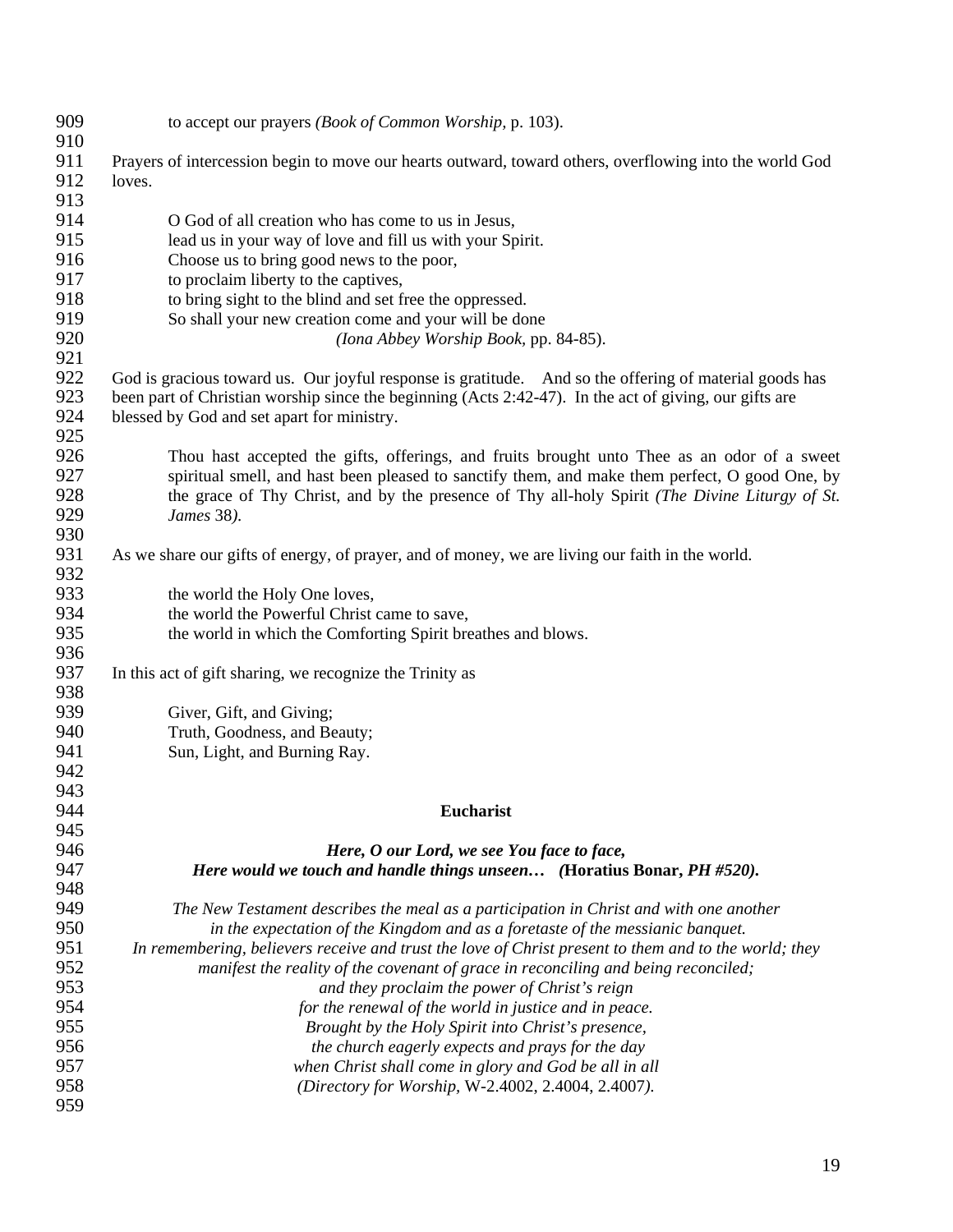| 960  | Having gathered around the Word, and around the Water, we are prepared to gather around the Table. At         |
|------|---------------------------------------------------------------------------------------------------------------|
| 961  | the table we give thanks, recalling all that God has done for us, we partake of the divine presence,          |
| 962  | receiving the food of Christ's very self, and we celebrate our oneness with friends and family, neighbors     |
| 963  | and strangers, through the power of the Spirit. At the table we meet the triune God who welcomes us as        |
| 964  | Table, Food, and Server (Catherine of Siena, <i>Prayer</i> 12); here we see that God for us is at once Grace, |
| 965  | Love, and Communion.                                                                                          |
| 966  |                                                                                                               |
| 967  | Eucharist is the great thanksgiving.                                                                          |
| 968  |                                                                                                               |
| 969  | Eternal God, holy and mighty,                                                                                 |
| 970  | it is truly right and our greatest joy                                                                        |
| 971  | to give you thanks and praise,                                                                                |
| 972  | and to worship you in every place where your glory abides.                                                    |
| 973  |                                                                                                               |
| 974  | You revealed your glory                                                                                       |
| 975  | as the glory also of your Son and of the Holy Spirit,                                                         |
| 976  | three Persons, equal in majesty, undivided in splendor,                                                       |
| 977  | yet one Lord, one God,                                                                                        |
| 978  | to be worshiped and adored in your eternal glory.                                                             |
| 979  | We praise you, Father, Son, and Holy Spirit,                                                                  |
| 980  | great Trinity of power and love,                                                                              |
| 981  | our God, forever and ever (Book of Common Worship, pp.126, 136).                                              |
| 982  |                                                                                                               |
| 983  | The Lord's Supper is also a grateful remembering of the drama of salvation. We recall Christ's words at       |
| 984  | the Last Supper, and Jesus' saving death is brought into the present moment for us as we share the loaf       |
| 985  | and the cup.                                                                                                  |
| 986  |                                                                                                               |
| 987  | Jesus, the true Savior of the world, who died for us and is seated in glory                                   |
| 988  | at the right hand of the Father, dwell in your hearts through His Holy                                        |
| 989  | Spirit, that you be wholly alive in Him, through living faith and perfect                                     |
| 990  | love (John Calvin, Form of Church Prayers 223).                                                               |
| 991  |                                                                                                               |
| 992  | Eucharistic Prayers – The Great Thanksgiving – give voice to the powerful grace of the triune God. The        |
| 993  | very structure of Eucharistic prayers is trinitarian, giving thanks for the work of the one God. Our          |
| 994  | Presbyterian Hymnal (p.13) describes the movement of this prayer. The opening of the prayer "gives            |
| 995  | thanks appropriate to the occasion, remembering God's mighty acts of salvation." This leads to the            |
| 996  | Sanctus (Holy, Holy, Holy), in which the congregation joins in the praise of the Holy One. Thanksgiving       |
| 997  | continues, "recalling Christ's work of redemption and gift of the Sacrament," concluding with an              |
| 998  | acclamation that remembers Christ's saving death and resurrection, once and for all. The third section of     |
| 999  | the prayer calls upon the power of the Spirit: "The action of the Holy Spirit is sought, and petitions are    |
| 1000 | offered that we may know the unity we have in Christ and be empowered for service. The prayer                 |
| 1001 | concludes with praise to the triune God."                                                                     |
| 1002 |                                                                                                               |
| 1003 | Partaking in this meal changes us, for it is a partaking in the life of the triune God. "The cup of blessing  |
| 1004 | that we bless, is it not a communion in the blood of Christ? The bread that we break, is it not a             |
| 1005 | communion in the body of Christ? Because there is one bread, we who are many are one body, for we all         |
| 1006 | partake of the one bread" (1 Cor 10:16, 17).                                                                  |
| 1007 |                                                                                                               |
| 1008 | God the Creator, Thou hast made the bread.                                                                    |
| 1009 | Christ the Redeemer, Thou hast changed it.                                                                    |
| 1010 | Holy Spirit, the Binder, Thou does convey it:                                                                 |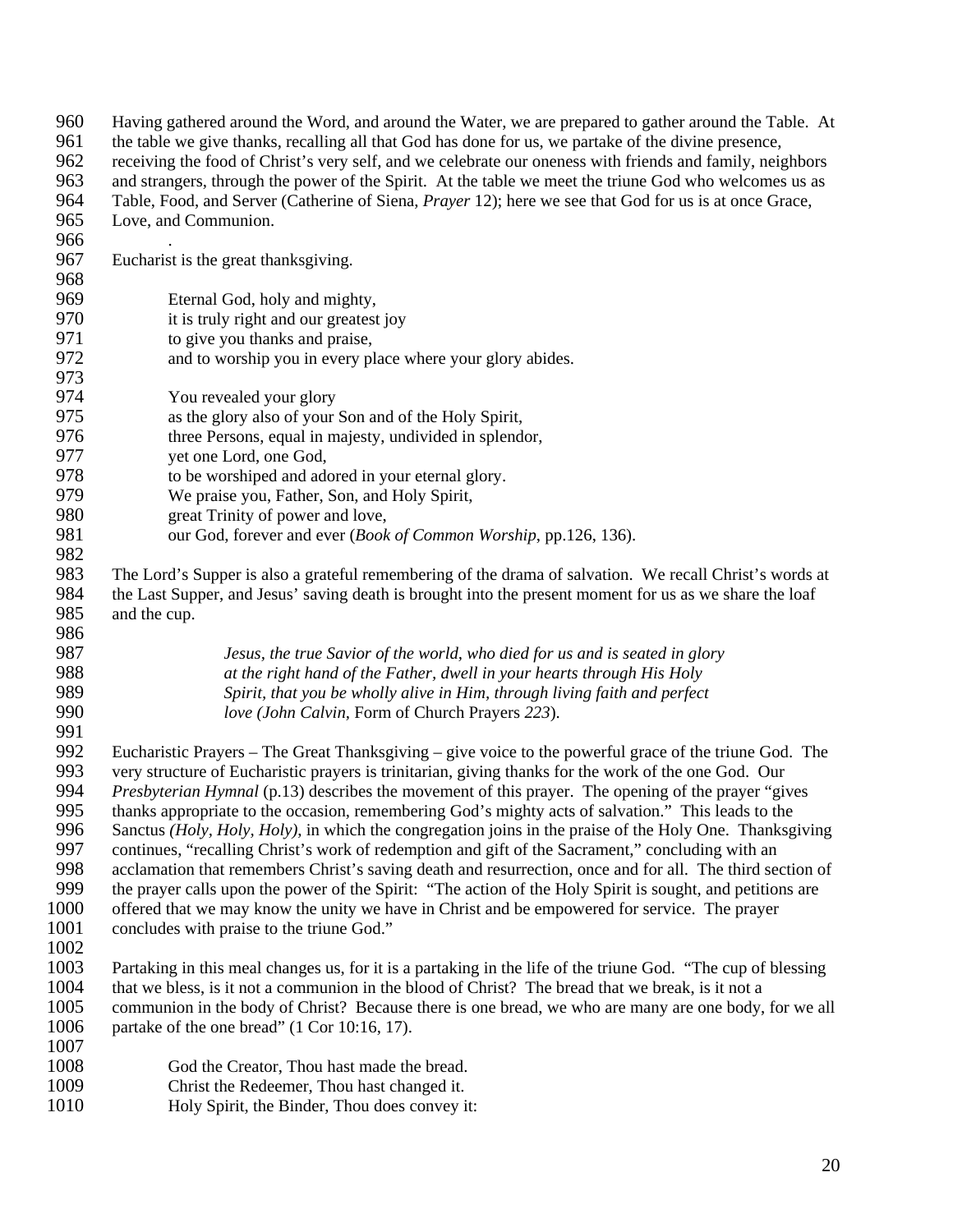| 1011 | bread for our touching, food for our souls:                                                              |
|------|----------------------------------------------------------------------------------------------------------|
| 1012 | Even as our lives are bound together in Thee                                                             |
| 1013 | God the Creator, Thou hast changed us.                                                                   |
| 1014 | Christ, the Redeemer, Thou hast changed us.                                                              |
| 1015 | Holy Spirit, the Binder, Thou does keep us changed:                                                      |
| 1016 | Even as now we are bound together in Thee                                                                |
| 1017 | (George MacLeod, in A Book of Reformed Prayers, p. 124).                                                 |
| 1018 |                                                                                                          |
| 1019 | Holy Communion is a celebration here and now, a meal that nourishes our service in the world and that    |
| 1020 | whets our appetite for the heavenly banquet. Participation in Holy Communion creates in us a longing for |
| 1021 | wholeness, for communion with all creation, for the promise of God's Shalom.                             |
| 1022 |                                                                                                          |
| 1023 |                                                                                                          |
| 1024 | <b>SENDING</b>                                                                                           |
| 1025 |                                                                                                          |
| 1026 | May the God of hope go with you every day,                                                               |
| 1027 | Filling all our lives with love and joy and peace.                                                       |
| 1028 | May the God of justice speed us on our way,                                                              |
| 1029 |                                                                                                          |
| 1030 | Bringing light and hope to every land and race (Alvin Schutmaat, PH #432).                               |
|      |                                                                                                          |
| 1031 | <b>Charge and Blessing, Dismissal</b>                                                                    |
| 1032 |                                                                                                          |
| 1033 | Nourished by this hope, the church rises from the Table                                                  |
| 1034 | and is sent by the power of the Holy Spirit to participate in God's mission to the world,                |
| 1035 | to proclaim the gospel, to exercise compassion, to work for justice and peace                            |
| 1036 | until Christ's Kingdom shall come at last.                                                               |
| 1037 | God calls the church in worship to join the mission                                                      |
| 1038 | of Jesus Christ in service to the world.                                                                 |
| 1039 | As it participates in that mission the church is called to worship God in Jesus Christ,                  |
| 1040 | who reigns over the world                                                                                |
| 1041 | (Directory for Worship, W-2.4008, 7.1002).                                                               |
| 1042 |                                                                                                          |
| 1043 | In Christian worship, the sending is the beginning – the way we live out what we practice in worship     |
| 1044 | (Rom 12:1). We have been forgiven, we have taken the Word to heart, we have been renewed and             |
| 1045 | refreshed, we have offered what we have and are to the one God who is Giver, Gift, and Giving. The       |
| 1046 | overflowing love of the triune God fills us with spiritual power, compassionate mercy, and creative      |
| 1047 | imagination, preparing us to live in this overflowing love.                                              |
| 1048 |                                                                                                          |
| 1049 | Arise, O Spirit of Life,                                                                                 |
| 1050 | that through Thee we may begin to live;                                                                  |
| 1051 | descend upon us and transform us                                                                         |
| 1052 | into such human beings as the heart of God longs to see,                                                 |
| 1053 | renewed into the image of Christ,                                                                        |
| 1054 | and going on from glory to glory.                                                                        |
| 1055 | O God, Thou Supreme Good, make Thyself known to us;                                                      |
| 1056 | through Jesus Christ our Lord.                                                                           |
| 1057 | Amen (Gerhard Tersteegen, in A Book of Reformed Prayers, p. 60).                                         |
| 1058 |                                                                                                          |
| 1059 | Just as we gather around the Word and the Font and the Table, so we are sent out to proclaim the good    |
| 1060 | news, to welcome the stranger, and to feed the hungry. The worshipping community is sent forth with a    |
| 1061 | charge.                                                                                                  |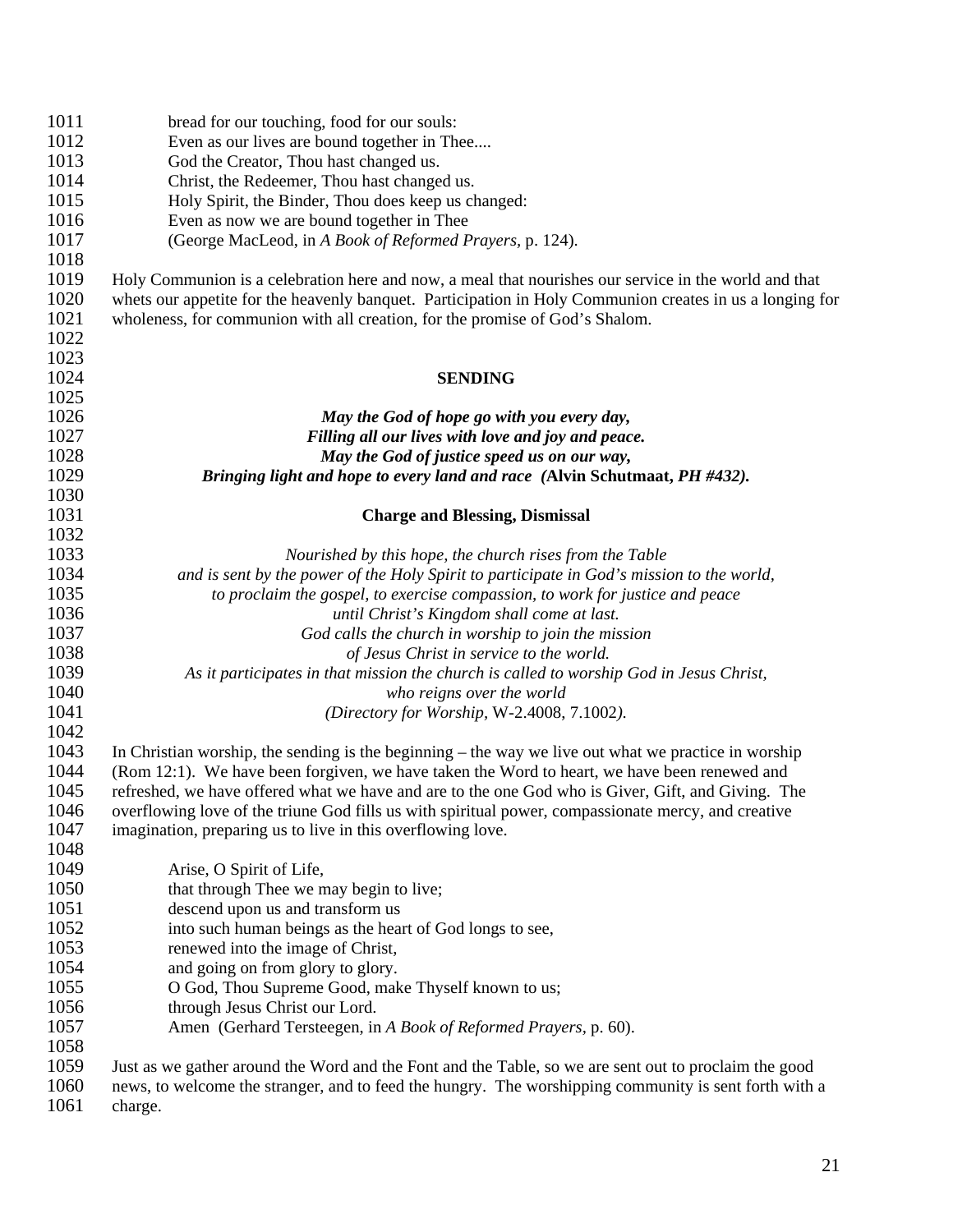| 1062 |                                                                                                         |
|------|---------------------------------------------------------------------------------------------------------|
| 1063 | As you have been fed at this table—go to feed the hungry.                                               |
| 1064 | As you have been set free—go to set free the imprisoned.                                                |
| 1065 | As you have received—give.                                                                              |
| 1066 | As you have heard—proclaim.                                                                             |
| 1067 | And the blessing which you have received                                                                |
| 1068 | from Father, Son and Spirit go with you                                                                 |
| 1069 | (alt. Iona Abbey Worship Book, p. 189).                                                                 |
| 1070 |                                                                                                         |
| 1071 | As we go from worship into the world, words of blessing and benediction are spoken,                     |
| 1072 |                                                                                                         |
| 1073 | The blessing of God and the Lord be yours,                                                              |
| 1074 | The blessing of the perfect Spirit be yours,                                                            |
| 1075 | The blessing of the Three be pouring for you                                                            |
| 1076 | Mildly and generously,                                                                                  |
| 1077 | Mildly and generously (Celtic Vision, p. 248).                                                          |
| 1078 |                                                                                                         |
| 1079 | The grace of Christ attend you,                                                                         |
| 1080 | the love of God surround you,                                                                           |
| 1081 | the Holy Spirit keep you,                                                                               |
| 1082 | that you may live in faith,                                                                             |
| 1083 | abound in hope,                                                                                         |
| 1084 | and grow in love,                                                                                       |
| 1085 | both now and forevermore.                                                                               |
| 1086 | Amen (Book of Common Worship, p. 851).                                                                  |
| 1087 |                                                                                                         |
| 1088 | The grace of the Lord Jesus Christ,                                                                     |
| 1089 | the love of God,                                                                                        |
| 1090 | and the communion of the Holy Spirit                                                                    |
| 1091 | be with you all.                                                                                        |
| 1092 | Amen!                                                                                                   |
| 1093 |                                                                                                         |
| 1094 |                                                                                                         |
| 1095 | <b>III. EMBODYING GOD'S OVERFLOWING LOVE</b>                                                            |
| 1096 |                                                                                                         |
| 1097 | The life of faith is our embodiment of God's overflowing love in the world. Because God is love, the    |
| 1098 | love of God and neighbor becomes the pattern for our life as creatures made in the divine image. "If we |
| 1099 | love one another, God lives in us, and God's love is perfected in us" (1 Jn 4:7-12). The Law of Moses   |
| 1100 | insists on the inextricable connection between God's love toward us and our love of others. This whole- |
| 1101 | hearted love is made clear in the Shema:                                                                |
| 1102 |                                                                                                         |
| 1103 | Hear, O Israel: The LORD is our God, the LORD alone.                                                    |
| 1104 | You shall love the LORD your God                                                                        |
| 1105 | with all your heart,                                                                                    |
| 1106 | and with all your soul,                                                                                 |
| 1107 | and with all your might.                                                                                |
| 1108 | Keep these words that I am commanding you today                                                         |
| 1109 | in your heart (Deut 6:4-6).                                                                             |
| 1110 |                                                                                                         |
| 1111 | At the center of both law and gospel is the commandment to embody God's overflowing love in             |

1112 all our relationships. Jesus commanded his disciples to love one another, "By this will everyone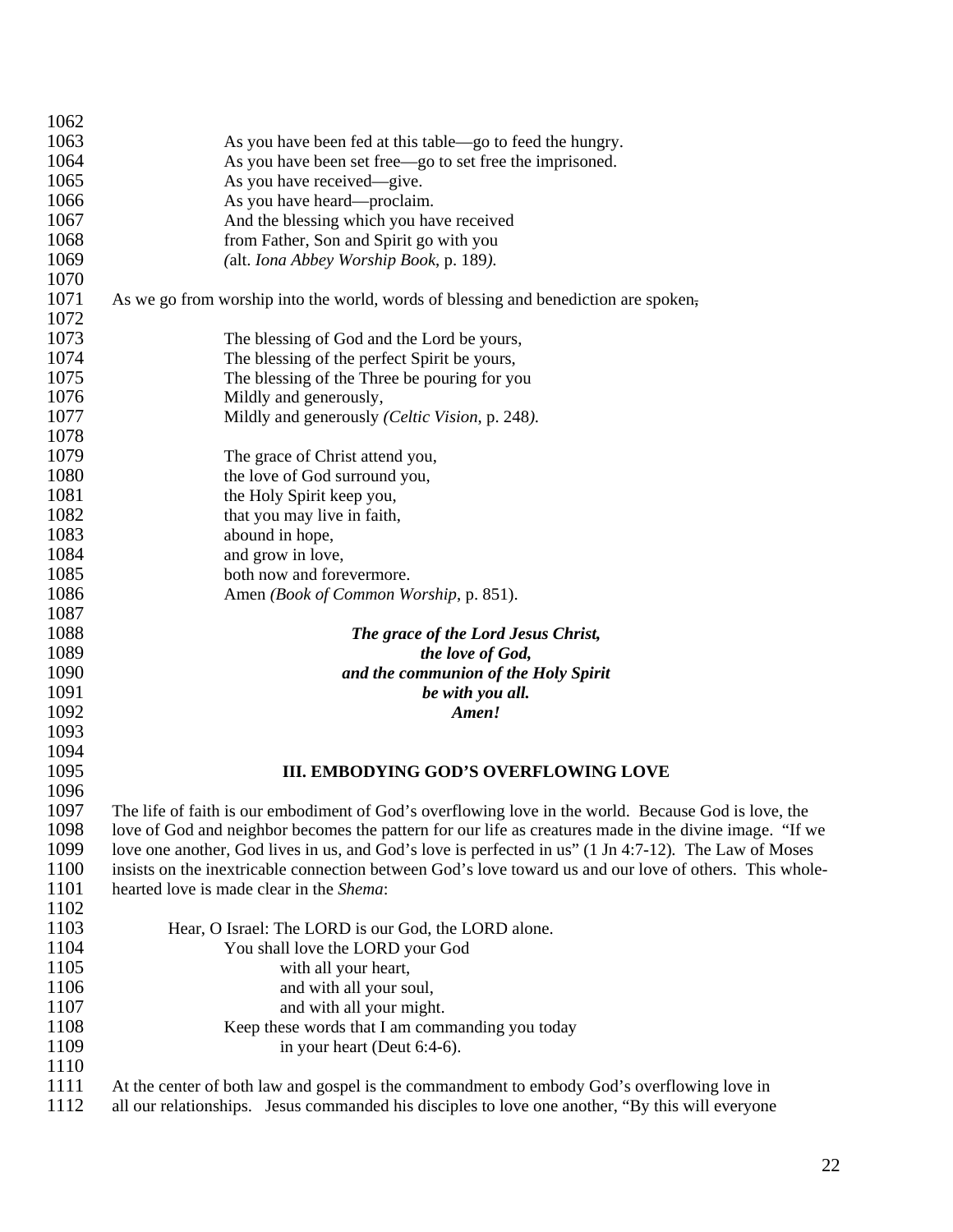| 1113 | know that you are my disciples if you have love for one another." He even taught his followers to                 |
|------|-------------------------------------------------------------------------------------------------------------------|
| 1114 | love their enemies (Matt 5:44). When asked about the greatest commandment, Jesus recalled the                     |
| 1115 | Shema.                                                                                                            |
| 1116 |                                                                                                                   |
| 1117 | "You shall love the Lord your God                                                                                 |
| 1118 | with all your heart,                                                                                              |
| 1119 | and with all your soul,                                                                                           |
| 1120 | and with all your mind."                                                                                          |
| 1121 | This is the greatest and first commandment.                                                                       |
| 1122 | And a second is like it: "You shall love your neighbor as yourself."                                              |
| 1123 | On these two commandments hang all the law and the prophets (Matt 22:36-40).                                      |
| 1124 |                                                                                                                   |
| 1125 | The abundant overflowing love of Giver, Gift, and Giving draws us out of ourselves and into life and              |
| 1126 | love-affirming acts of giving and receiving. As we delight in the glory, majesty, and beauty of holiness,         |
| 1127 | we are drawn into the communion of restored relationship. In gratitude for the grace of the Lord Jesus            |
| 1128 | Christ, the love of God, and the communion of the Holy Spirit, we are empowered to live in love, and              |
| 1129 | emboldened to bear witness and to serve. The pattern of our worship shapes the pattern of our lives               |
| 1130 | together. The Spirit's presence in the life of the church creates a community which bears witness to God's        |
| 1131 | welcoming, reconciling, sanctifying, just, sharing, celebrating and blessed love.                                 |
| 1132 |                                                                                                                   |
| 1133 | <b>Welcoming Love</b>                                                                                             |
| 1134 | Reconciling Love                                                                                                  |
| 1135 | <b>Sanctifying Love</b>                                                                                           |
| 1136 | Loving Justly                                                                                                     |
| 1137 | <b>Sharing Love</b>                                                                                               |
| 1138 | <b>Celebrating Love</b>                                                                                           |
| 1139 | Love's Blessing                                                                                                   |
|      |                                                                                                                   |
| 1140 | The following reflections on the embodiment of God's triune love seek to open the scriptures in the way           |
| 1141 | that sermons do. Through a variety of human voices, the Spirit challenges us to embody God's                      |
| 1142 | overflowing love.                                                                                                 |
|      |                                                                                                                   |
| 1143 |                                                                                                                   |
| 1144 | <b>Welcoming Love</b>                                                                                             |
| 1145 |                                                                                                                   |
| 1146 | Welcome one another, therefore, just as Christ has welcomed you,                                                  |
| 1147 | for the glory of God (Rom 15:7).                                                                                  |
| 1148 |                                                                                                                   |
| 1149 | When God introduced Eve to Adam, Adam welcomed her with open arms. "You are, indeed, bone of my                   |
| 1150 | bones and flesh of my flesh!" he said (Gen 2:23). Recognizing his fundamental connection to her, his              |
| 1151 | shared humanity with her, he could not help but celebrate her presence, imagining the possibilities for           |
| 1152 | what life would look like together.                                                                               |
| 1153 |                                                                                                                   |
| 1154 | We continue to grieve over what happens next. For somehow, in the course of a few verses, Adam moves              |
| 1155 | from exulting in his fellowship with Eve to blaming her for his own violation of God's law. From "bone            |
| 1156 | of bone and flesh of flesh" to "she made me do it! She gave me the fruit! It's <i>her fault</i> " (see Gen 3:12). |
| 1157 | The once-beloved Eve, she who shares in the very substance of Adam, is no longer welcome. Fellowship              |
| 1158 | is broken. Lines are now drawn.                                                                                   |
|      |                                                                                                                   |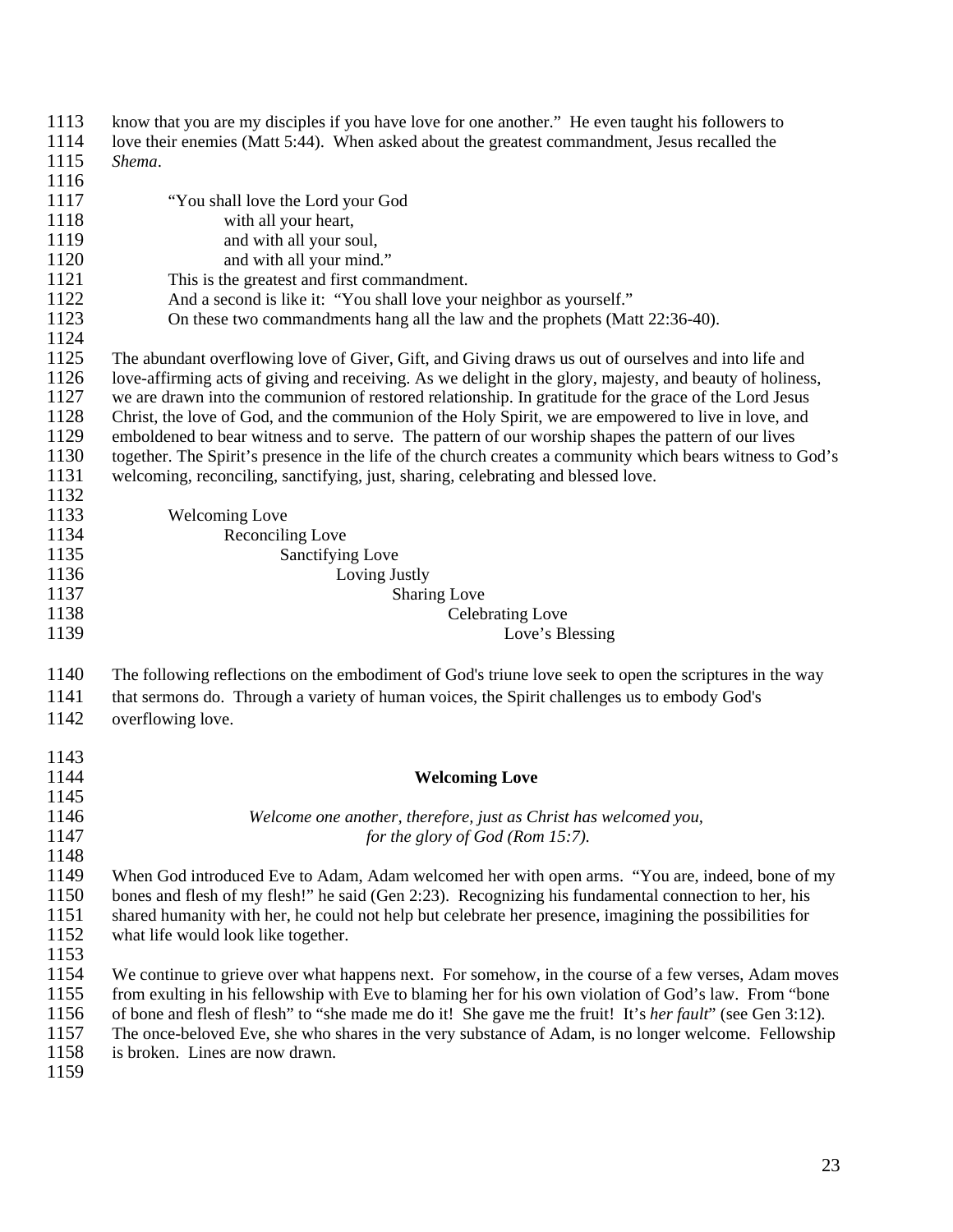- 1160 What would the world be like if we could get back to the welcoming words of Adam, the fundamental
- 1161 recognition that we share in the same stuff of creaturely existence? What would it mean for us to know
- 1162 that our lives in some sense indwell those of one another as those made in the image of the triune God,  $1163$  that One who is perfectly united even in differentiation? that One who is perfectly united even in differentiation?
- 1164

1165 Of course our conviction and our hope is that the church is a place where we seek to welcome one another 1166 with the enthusiasm of Adam meeting Eve. One church gives every visitor homemade brownie mix, 1167 wrapped up in a cutely-decorated Mason jar. And That's not a bad start, even if it's still a far cry from 1168 looking the visitor in the eye and knowing that it is we, only together, who reflect the image of God. The 1169 truth is that getting beyond a superficial offering of niceties to the genuine connection of deep welcoming<br>1170 is difficult for us--even impossible for us--because we are divided. We are divided by our denial of sin is difficult for us--even impossible for us--because we are divided. We are divided by our denial of sin, 1171 by our blaming others for the predicament we find ourselves in. We size people up and evaluate them and 1172 stereotype them, keeping them at arms' length rather than truly receiving them.

1173

1174 So how do we get back to that joy-full cry of Adam? Our forbears in the faith--as far back as Irenaeus (d. 1175 ca. 202)--were fond of putting Adam's words in the mouth of Jesus Christ himself. The one who entered 1176 into the womb of Mary, who loved to share a meal with friends and with strangers, who cried out in 1177 agony on the cross: this one looks us directly in the eve and savs. "vou are bone of my bones and fle 1177 agony on the cross; this one looks us directly in the eye and says, "you are bone of my bones and flesh of 1178 my flesh." We are welcomed as God's beloved because God has entered into fundamental connection my flesh." We are welcomed as God's beloved because God has entered into fundamental connection 1179 with us in the person of Jesus Christ, by the power of the Holy Spirit.

1180

1181 Given that God is simultaneously different from us, how all this works is a mystery. But it is a mystery 1182 which is revealed to us, known by us, and to which we are called to bear witness. Convinced of the reality of God's welcoming love, the Apostle Paul extended welcome to Jews and Gentiles, eager for 1183 reality of God's welcoming love, the Apostle Paul extended welcome to Jews and Gentiles, eager for all 1184 to know "the plan of the mystery hidden for ages in God who created all things" (Eph 3:10). He insisted 1185 that through Christ, in one Spirit, all have access to the Father. We are, therefore, "no longer strangers 1186 and aliens. . . but members of the household of God" (Eph 2:18-19). The rift has been healed; we are free<br>1187 to welcome one another with one arms. to welcome one another with open arms.

1188

1200

1202

1205

1208

1189 One pastor does an exceptional job of conveying that the welcoming work of the church is rooted and 1190 grounded in the overflowing love of the welcoming, triune God (Eph 3:17). Every church, of course, 1191 wants to be welcoming. But in this church the welcome seems to be oriented in a place where it cannot 1192 be robbed by the fragility of our pettiness, our blaming, our sin. The service begins with a processional. 1192 be robbed by the fragility of our pettiness, our blaming, our sin. The service begins with a processional, a 1193 loaf of crusty bread and a beautiful chalice brought down the center aisle, followed by a pitcher of wa 1193 loaf of crusty bread and a beautiful chalice brought down the center aisle, followed by a pitcher of water<br>1194 large enough to need two hands to carry it. The processional ends: the music stops. The pastor goes to large enough to need two hands to carry it. The processional ends; the music stops. The pastor goes to 1195 the table, her face full of the joy that comes when we have the opportunity to share that great mystery 1196 which is the heart of our faith. She breaks the bread, and lifts the chalice. She pours the pitcher of water<br>1197 into the font until it splashes over the sides. Lifting her hands, she looks out at those gathered and 1197 into the font until it splashes over the sides. Lifting her hands, she looks out at those gathered and greets 1198 them with the words, "Welcome home." them with the words, "Welcome home." 1199

### 1201 **Reconciling Love**

1203 While he was still far off, his father saw him 1204 **and was filled with compassion...** (Lk 15:20).

- 1206 In Christ God was reconciling the world to himself...<br>1207 and entrusting the message of reconciliation to us (2 Cor 5) and entrusting the message of reconciliation to us  $(2 \text{ Cor } 5:18)$ .
- 1209 In Jesus' parable of the prodigal, a restless son cuts his ties with his family, leaves home, and squanders 1210 his portion of the family treasure. When he loses everything, he decides to return home to ask for his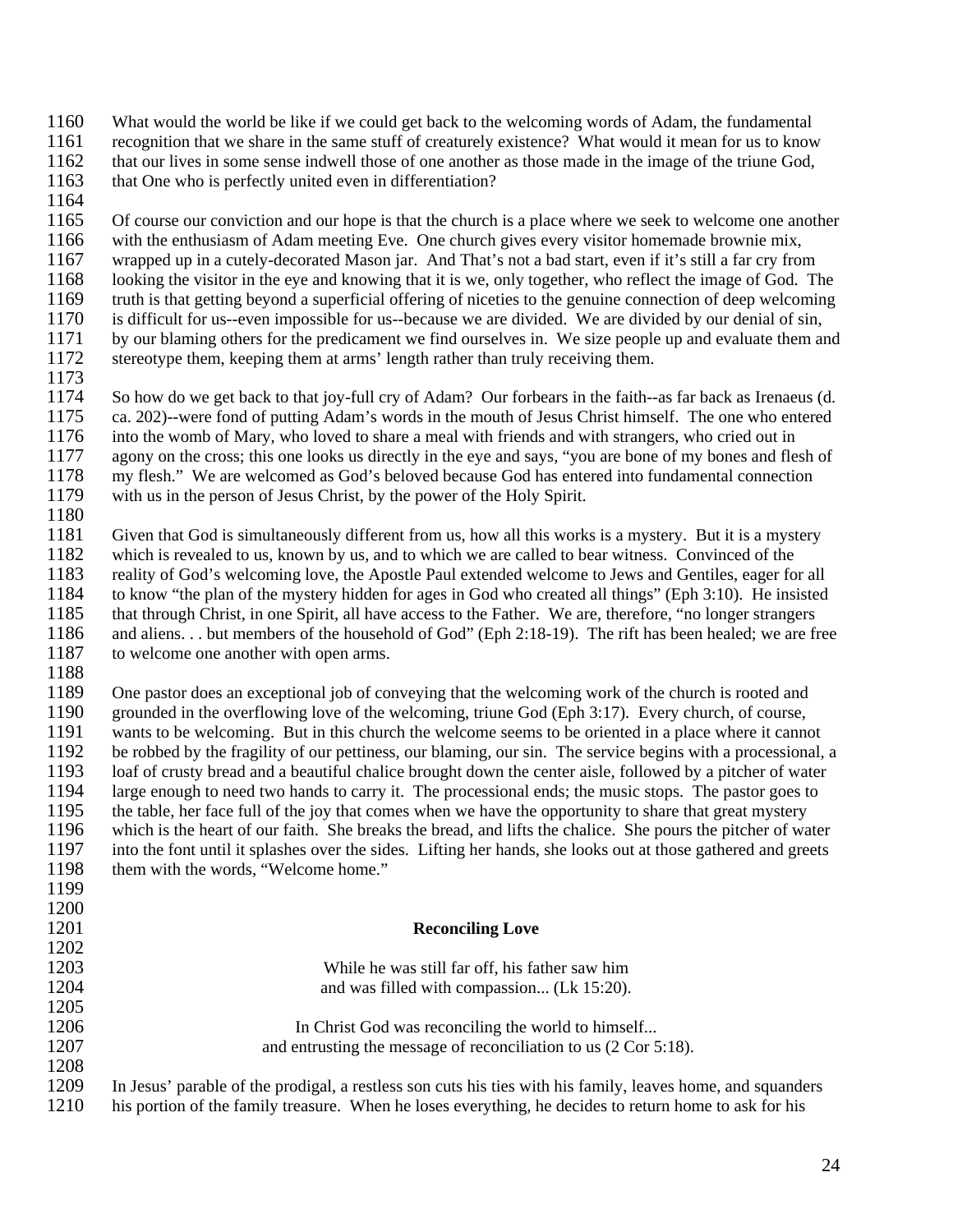- 1211 father's forgiveness. But before the prodigal has a chance to make his plea, his father runs out to embrace
- 1212 him, orders that he be dressed in royal garb, and arranges a feast to celebrate his return. This familiar 1213 parable of Jesus describes the unexpected, overflowing, extravagant love of God who works for our reconciliation long in advance of our iourney home.
- reconciliation long in advance of our journey home.
- 1215

1216 There is, however, a second part of the story that is sometimes overlooked. The elder brother of the 1217 prodigal is angry and resentful. He resists being reconciled to his undeserving brother. He refuses to 1218 rejoice in the father's gracious act of reconciliation.

1219

1220 As the second part of the parable suggests, the reconciling love of God arouses *resistance*. It challenges our sense of moral superiority. It upsets attitudes and practices like racial prejudices and class divisions 1221 our sense of moral superiority. It upsets attitudes and practices like racial prejudices and class divisions that keep us at war with God and each other. Like the elder brother we often prefer to justify our that keep us at war with God and each other. Like the elder brother we often prefer to justify our 1223 separation from others, to nurse our wounds, and to harbor our resentments. We resist the truth that right 1224 relationship with God is inseparable from reconciliation with our brothers and sisters. relationship with God is inseparable from reconciliation with our brothers and sisters.

1225

1226 In addition to arousing resistance, the reconciling love of God is *costly*. Just as the father of Jesus' parable spares no expense in bringing about reconciliation with his lost son, so for the reconciliation 1227 parable spares no expense in bringing about reconciliation with his lost son, so for the reconciliation of the world God in Jesus Christ became obedient unto death. By his own blood Christ has created one net 1228 the world God in Jesus Christ became obedient unto death. By his own blood Christ has created one new humanity, breaking down all dividing walls, and giving us all "access in one Spirit to the Father" (Eph humanity, breaking down all dividing walls, and giving us all "access in one Spirit to the Father" (Eph 2:18). If we are to participate in the reconciling love of God, there will be a cost. We will have to empty ourselves of the self-righteousness, the abuse of power, and the deadly desire to control others that build 1231 ourselves of the self-righteousness, the abuse of power, and the deadly desire to control others that build 1232 walls between us and God and between us and other people. We will have to allow ourselves to be united 1233 with our servant Lord by the transforming power of the Holy Spirit.

- 1234<br>1235 1235 The parable also teaches that the reconciling love of God is *inclusive.* It embraces the despised as well as 1236 the respected. It includes every aspect of human life: the personal and the communal, the economic and 1237 the political, our relationships with friends and our relationships with enemies. the political, our relationships with friends and our relationships with enemies.
- 1238<br>1239

According to the parable of the prodigal and indeed according to the entire biblical witness, the 1240 reconciling love of God is both a surprising *gift* and a high *calling*. We are all called to the ministry of 1241 reconciliation by the reconciling love of God. To be reconciled to the triune God is to be forgiven, made 1242 new, given reason to rejoice, and sent into the world as ambassadors of the love of God in Christ by the 1243 power of the Holy Spirit.

1244<br>1245 In a world addicted to violence, the biblical message of the reconciling love of God calls us to be agents 1246 of reconciliation in our family, in our church, in our community, and in international relationships. We 1247 are called to be peacemakers and to work at settling disputes without recourse to violence. "The church, 1248 in its own life, is called to practice the forgiveness of enemies, and to commend to the nations as practical 1249 politics the search for cooperation and peace" (BC 9.45). 1250

1251 The reconciling love of the triune God calls and enables us to embrace those we often exclude because we 1252 consider them "other," "different," "unworthy," "the enemy." When under the prompting of the Holy 1253 Spirit we dare to take part in the ministry of reconciliation in response to God's reconciling love in Jesus 1254 Christ for us and for the world, we bear witness to and participate in the very being and activity of the 1255 triune God.

| 1256 |                                                  |
|------|--------------------------------------------------|
| 1257 |                                                  |
| 1258 | <b>Sanctifying Love</b>                          |
| 1259 |                                                  |
| 1260 | that we may present everyone complete in Christ. |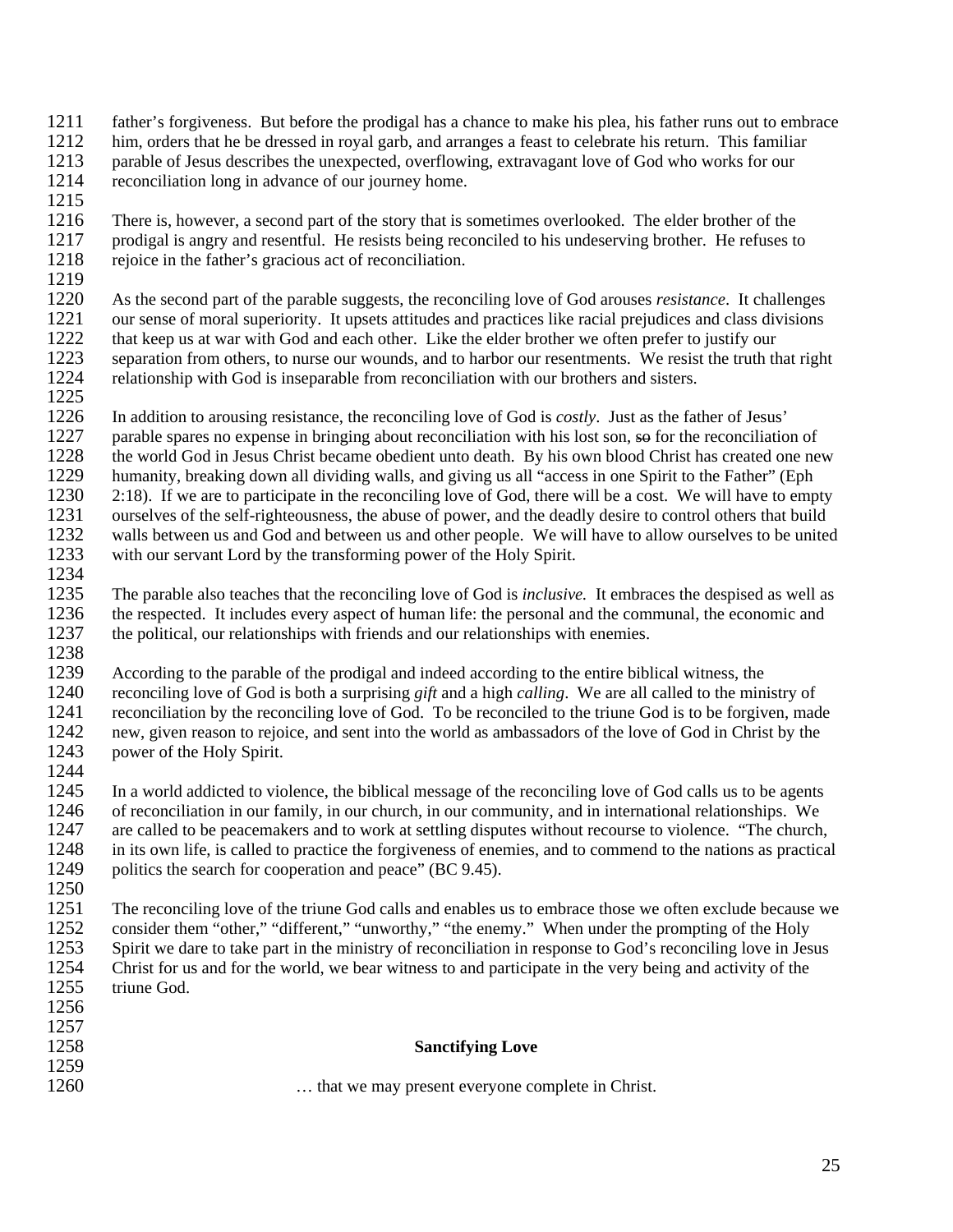| 1261<br>1262 | For this I toil and struggle with all the energy<br>that he powerfully inspires within me (Col 1:28-29).        |
|--------------|-----------------------------------------------------------------------------------------------------------------|
| 1263         |                                                                                                                 |
| 1264         | The gospels are full of healing stories, accounts of Jesus healing the sick, the lame, the blind, the bent, the |
| 1265         | broken. Luke tells the story of ten lepers who cry to Jesus for mercy; all ten are healed and cleansed (Lk      |
| 1266         | 17), but only one returns thanks. In the gospels, bodily healing is most often accompanied by some kind         |
| 1267         | of spiritual healing, by forgiveness, newfound faith, the praise of God, the telling of good news. "Your        |
| 1268         | faith has made you well," Jesus says to one leper, the only one of ten who turned around and said "thank        |
| 1269         | you" to Jesus for making him clean and whole. This man was not only unclean, a leper, an outcast, but a         |
| 1270         | foreigner, a Samaritan. He obeyed Jesus and was cleansed and he came back shouting praise to God. His           |
| 1271         | healing was complete; he was cleansed from the inside out. Spiritual wholeness and physical well-being          |
| 1272         | are connected. Salvation, sanctity, health and healing are integral to Jesus' ministry. Holiness and            |
| 1273         | wholeness, wellness and well-being go together.                                                                 |
| 1274         |                                                                                                                 |
| 1275         | We all have holiness codes. Some people are clean; others are not. To some, holiness has to do with             |
| 1276         | legalism, with outward adherence to rules and regulations. But Jesus said, "it's not what goes into your        |
| 1277         | mouth that makes you unclean, but what comes out" (Matt 15:11, para.). What we say and what we do               |
| 1278         | come from the inside out. Here the words of Jesus and the spirit of the Law are in concert. God looks on        |
| 1279         | the heart. Our bodies are temples of the Holy Spirit. By faith we are made whole slowly but surely; by          |
| 1280         | loving God wholeheartedly—body, mind, soul, and strength--we learn to love as God loves, fully and              |
| 1281         | freely.                                                                                                         |
|              |                                                                                                                 |
| 1282         | Sanctity moves from the inside out. Sanctification is a lifelong process of growth in grace. We are             |
| 1283         | healed, restored, freed, transformed into God's likeness by degrees.                                            |
|              |                                                                                                                 |
| 1284         | Now the Lord is the Spirit, and where the Spirit of the Lord is, there is freedom. And all                      |
| 1285         | of us, with unveiled faces, seeing the glory of the Lord as though reflected in a mirror, are                   |
| 1286         | being transformed into the same image from one degree of glory to another; for this                             |
| 1287         | comes from the Lord, the Spirit (2 Cor 3.17-18).                                                                |
| 1288         |                                                                                                                 |
| 1289         | God's holy love rubs off on us and that holiness, our wholeness, rubs off on others—on neighbors                |
| 1290         | and strangers, on the weak and the strong--through whole-hearted love, love that seeks the                      |
| 1291         | welfare and well-being of friend and foe, of creatures and of creation itself. It is a holy mystery:            |
| 1292         | we are bearers of divine love and holiness. Our relationship with the holy Trinity enables us to                |
| 1293         | see the world with new insight; suddenly the ordinary becomes sacred; people, time, places are                  |
| 1294         | hallowed.                                                                                                       |
| 1295         |                                                                                                                 |
| 1296         | Augustine said, "Love God and do as you please." He knew that if God's love dwells in us we                     |
| 1297         | will become more loving; if God's holiness cleanses us, we will become more and more whole; if                  |
| 1298         | God's grace fills us grace will grow in us. We will be changed by the gracious love of the triune               |
| 1299         | God making our lives as creatures in the world more holy. We begin to see ourselves and others                  |
| 1300         | as saints. Holiness happens from the inside out.                                                                |
| 1301         |                                                                                                                 |
| 1302         |                                                                                                                 |
| 1303         |                                                                                                                 |
| 1304         | <b>Loving Justly</b>                                                                                            |
| 1305         |                                                                                                                 |
| 1306         | And what does the Lord require of you but to do justice, and to love kindness and to walk                       |
| 1307         | humbly with your God (Mic 6:8).                                                                                 |
| 1308         |                                                                                                                 |
|              |                                                                                                                 |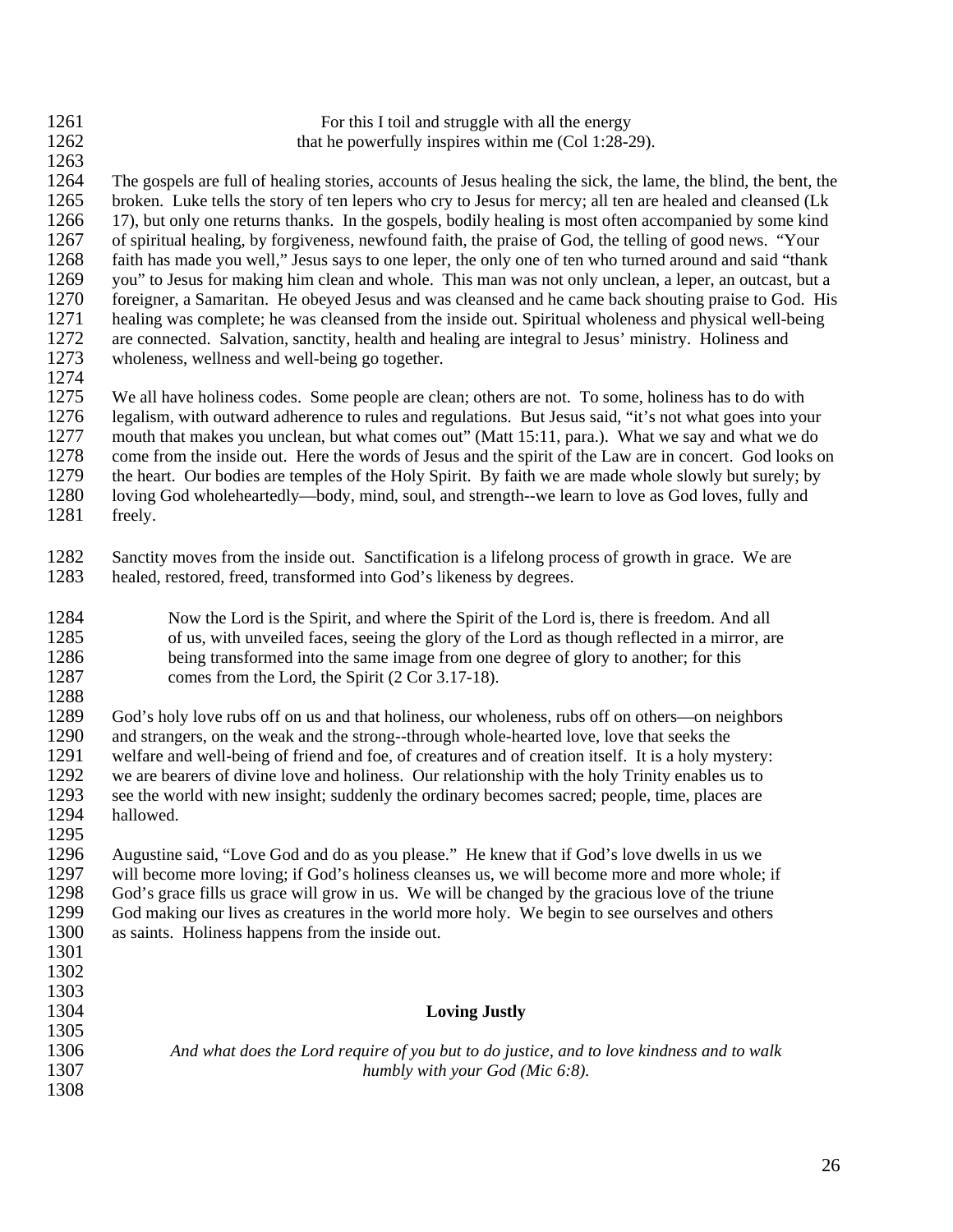| 1309 | And Jesus said, "Neither do I condemn you. Go your way, and from now own do not sin                           |
|------|---------------------------------------------------------------------------------------------------------------|
| 1310 | $again$ " (John 8:11b).                                                                                       |
| 1311 |                                                                                                               |
| 1312 | To do justicethat's a tough call. A Brief Statement of Faith affirms the justice mandate: "In a broken        |
| 1313 | and fearful world the Spirit gives us courage to work with others for justice, freedom, and peace" (BC        |
| 1314 | 66, 71). Yet age-old conditions are witness to the failure to live and love justly. Justice butts up against  |
| 1315 | power, privilege, and prejudice. The ancient cries for justice are manifold. Habakkuk laments the reality     |
| 1316 | that "justice never prevails" (Hab 1:4b). Malevolence compels Esther to speak. Amos voices God's              |
| 1317 | indignation: "I take no delight in your solemn assemblies. Take away from me the noise of your songs.         |
| 1318 | But let justice roll down like water" (Am 5:21, 23-24).                                                       |
| 1319 |                                                                                                               |
| 1320 | Put simply, "God don't like ugly!" This African American colloquialism reflects divine displeasure with       |
| 1321 | the ways of the world: "[The Lord] expected justice, but saw bloodshed; righteousness, but heard a cry!"      |
| 1322 | (Isa 5: 7b). Today every part of the world is teeming with systems and attitudes that oppress, destroy and    |
| 1323 | serve as insidious weapons of mass destruction. Hymnist Brian Wren strikes a chord for loving action:         |
| 1324 |                                                                                                               |
| 1325 | With faith newborn and passionate for justice,                                                                |
| 1326 | together now, we'll travel out from home,                                                                     |
| 1327 |                                                                                                               |
| 1328 | to sacrifice the peace of calm uprightness,                                                                   |
| 1329 | and struggle for the city of Shalom                                                                           |
| 1330 | (Brian Wren, Piece Together Praise).                                                                          |
|      |                                                                                                               |
| 1331 | "Sacrifice" and "struggle"--words that signal hard work, discomfort, and often reflect a voice in the         |
| 1332 | wilderness, radical and standing alone. Jesus rejects laws that cause suffering, laws with loopholes, laws    |
| 1333 | that steal personhood, laws that kill the spirit. When tested, he offers a radical standard of justice. The   |
| 1334 | woman accused of adultery is such a test. The law is clear; adulterers are stoned. The accusers are on        |
| 1335 | firm legal ground. But, while legally correct, are they <i>morally</i> correct? Does their law reflect God's  |
| 1336 | justice?                                                                                                      |
| 1337 |                                                                                                               |
| 1338 | No! We are called to a higher standard.                                                                       |
| 1339 |                                                                                                               |
| 1340 | Owe no one anything, except to love one another; for the one who loves another has                            |
| 1341 | fulfilled the law. The commandments, "You shall not commit adultery; You shall not                            |
| 1342 | murder; You shall not steal; You shall not covet;" and any other divine commandment,                          |
| 1343 | are summed up in this word, "Love your neighbor as yourself. Love does no wrong to a                          |
| 1344 | neighbor; therefore, love is the fulfilling of the law" (Rom 13:8-10).                                        |
| 1345 |                                                                                                               |
| 1346 | Love overflowing is the essence of the Three in One; right relationship, complete and perfect within the      |
| 1347 | Trinity draws us to ponder all our relationships and our participation in creating a just society. Through    |
| 1348 | the lens of love, the woman's accusers fail the test, "Is this God's justice?"                                |
| 1349 |                                                                                                               |
| 1350 | In the movie, A Few Good Men, two marines obey orders to punish Willie, a comrade, but perceived as a         |
| 1351 | weakling, a snitch, and an embarrassment to the squad. Their actions result in Willie's accidental death      |
| 1352 | and they are dishonorably discharged. Crushed by the verdict, one marine cries, "We followed an order.        |
| 1353 | What did we do wrong? We didn't do anything wrong!" The other responds, "Yeah, we did. We were                |
| 1354 | supposed to fight for those who couldn't fight for themselves. We were supposed to fight for Willie."         |
| 1355 |                                                                                                               |
| 1356 | God's justice is full of compassion and reflects a fierce bias toward the weak. God calls us to fight for the |
| 1357 | Willies of the world—women, children and men, vulnerable and invisible. They rummage through                  |
| 1358 | trashcans; they stand in line for jobs and food; they are below the poverty line; they are across the border; |
| 1359 | they are in prison; they are in debt. They are our neighbors, but through indifference we do not to see       |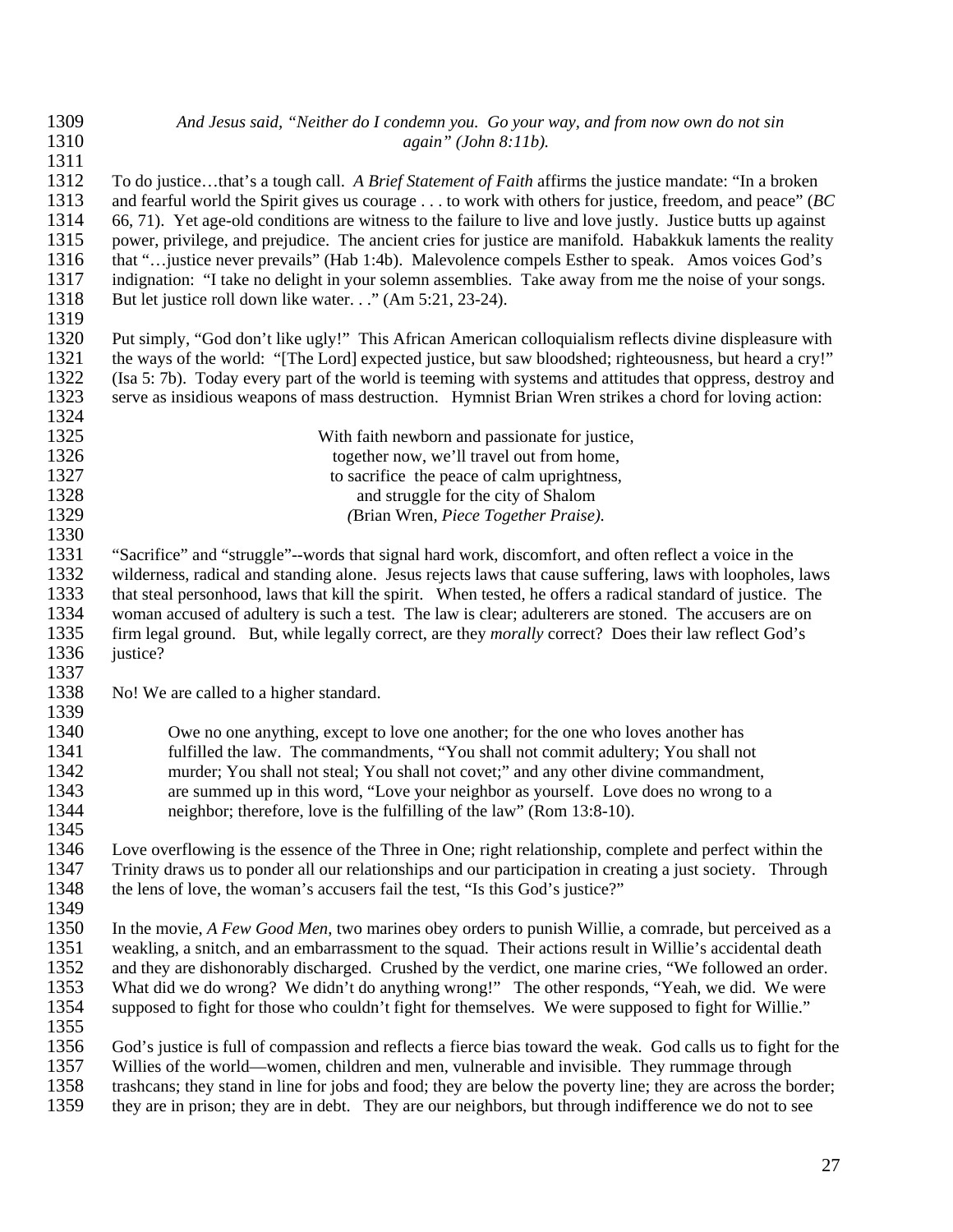| 1360<br>1361 | them. Indifference may become cruelty when justice is meted out to strangers or enemies. Is cruelty<br>ever permissible as a means to an end? Is this God's justice? |
|--------------|----------------------------------------------------------------------------------------------------------------------------------------------------------------------|
| 1362         |                                                                                                                                                                      |
| 1363         | Loving justly affirms Jesus' blessing and sending to go and sin no more. Loving justly is more than mere                                                             |
| 1364         | lip service to an ideal. It means that love, even in radical forms, is the only order that we obey. It                                                               |
| 1365         | requires sacrifice and struggle for Shalom.                                                                                                                          |
| 1366         |                                                                                                                                                                      |
| 1367         | This is the justice of the triune God--the prospect of that peaceful kingdom where the wolf and lamb feed                                                            |
| 1368         | together, the cow and the bear graze, and where none will hurt or destroy on God's holy mountain (Isa                                                                |
| 1369         | 65:25). God gives us the mandate; Jesus gives us the example; the Spirit gives us courage.to do                                                                      |
| 1370         | justice—a tough, but high calling.                                                                                                                                   |
| 1371         |                                                                                                                                                                      |
| 1372         |                                                                                                                                                                      |
| 1373         |                                                                                                                                                                      |
|              | <b>Sharing Love</b>                                                                                                                                                  |
| 1374         |                                                                                                                                                                      |
| 1375         | And God is able to provide you with every blessing in abundance,                                                                                                     |
| 1376         | so that by always having enough of everything,                                                                                                                       |
| 1377         | you may share abundantly in every good work (2 Cor 9:8).                                                                                                             |
| 1378         |                                                                                                                                                                      |
| 1379         | What might a community that faithfully reflects God's intentions for human relationships look like? The                                                              |
| 1380         | apostle Paul suggests that it would look like a human body, constituted by its various parts and                                                                     |
| 1381         | indistinguishable from them (I Cor 12, Rom 12, Eph. 4). Christ is the head of this body, in which                                                                    |
| 1382         | Christians are literally members of one another (Rom 12:5). This unprecedented interconnectedness came                                                               |
| 1383         | to be called koinonia in the New Testament, and took on very tangible characteristics (Acts 2:42-47).                                                                |
| 1384         | The early Christians shared everything with one another: love, time, property, possessions, energy,                                                                  |
| 1385         | wisdom, compassion, assistance. In this reciprocal sharing, the body and its members received power to                                                               |
| 1386         | display the triune God's overflowing love to the world, in fulfillment of the risen Christ's commission to                                                           |
| 1387         | make disciples (Matt 28:18-20). "And day by day the Lord added to their number those who were being                                                                  |
| 1388         | saved" (Acts 2:47).                                                                                                                                                  |
| 1389         |                                                                                                                                                                      |
| 1390         | Koinonia is sharing, participation, partaking, communion. As the early Christians reflected more deeply                                                              |
| 1391         | on the nature of God's triune life in the light of Jesus' incarnation, life, suffering, crucifixion,                                                                 |
| 1392         | resurrection, ascension, and return, they came to see that the unparalleled depths of communion that they                                                            |
| 1393         | experienced every day in their shared life with one another were actually the overflow of God's own love.                                                            |
| 1394         | This overflowing love existed eternally in God as the mutual participation, self-giving, vulnerability,                                                              |
| 1395         | interdependence, and responsibility shared among the divine persons. As the divine koinonia, it was the                                                              |
| 1396         | source of all human <i>koinonia</i> . Jesus prayed that this might be so: "I ask not only on behalf of these,                                                        |
| 1397         | but also on behalf of those who will believe in me through their word, that they may all be one. As you,                                                             |
| 1398         | Father, are in me and I am in you, may they also be in us, so that the world may believe that you have sent                                                          |
| 1399         | me" (Jn 17:20-21). By the Holy Spirit, this mutually self-giving divine life graciously overflowed in a                                                              |
| 1400         | sharing of God's limitless generosity and abundance with us in Jesus Christ.                                                                                         |
| 1401         |                                                                                                                                                                      |
| 1402         | In our life together in the church, the body of Christ, the implications are staggering. Partaking of the                                                            |
| 1403         | very life of God, we participate unreservedly in one another's lives. Freely sharing God's abundant                                                                  |
| 1404         | blessings with others, we reflect God's infinite self-giving in attitudes and acts of human generosity.                                                              |
| 1405         |                                                                                                                                                                      |
| 1406         |                                                                                                                                                                      |
| 1407         | We partake regularly together of God's extravagant grace in worship, sharing in the very body and                                                                    |
|              | blood of Christ, and miraculously being interconnected with one another as we receive the bread and                                                                  |
| 1408         | the cup (1 Cor 10:16-17).                                                                                                                                            |
| 1409         |                                                                                                                                                                      |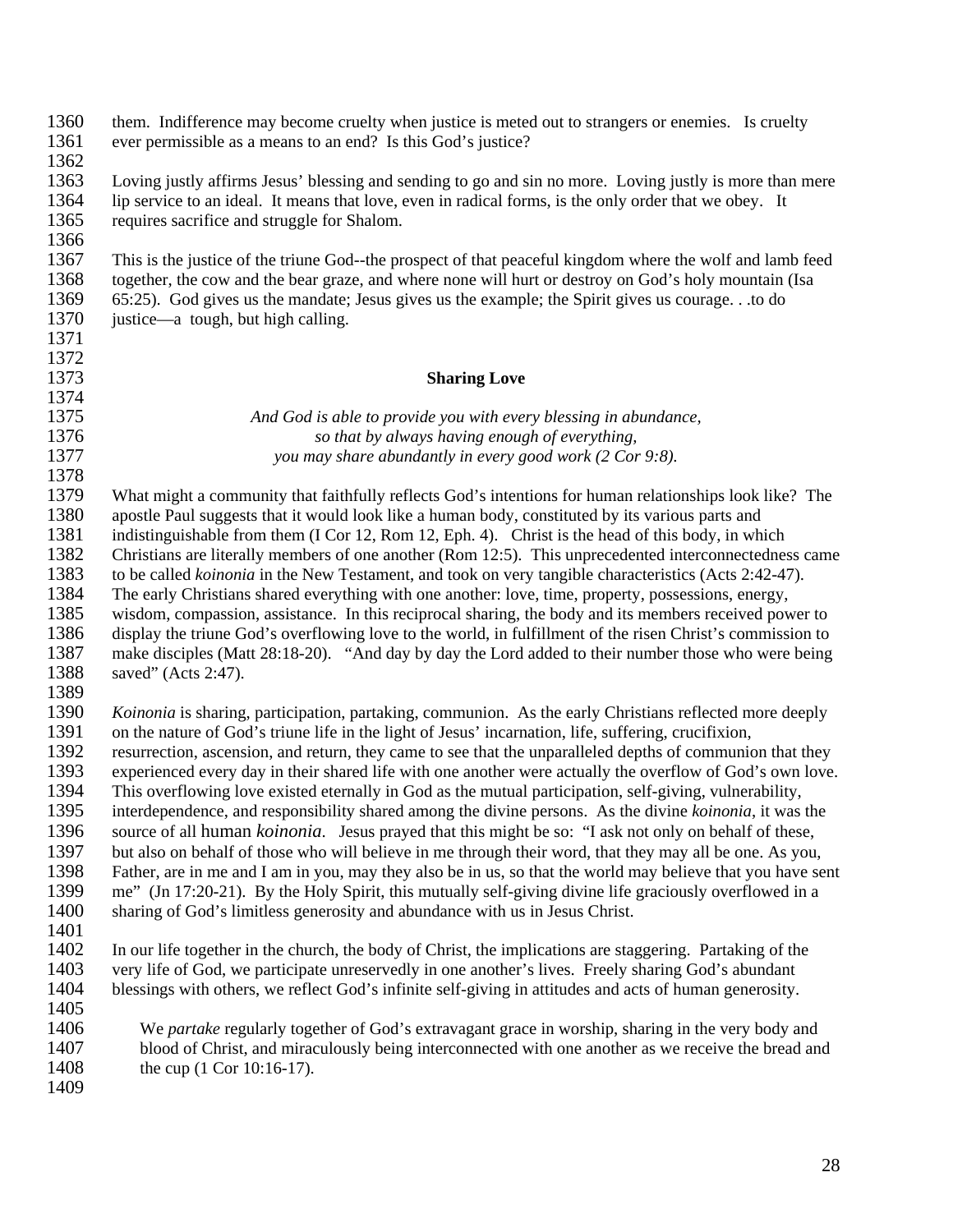| 1410<br>1411<br>1412<br>1413 | We give generously and sacrificially of the abundant resources God places at our disposal,<br>recognizing that we and they belong to God, and that we hold all of God's benefits in trust as<br>stewards, to be administered for the benefit of others. |
|------------------------------|---------------------------------------------------------------------------------------------------------------------------------------------------------------------------------------------------------------------------------------------------------|
| 1414                         | We open ourselves transparently to one another in our faults, weakness, and suffering, accepting the                                                                                                                                                    |
| 1415                         | vulnerability this entails in the light the cross sheds on God's eternal vulnerability to the world's pain.                                                                                                                                             |
| 1416                         | We do this in the conviction that God's grace is sufficient, and God's strength is made perfect in                                                                                                                                                      |
| 1417                         |                                                                                                                                                                                                                                                         |
|                              | weakness and suffering $(2 \text{ Cor } 4:6-7, 12:9)$ .                                                                                                                                                                                                 |
| 1418                         |                                                                                                                                                                                                                                                         |
| 1419                         | We practice interdependence in our relationships, rejecting the pretense of self-sufficiency. We are                                                                                                                                                    |
| 1420                         | freed to "need" one another without co-dependence, and to give and receive from others, recognizing                                                                                                                                                     |
| 1421                         | that our destinies are inseparably connected and we stand or fall together.                                                                                                                                                                             |
| 1422                         |                                                                                                                                                                                                                                                         |
| 1423                         | We willingly <i>assume responsibility</i> for one another, especially the weak, the marginalized, and the                                                                                                                                               |
| 1424                         | needy, placing our resources as needed at the disposal of others with whom we are inseparably                                                                                                                                                           |
| 1425                         | connected as co-sharers of the divine generosity.                                                                                                                                                                                                       |
| 1426                         |                                                                                                                                                                                                                                                         |
| 1427                         | The overflow of God's trinitarian love does not stop with the Christian community. The pattern of                                                                                                                                                       |
| 1428                         | koinonia in the early church was one of ever-expanding circles of sharing, ever-broadening boundaries of                                                                                                                                                |
| 1429                         | participation, giving, vulnerability, interdependence, and responsibility for one another, all humankind,                                                                                                                                               |
| 1430                         | and ultimately the whole creation. As the triune God's extravagant love continues to overflow in the                                                                                                                                                    |
| 1431                         | church today, we receive power to share the abundant love of God in the world, in word and deed. Thus                                                                                                                                                   |
| 1432                         | the Lord adds to our numbers daily, as we grow in grace and embody God's love in tangible deeds of self-                                                                                                                                                |
| 1433                         | giving before a world desperately in need of the Good News.                                                                                                                                                                                             |
| 1434                         |                                                                                                                                                                                                                                                         |
| 1435                         |                                                                                                                                                                                                                                                         |
|                              |                                                                                                                                                                                                                                                         |
|                              |                                                                                                                                                                                                                                                         |
| 1436                         |                                                                                                                                                                                                                                                         |
| 1437                         |                                                                                                                                                                                                                                                         |
| 1438                         |                                                                                                                                                                                                                                                         |
| 1439                         | <b>Celebrating Love</b>                                                                                                                                                                                                                                 |
| 1440                         |                                                                                                                                                                                                                                                         |
| 1441                         | The days are coming, declares the LORD, when the one who plows shall overtake the one who                                                                                                                                                               |
| 1442                         | reaps, and the treader of grapes the one who sows the seed; the mountains shall drip                                                                                                                                                                    |
| 1443                         | sweet wine,                                                                                                                                                                                                                                             |
| 1444                         | and all the hills shall flow with it (Amos 9:13).                                                                                                                                                                                                       |
| 1445                         |                                                                                                                                                                                                                                                         |
| 1446                         | The wine at the wedding had run out. And for some reason, Jesus' mother goes to him to report this social                                                                                                                                               |
| 1447                         | <i>faux pas.</i> Jesus says, "Why are you bothering me, mother? My hour has not yet come." But there just                                                                                                                                               |
| 1448                         | happened to be six huge stone water jars lying around—20 to 30 gallons each. Jesus has them filled with                                                                                                                                                 |
| 1449                         | water and taken to the master of ceremonies. Then the celebrating really starts. Jesus has provided the                                                                                                                                                 |
| 1450                         | best wine of the whole night—and an unbelievable amount of it! (Jn 2:1-10).                                                                                                                                                                             |
| 1451                         |                                                                                                                                                                                                                                                         |
| 1452                         | John tells us that this was the first "sign" that Jesus is truly the Son of God (Jn 2:11). Turning water used                                                                                                                                           |
| 1453                         | for washing and purification into an overabundance of wine. What a sign! We are astonished. But perhaps                                                                                                                                                 |
| 1454                         | a little voice in us wonders, Couldn't Jesus have done something more useful? Was this really the most                                                                                                                                                  |
| 1455                         | responsible stewardship of his ministry resources? We live so seldom in a celebrating mode. We parcel                                                                                                                                                   |
| 1456                         | out our time and energy; we calculate and juggle; we try to figure out what other people can do for us and                                                                                                                                              |
| 1457                         | in turn what they may be trying to get from us. Jesus' extravagant gesture at the Cana wedding changes                                                                                                                                                  |
| 1458                         | this whole landscape. It takes us from calculating to celebrating. Jesus' sign is proof that the messianic                                                                                                                                              |
| 1459                         | age is dawning. The reign of God is near! And when this promised reign comes in fullness, it brings good                                                                                                                                                |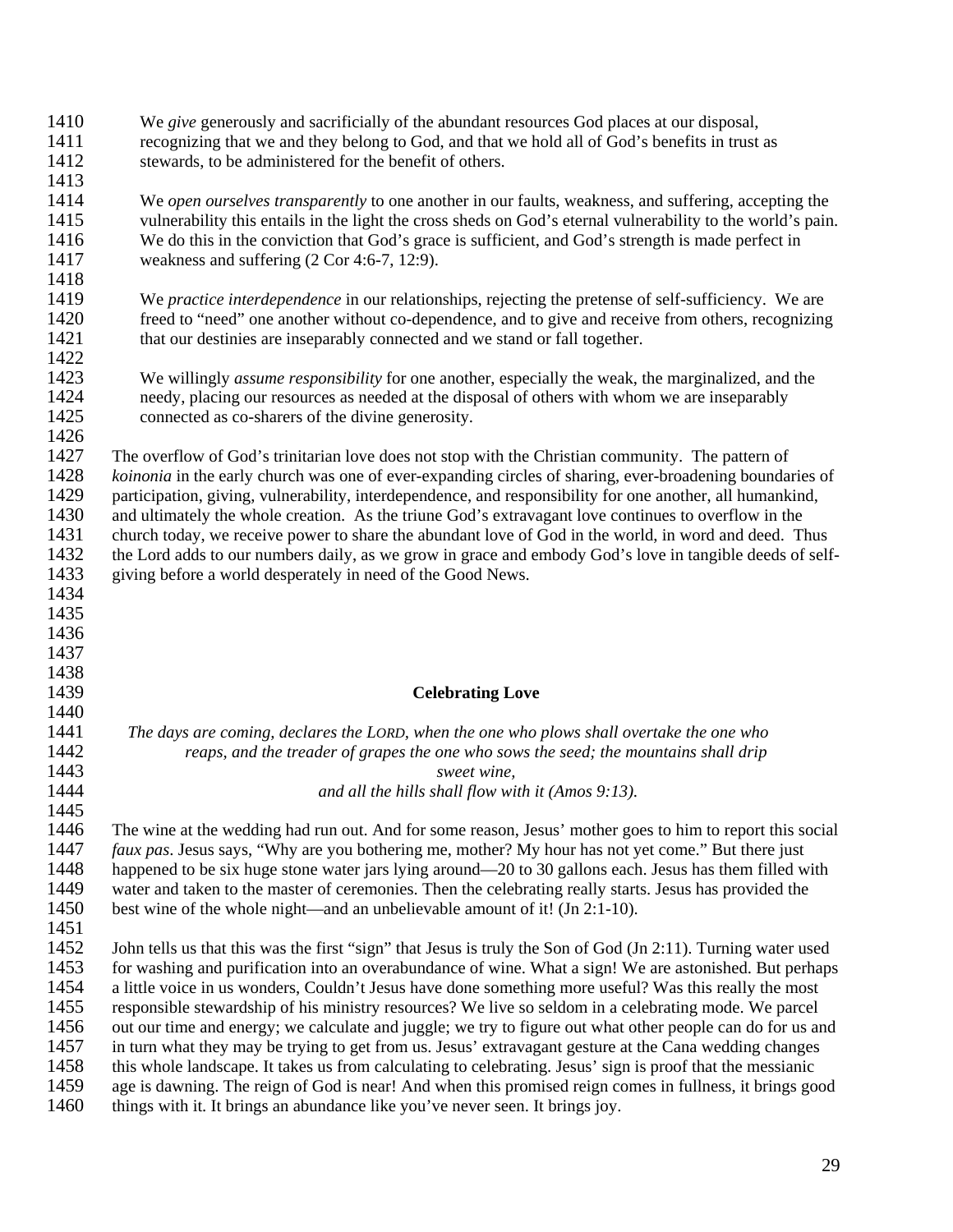| 1461 |                                                                                                                |
|------|----------------------------------------------------------------------------------------------------------------|
| 1462 | We celebrate the extravagance of God's love for us already now. Even before we know our own name,              |
| 1463 | our Maker claims us. Even before we knock, our Gracious Host opens the door for us. Even before we ask         |
| 1464 | for food, our Good Shepherd spreads a table before us. The creative, redemptive, sustaining love of God        |
| 1465 |                                                                                                                |
|      | takes the shape of extravagant hospitality towards all creation. We are intended to live joyfully and          |
| 1466 | generously, assured of God's gracious abundance.                                                               |
| 1467 |                                                                                                                |
| 1468 | God's extravagance towards us frees us to be generous, even extravagant, in our dealings with others. We       |
| 1469 | can respect and celebrate the creation as God's good gift, rather than depleting it for our own selfish        |
| 1470 | purposes. We can enjoy our relationships with other people because we're not always angling for what we        |
| 1471 | can gain from them. God's generosity towards us frees us to think about our time and money differently.        |
| 1472 | We don't have to spend our days anxiously building bigger barns to protect all our treasure. We can throw      |
| 1473 | off the burden of ceaseless productivity, so we have time to keep Sabbath, time to devote to praising God      |
| 1474 | and renewing our bodies and souls. "Come to me, all you that are weary and are carrying heavy burdens,"        |
| 1475 | Jesus says, "and I will give you rest." (Matt 11:28)                                                           |
| 1476 |                                                                                                                |
| 1477 | The joy of the triune God is poured out on creation, so that all creation will rejoice. Salvation is feasting  |
| 1478 | in the kingdom of God, where people will come from north, south, east, and west to sit at table together.      |
| 1479 | Their celebration will satisfy the yearnings of body and spirit. Their fellowship will shatter boundaries of   |
| 1480 | language and culture and past enmity. In Jesus' fellowship meals, in the homes of Pharisees or of              |
| 1481 | Gentiles, surrounded by thousands or alone with his disciples, hints of this joyful communion begin to         |
| 1482 | heal the pain and brokenness of human life. His followers glimpse the glorious end that awaits them:           |
| 1483 | celebrating together in God's new realm. The picture of Jesus we get at this extraordinary wedding at          |
| 1484 | Cana tells us that God is not interested just in our failings and sorrows, but in our joys as well. Our lives, |
| 1485 | both now and forever, are to reflect the fullness of God's perfect joy. "Everything is ready! Come to the      |
| 1486 | banquet!" (Matt 22:4)                                                                                          |
| 1487 |                                                                                                                |
| 1488 |                                                                                                                |
| 1489 |                                                                                                                |
| 1490 | <b>Love's Blessing</b>                                                                                         |
| 1491 |                                                                                                                |
|      | Genesis 12:1-3; 22:1-19                                                                                        |
| 1492 | Luke 1:26-38; 2:25-35                                                                                          |
| 1493 |                                                                                                                |
| 1494 | "Now the Lord said to Abram, "Go from your country and your kindred and your father's house to the             |
| 1495 | land that I will show you. I will make of you a great nation, and I will bless you $\dots$ ."                  |
| 1496 |                                                                                                                |
| 1497 | "The angel said to her, `Do not be afraid, Mary, for you have found favor with God. And now, you will          |
| 1498 | conceive in your womb and bear a son, and you will name him Jesus. ' Mary said to the angel, `How              |
| 1499 | can this be, since I am a virgin?' The angel said to her, `The Holy Spirit will come upon you, and the         |
| 1500 | power of the Most High will overshadow you; therefore the child to be born will be holy; he will be called     |
| 1501 | Son of God.""                                                                                                  |
| 1502 |                                                                                                                |
| 1503 | The blessing of God is a vocation.                                                                             |
| 1504 | It calls us, as it called Abram,                                                                               |
| 1505 | to leave all that is familiar for what is yet to be revealed.                                                  |
| 1506 | It calls us, as it called Mary,                                                                                |
| 1507 | to be a people who, by the favor of God,                                                                       |
| 1508 | bear the divine Word,                                                                                          |
| 1509 | as it is conceived in us by the Holy Spirit.                                                                   |
| 1510 |                                                                                                                |
| 1511 | "I will bless you, and make your name great, so that you will be a blessing."                                  |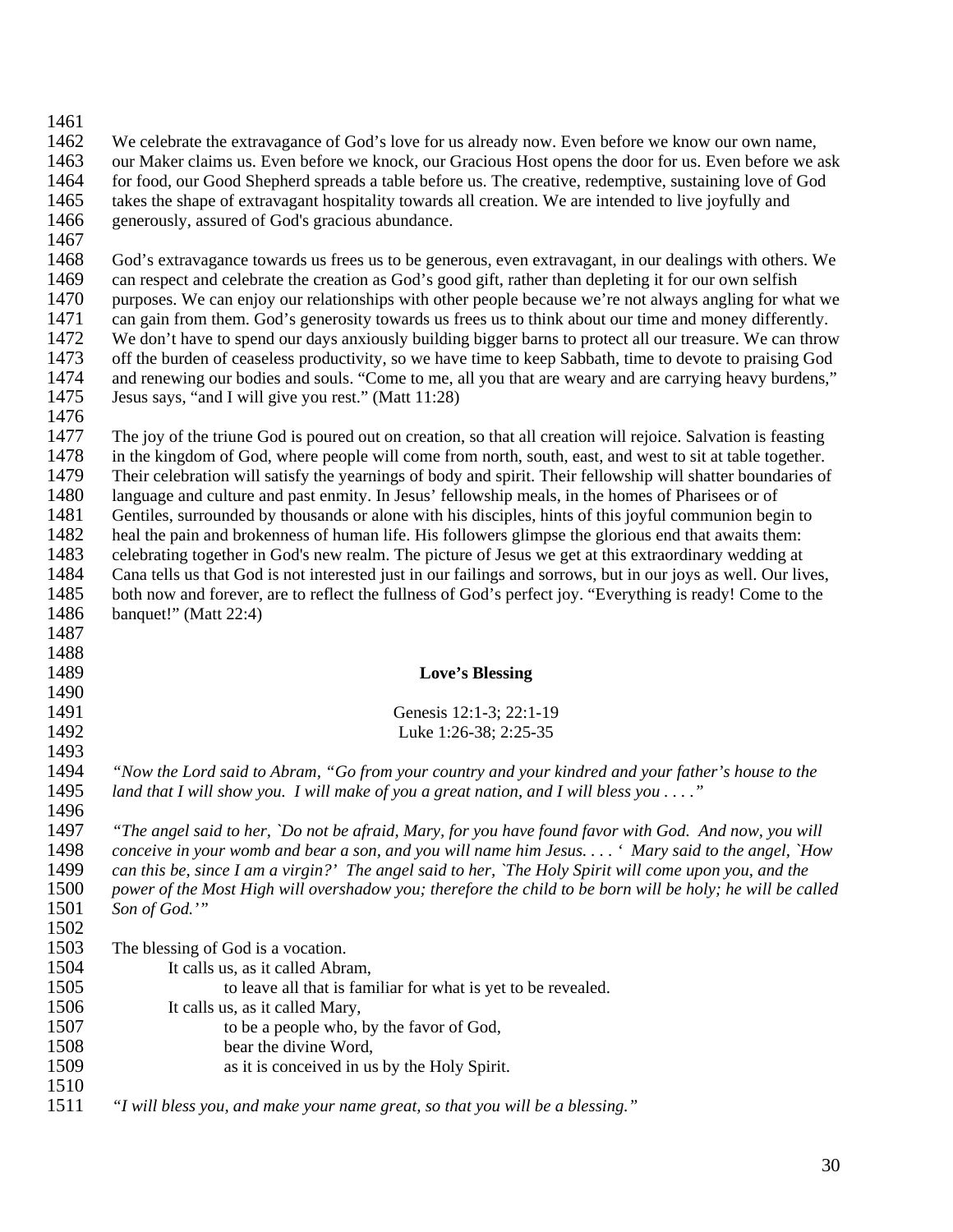| 1512 |                                                                                                            |
|------|------------------------------------------------------------------------------------------------------------|
| 1513 | "Then Mary said, 'Here am I, the servant of the Lord; let it be with me according to your word.""          |
| 1514 |                                                                                                            |
| 1515 | The blessing of God requires of us a choice:                                                               |
| 1516 | to be blessing, as Abram,                                                                                  |
| 1517 | not for ourselves but for others;                                                                          |
| 1518 | to 'let it be' with us, as with Mary,                                                                      |
| 1519 | according to God's word.                                                                                   |
| 1520 |                                                                                                            |
| 1521 | "I will bless those who bless you, and the one who curses you I will curse; and in you all the families of |
| 1522 | the earth shall be blessed."                                                                               |
| 1523 |                                                                                                            |
|      |                                                                                                            |
| 1524 | "Then Simeon blessed them and said to Mary, 'This child is destined for the falling and the rising of      |
| 1525 | many in Israel, and to be a sign that will be opposed so that the inner thoughts of many will be           |
| 1526 | revealed."                                                                                                 |
| 1527 |                                                                                                            |
| 1528 | Being blessed is no private matter.                                                                        |
| 1529 | It binds us to each other in ways none of us seeks,                                                        |
| 1530 | for beholding God's blessing in another                                                                    |
| 1531 | compels from us a choice.                                                                                  |
| 1532 | Like the neighbors of Abram                                                                                |
| 1533 | we will respond with blessing or curse.                                                                    |
| 1534 | Indifference is not an option.                                                                             |
| 1535 | Like the neighbors of Mary's son,                                                                          |
| 1536 | in our response we disclose our hearts.                                                                    |
| 1537 | God will be the judge.                                                                                     |
| 1538 | The blessed one, like Abram, must only remain true.                                                        |
| 1539 |                                                                                                            |
| 1540 | "[God] said, 'Take your son, your only son Isaac, whom you love, and go to the land of Moriah, and offer   |
| 1541 | him there as a burnt offering on one of the mountains that I shall show you."                              |
| 1542 |                                                                                                            |
| 1543 | "'And a sword will pierce your own soul too.'"                                                             |
| 1544 |                                                                                                            |
| 1545 | Blessing comes with a price.                                                                               |
| 1546 | Abram, now Abraham, must be willing to sacrifice the blessing                                              |
| 1547 | as burnt offering to his God.                                                                              |
| 1548 | The handmaid of the Lord, blessed among women                                                              |
| 1549 | will herself give birth to blessing,                                                                       |
| 1550 | and it will tear apart her heart.                                                                          |
| 1551 |                                                                                                            |
| 1552 | Being blessed is having our identity,                                                                      |
| 1553 | who we are in relation to God and each other,                                                              |
|      |                                                                                                            |
| 1554 | formed by Love's gifts, Love's promises, Love's claims.                                                    |
| 1555 |                                                                                                            |
| 1556 | Being blessed is being made blessing,                                                                      |
| 1557 | an embodiment of the image in which we are made:                                                           |
| 1558 | giver, gift, giving;                                                                                       |
| 1559 | lover, beloved, love.                                                                                      |
| 1560 |                                                                                                            |
| 1561 |                                                                                                            |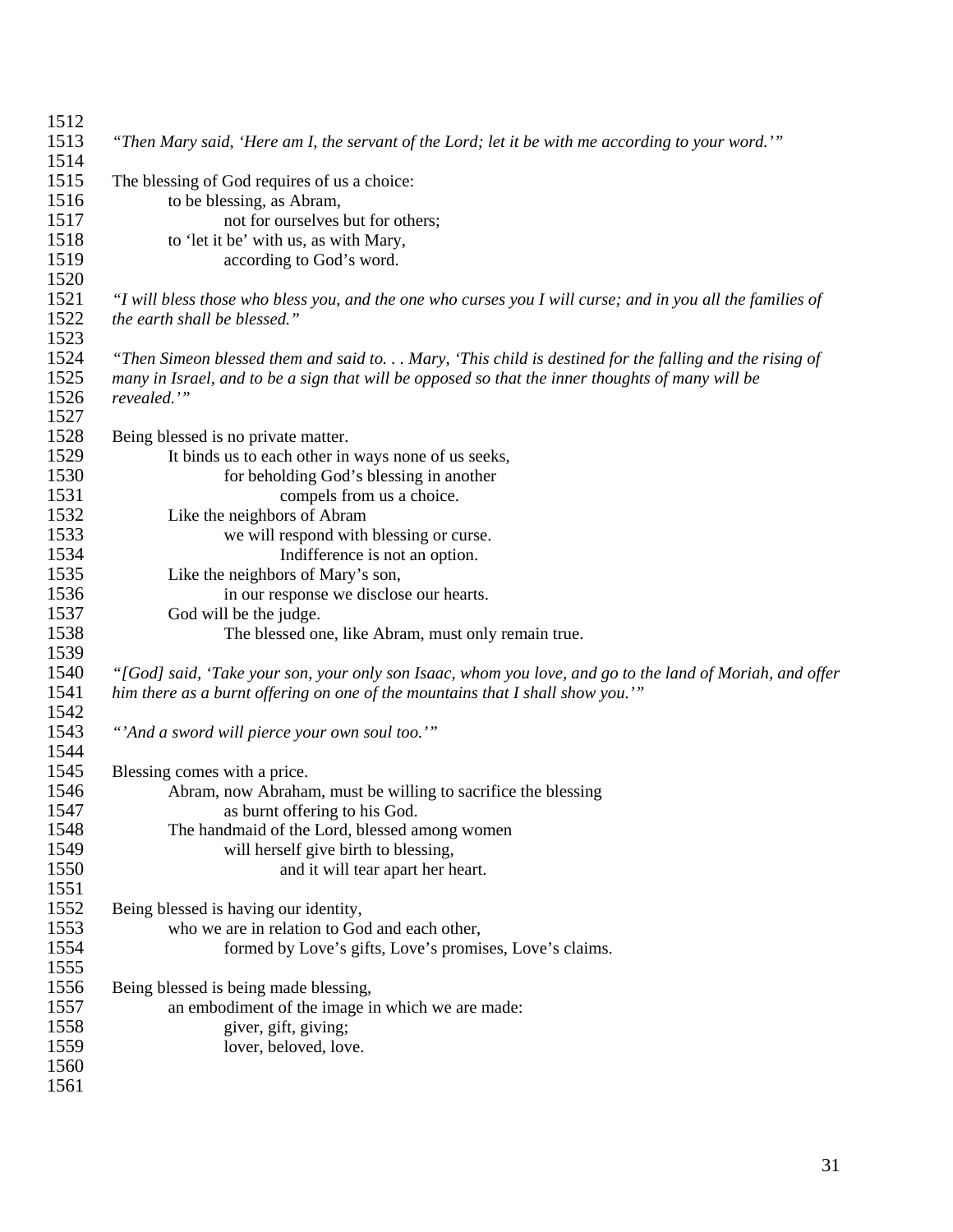| 1562 |                                                                                                            |
|------|------------------------------------------------------------------------------------------------------------|
| 1563 |                                                                                                            |
| 1564 | <b>Conclusion: Our Hope</b>                                                                                |
| 1565 |                                                                                                            |
| 1566 | Our theological reflection begins and ends with the love of God made known to us in Jesus Christ:          |
| 1567 |                                                                                                            |
| 1568 | For God so loved the world (Jn 3:16).                                                                      |
| 1569 |                                                                                                            |
| 1570 | Only divine love can give meaning to our preaching and our practice:                                       |
| 1571 |                                                                                                            |
| 1572 | If I speak in the tongues of mortals and of angels,                                                        |
| 1573 | but do not have love, I am a noisy gong or a clanging cymbal (1 Cor 13:1).                                 |
| 1574 |                                                                                                            |
| 1575 | In the end, it is that overflowing love that keeps us and holds us:                                        |
| 1576 |                                                                                                            |
| 1577 | neither death, nor life, nor angels, nor rulers, nor things present, nor things to come, nor powers,       |
| 1578 | nor height, nor depth, nor anything else in all creation, will be able to separate us from the love of God |
| 1579 | in Christ Jesus our Lord (Rom 8:39).                                                                       |
| 1580 |                                                                                                            |
| 1581 | And so our prayers embody our hope that all may rejoice in the boundless love of the triune God:           |
| 1582 |                                                                                                            |
| 1583 | [We] pray that, according to the riches of [God's] glory,                                                  |
| 1584 | [God] may grant that you may be strengthened in your inner being                                           |
| 1585 | with power through the Spirit,                                                                             |
| 1586 | and that Christ may dwell in your hearts through faith,                                                    |
| 1587 | as you are being rooted and grounded in love.                                                              |
| 1588 | [We] pray that you may have the power to comprehend, with all the saints,                                  |
| 1589 | what is the breadth and length and height and depth,                                                       |
| 1590 | and to know the love of Christ that surpasses knowledge,                                                   |
| 1591 | so that you may be filled with all the fullness of God (Eph 3:16-19).                                      |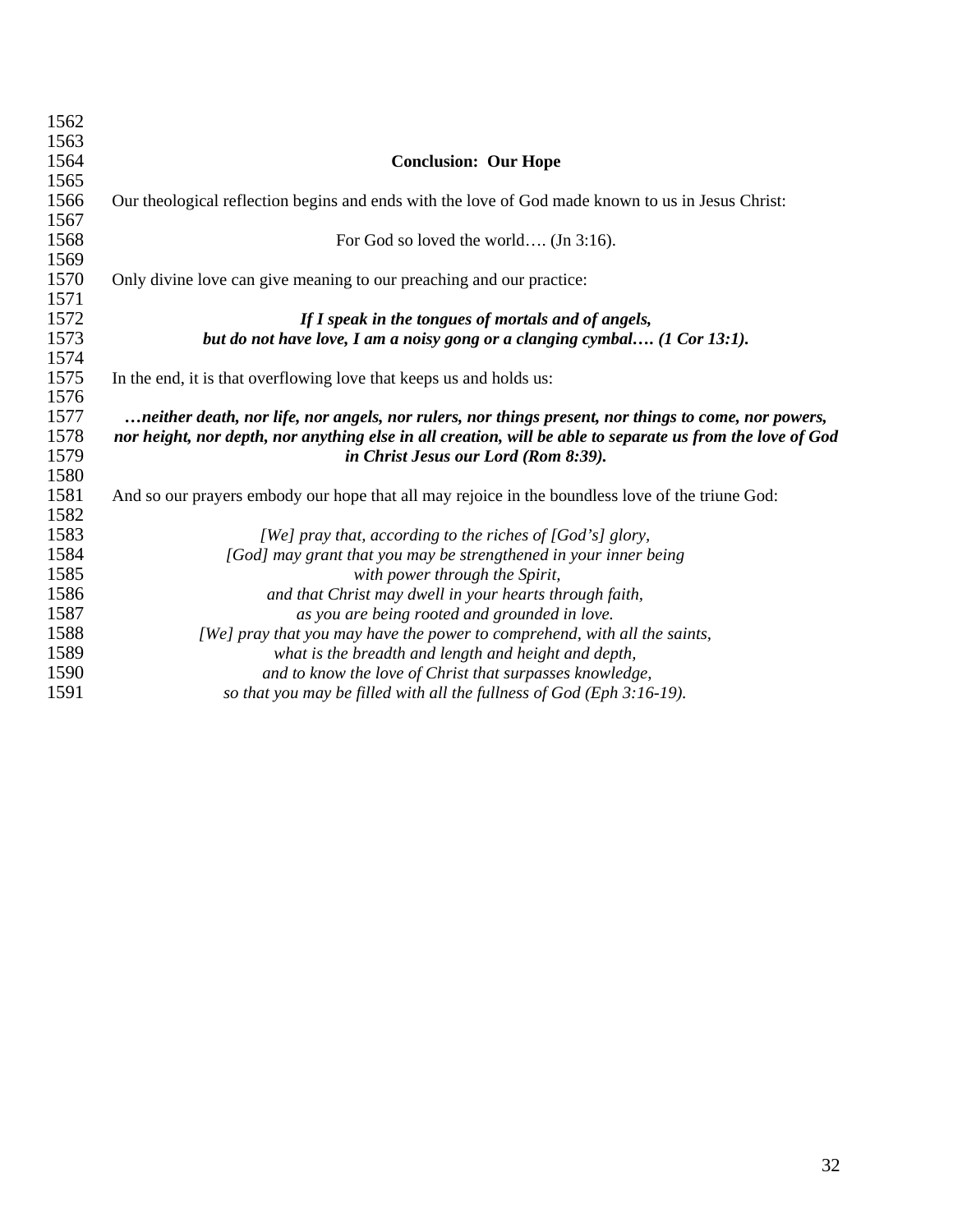| 1592                         | <b>SOURCES CITED</b>                                                                                                                                                                                                                                                                                                  |
|------------------------------|-----------------------------------------------------------------------------------------------------------------------------------------------------------------------------------------------------------------------------------------------------------------------------------------------------------------------|
| 1593                         |                                                                                                                                                                                                                                                                                                                       |
| 1594                         |                                                                                                                                                                                                                                                                                                                       |
| 1595                         | <b>Biblical Citations:</b>                                                                                                                                                                                                                                                                                            |
| 1596                         |                                                                                                                                                                                                                                                                                                                       |
| 1597<br>1598                 | Biblical quotations are taken from the New Revised Standard Version of the Bible, published by the<br>Division of Christian Education of the National Council of the Churches of Christ in the United States of                                                                                                       |
| 1599<br>1600                 | America, 1989.                                                                                                                                                                                                                                                                                                        |
| 1601<br>1602                 | <b>Denominational Resources:</b>                                                                                                                                                                                                                                                                                      |
| 1603<br>1604<br>1605         | "Belonging to God: A First Catechism," with Biblical References [approved by the 210th General<br>Assembly (1998)].                                                                                                                                                                                                   |
| 1606<br>1607                 | Book of Common Worship. Louisville: Westminster/John Knox, 1993. Abb: BCW                                                                                                                                                                                                                                             |
| 1608<br>1609<br>1610         | The Constitution of the Presbyterian Church (U.S.A.), Part I, Book of Confessions; Part II, Book of<br>Order, 2004-2005, Louisville, KY: Office of the General Assembly. Numbered references to the Book of<br>Confessions are noted as BC; Numbered references to the Directory for Worship in the Book of Order are |
| 1611<br>1612                 | noted as W-.                                                                                                                                                                                                                                                                                                          |
| 1613<br>1614                 | Presbyterian Hymnal. Louisville: Westminster/John Knox, 1990. Abb: PH                                                                                                                                                                                                                                                 |
| 1615<br>1616                 | Sing the Faith. Louisville: Geneva Press, 2003. Abb: STF                                                                                                                                                                                                                                                              |
| 1617<br>1618                 | <b>Historical Resources:</b>                                                                                                                                                                                                                                                                                          |
| 1619<br>1620<br>1621         | Anselm of Canterbury, Proslogian. In The Prayers and Meditations of Saint Anselm, translated by<br>Benedicta Ward. New York: Penguin Books, 1973.                                                                                                                                                                     |
| 1622<br>1623<br>1624         | Augustine, <i>The Trinity</i> . In <i>The Works of Saint Augustine</i> , translated by Edmund Hill. Brooklyn: New<br>City Press, 1991.                                                                                                                                                                                |
| 1625<br>1626<br>1627         | Bernard of Clairvaux, in <i>Prayers of the Middle Ages: Light from a Thousand Years</i> , edited by J. Manning<br>Potts. Nashville: The Upper Room, 1954.                                                                                                                                                             |
| 1628<br>1629<br>1630<br>1631 | Calvin, John, Institutes of the Christian Religion, 2 vols., edited by John T. McNeill, translated by Ford<br>Lewis Battles. Philadelphia: Westminster Press, Library of Christian Classics, 1960. References are to<br>Book, Chapter, Section, e.g. Ii.1.                                                            |
| 1632<br>1633<br>1634         | Calvin, John, Commentary on the Book of the Prophet Isaiah, translated by William Pringle. Grand<br>Rapids: Eerdmans, 1948.                                                                                                                                                                                           |
| 1635<br>1636<br>1637         | Calvin, John, Form of Church Prayers. In Liturgies of the Western Church, edited by Bard Thompson.<br>Philadelphia: Fortress Press, 1961.                                                                                                                                                                             |
| 1638<br>1639<br>1640         | Catherine of Siena, in Catherine of Siena: Passion for the Truth, Compassion for Humanity, Selected<br>Spiritual Writings, edited by Mary O'Driscoll, OP. New Rochelle, NY: New City Press, 1993.                                                                                                                     |
| 1641<br>1642                 | The Divine Liturgy of St. James, Ante-Nicene Fathers, vol. 7.                                                                                                                                                                                                                                                         |